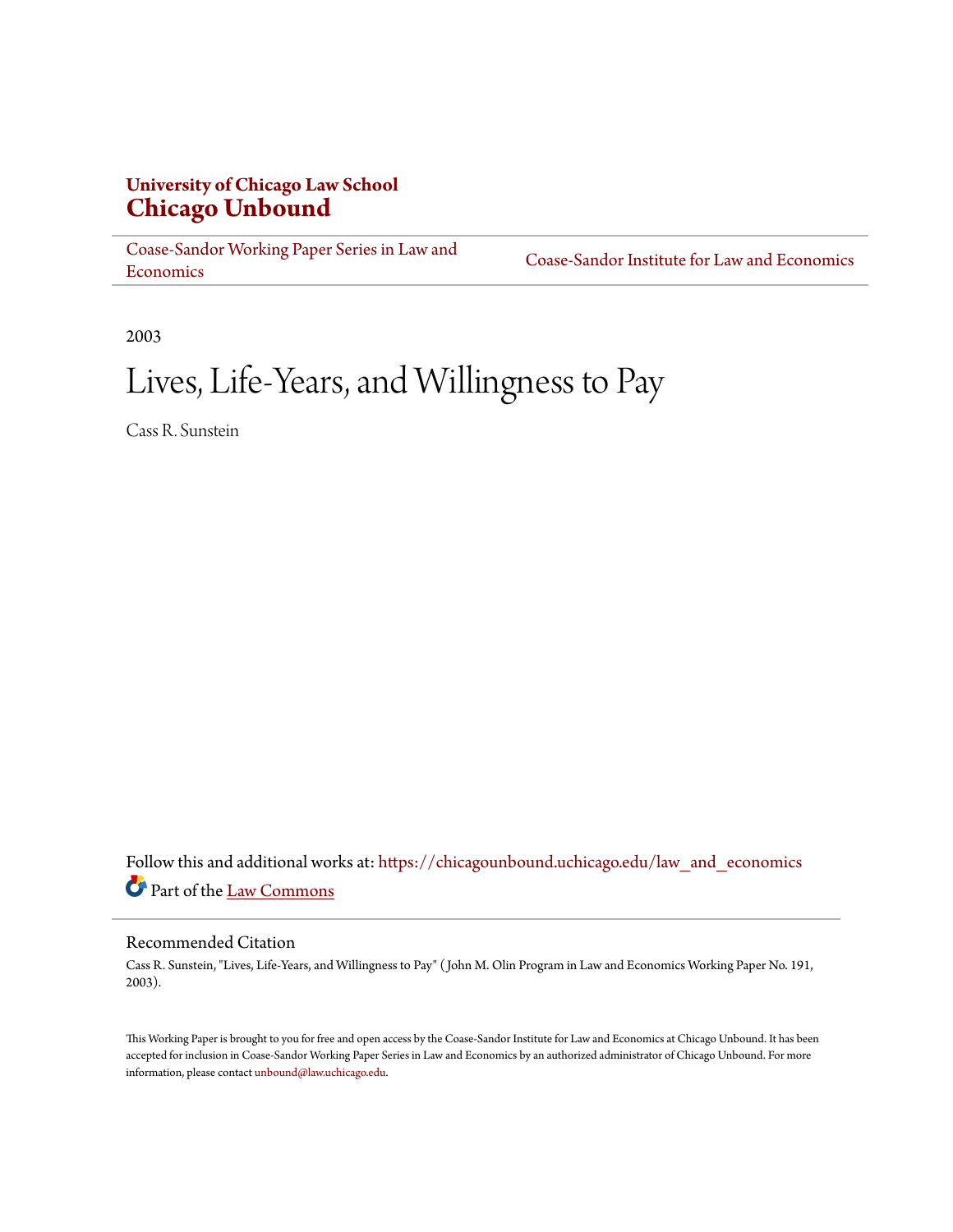# CHICAGO

## **JOHN M. OLIN LAW & ECONOMICS WORKING PAPER NO. 191 (2D SERIES)**



# **Lives, Life-Years, and Willingness to Pay**

*Cass R. Sunstein*

# **THE LAW SCHOOL THE UNIVERSITY OF CHICAGO**

July 2003

This paper can be downloaded without charge at: The Chicago Working Paper Series Index: [http://www.law.uchicago.edu/Lawecon/index.html](http://www.law.uchicago.edu/Publications/Working/index.html) and at the Social Science Research Network Electronic Paper Collection: [http://ssrn.com/abstract\\_id=421341](http://papers.ssrn.com/sol3/search.taf)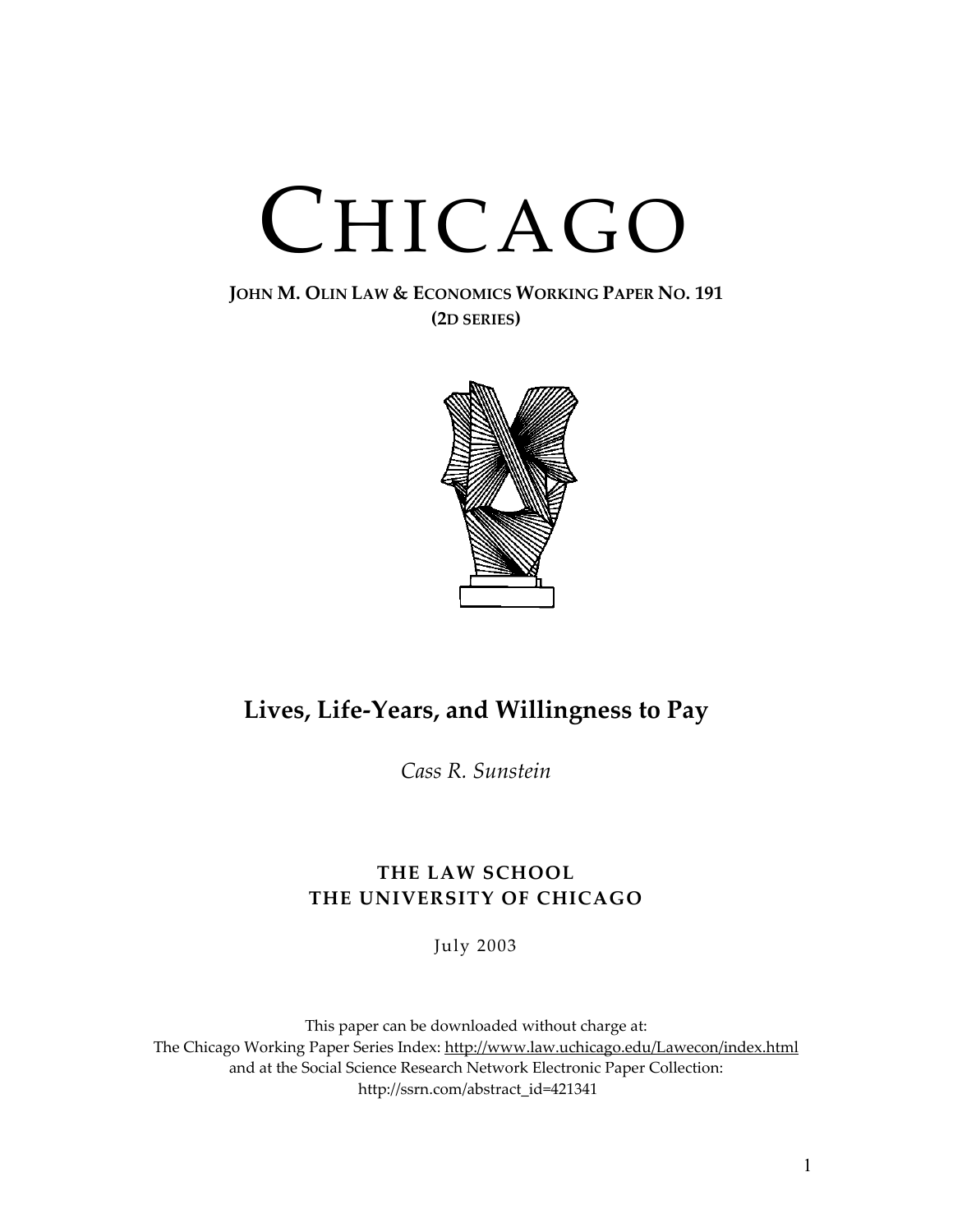Preliminary draft 7/14/03 Forthcoming Columbia Law Review All rights reserved

#### **Lives, Life-Years, and Willingness to Pay**

Cass R. Sunstein**[\\*](#page-2-0)**

#### **Abstract**

*In protecting safety, health, and the environment, government has increasingly relied on cost-benefit analysis. In undertaking cost-benefit analysis, the government has monetized risks of death through the idea of "value of a statistical life" (VSL), currently assessed at about \$6.1 million. Many analysts, however, have suggested that the government should rely instead on the "value of a statistical life year" (VSLY), in a way that would likely result in significantly lower benefits calculations for elderly people, and significantly higher benefits calculations for children. I urge that the government should indeed focus on statistical life-years rather than statistical lives. A program that saves young people produces more welfare than one that saves old people. Nor does a focus on life-years run afoul of ethical limits on cost-benefit analysis. It is relevant in this connection that every old person was once young, and that if all goes well, young people*  will eventually be old. In fact, a focus on statistical lives is a more plausibly a form of *illicit discrimination than a focus on life-years, because the idea of statistical lives treats the years of older people as worth far more than the years of younger people. The hard question involves not whether to undertake this shift, but how to monetize life-years, and here willingness to pay (WTP), despite it many problems, is generally the place to begin. Discussion is also devoted to the uses and limits of the willingness to pay criterion in*  regulatory policy, with reference to the underlying welfare goal and to the nature of *moral and distributional constraints on cost-benefit balancing.* 

#### **I. Introduction**

In the last two decades, numerous regulatory agencies have conducted cost-benefit analysis (CBA) of proposed rules.<sup>[1](#page-2-1)</sup> To undertake this analysis, they have had to quantify the value of a statistical life  $(VSL)$ .<sup>[2](#page-2-2)</sup> Recently the range, for that value, has been

1

<span id="page-2-0"></span><sup>\*</sup> Karl N. Llewellyn Distinguished Service Professor, Law School and Department of Political Science, University of Chicago. I am grateful to Matthew Adler, Carolyn Frantz, John Graham, Robert Hahn, C Christine Jolls, Daniel Kahneman, Lisa Heinzerling, Saul Levmore, Eric Posner, Richard Posner, David Strauss, Adrian Vermeule, W. Kip Viscusi, and Scott Walsten for helpful comments on a previous draft. I am also grateful to participants in an extremely helpful legal theory workshop at the University of Chicago Law School. Participants in two conferences provided valuable help: A Brookings Institute Conference on Inequality and Happiness and an American Enterprise Institute/Brookings Joint Center on Regulatory Studies Conference on Valuing Life. Smita Singh provided excellent research assistance. 1

<span id="page-2-1"></span><sup>&</sup>lt;sup>1</sup> See Robert Hahn, Global Regulatory Reform (2001); W. Kip Viscusi, Fatal Tradeoffs (1994).

<span id="page-2-2"></span> $2$  See id.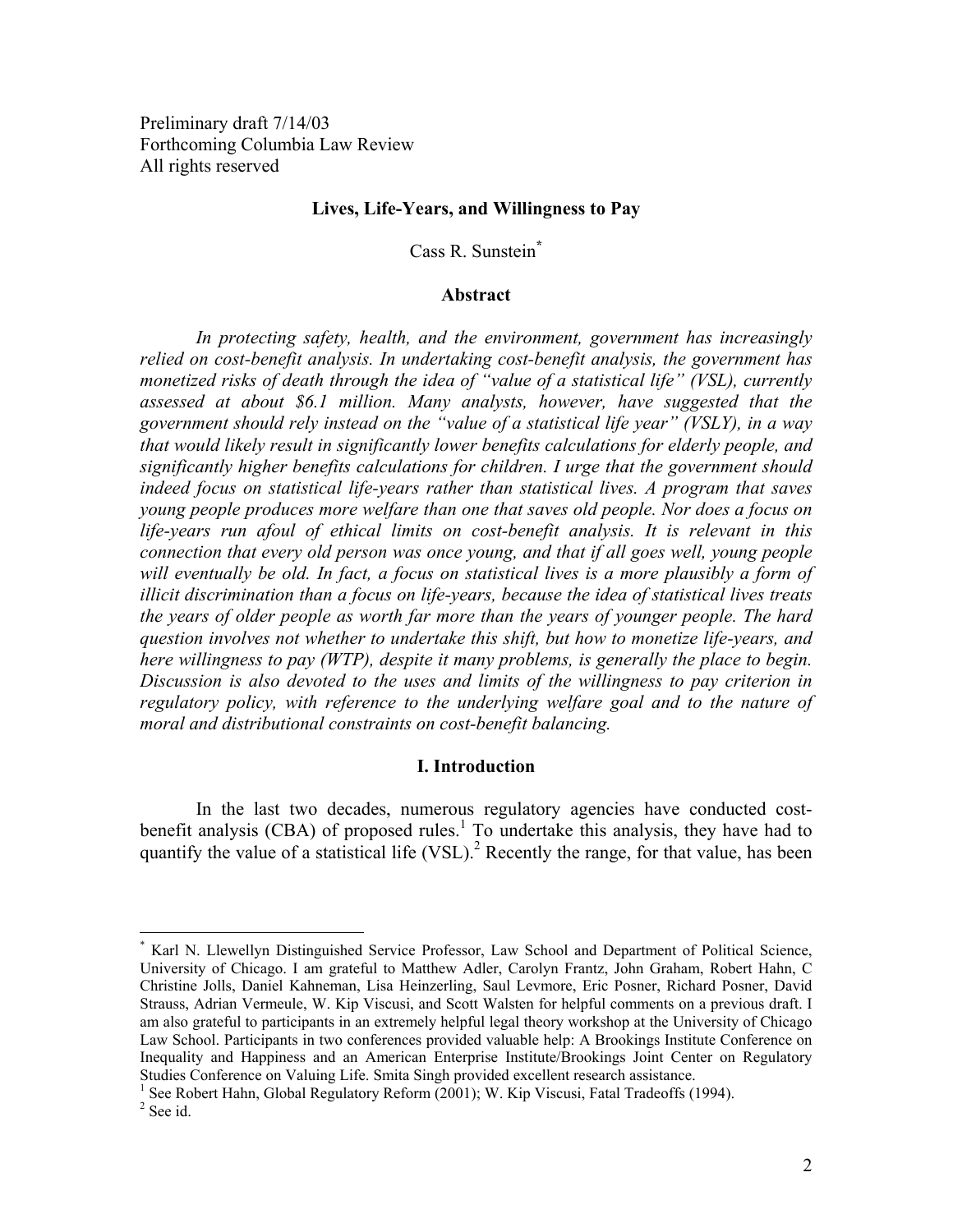in the neighborhood of \$6.1 million.<sup>[3](#page-3-0)</sup> But there is a conspicuous difficulty with the use of a uniform VSL. Some regulatory programs benefit people who are relatively young; others benefit people who relatively old. If a program would prevent fifty deaths of people who are twenty, should it be treated the same way as a program that would prevent fifty deaths of people who are seventy? Some people believe that other things being equal, a program that protects young people is better than one that protects old people,<sup>4</sup> because it delivers greater benefits In their view, government should consider not simply the number of lives at stake, or the VSL; it should concern itself also or instead with the number of life-years, or the value of statistical life-years (VSLY). At the very least, VSLY is a more precise measure of what is at stake.

At least since 1976, analysts have suggested the possibility of focussing regulatory policy on either life-years or quality-adjusted life-years  $(QALYs)$ .<sup>[5](#page-3-2)</sup> Through the latter measure, the issue is not merely the number of life-years saved by regulation; attention is also paid to qualitative improvements in health.<sup>6</sup> An aggregate measure of QALYs would catalogue all of the health-related benefits of regulation. And for many years, some agencies have experimented with the idea that cost-benefit analysis should consider either QALYs or life-years, not merely the number of lives saved.<sup>7</sup> For simplicity, my major focus here is on life-years, which imposes lower informational demands on regulators than do QALYs, and which is also less contentious in principle.<sup>[8](#page-3-5)</sup> A moment's reflection will show that VSLY can produce different results from VSL. If the beneficiaries of a regulation are mostly elderly people, then the regulation will seem far less attractive with the use of VSLY than with VSL.<sup>9</sup> But if the beneficiaries are

<span id="page-3-0"></span><sup>&</sup>lt;sup>3</sup> See Robert Frank and Cass R. Sunstein, Cost-Benefit Analysis and Relative Position, 68 U. Chi. L. Rev. 323, 334-35 (2001). For discussion of why these numbers might be too low, see Dora Costa and Matthew Kahn, The Rising Price of Nonmarket Goods, 93 American Economic Review 227, 229 (Papers and Proceedings) (2003) (suggesting a likely current value of \$12 million) Richard Revesz, Environmental Regulation, Cost-Benefit Analysis, and the Discounting of Human Lives, 99 COL L REV 941 (1999) (suggesting the need to inflate current figures for increases in social wealth and in the particular context of dreaded and involuntary risks); Cass R. Sunstein, The Arithmetic of Arsenic, 90 Geo. L. J. 2255 (2002) (discussing plausible reasons to adjust current figures upwards); Dora L. Costa and Matthew Kahn, Changes in the Value of Life: 1940-1980 (2002), available at http://papers.ssrn.com/sol3/papers.cfm? abstract id=364740. For recent evidence that the current numbers are indeed too low, see W. Kip Viscusi, Racial Differences in Labor Market Values of A Statistical Life (2003), available on ssrn.com (finding values as high as \$15.1 million in the case of white males). 4

<span id="page-3-1"></span><sup>&</sup>lt;sup>4</sup> See, e.g., Michael J. Moore and W. Kip Viscusi, The Quantity-Adjusted Value of Life, 26 Economic Inquiry 369 (1988). 5

<span id="page-3-2"></span><sup>&</sup>lt;sup>5</sup> Richard Zeckhauser & Donald Shepard, Where Now for Saving Lives?, Law & Contemp. Probs., Autumn 1976, at 5.

<span id="page-3-3"></span> $6$  Id.

<span id="page-3-4"></span> $7\,\mathrm{F}$  For examples, see Appendix.

<span id="page-3-5"></span> $8$  The reason is that in assessing life-years, government need not concern itself with issues of the quality of life. I offer a brief discussion of OALYs below.

<span id="page-3-6"></span><sup>&</sup>lt;sup>9</sup> I am assuming a relatively uniform value, for each statistical life year, and hence assuming that the valuation of each of the remaining years of seniors is not going to be much higher than the valuation of each of the remaining years of younger people. If older people's remaining years have a much higher valuation, the conclusion in the text does not follow. For discussion, see below.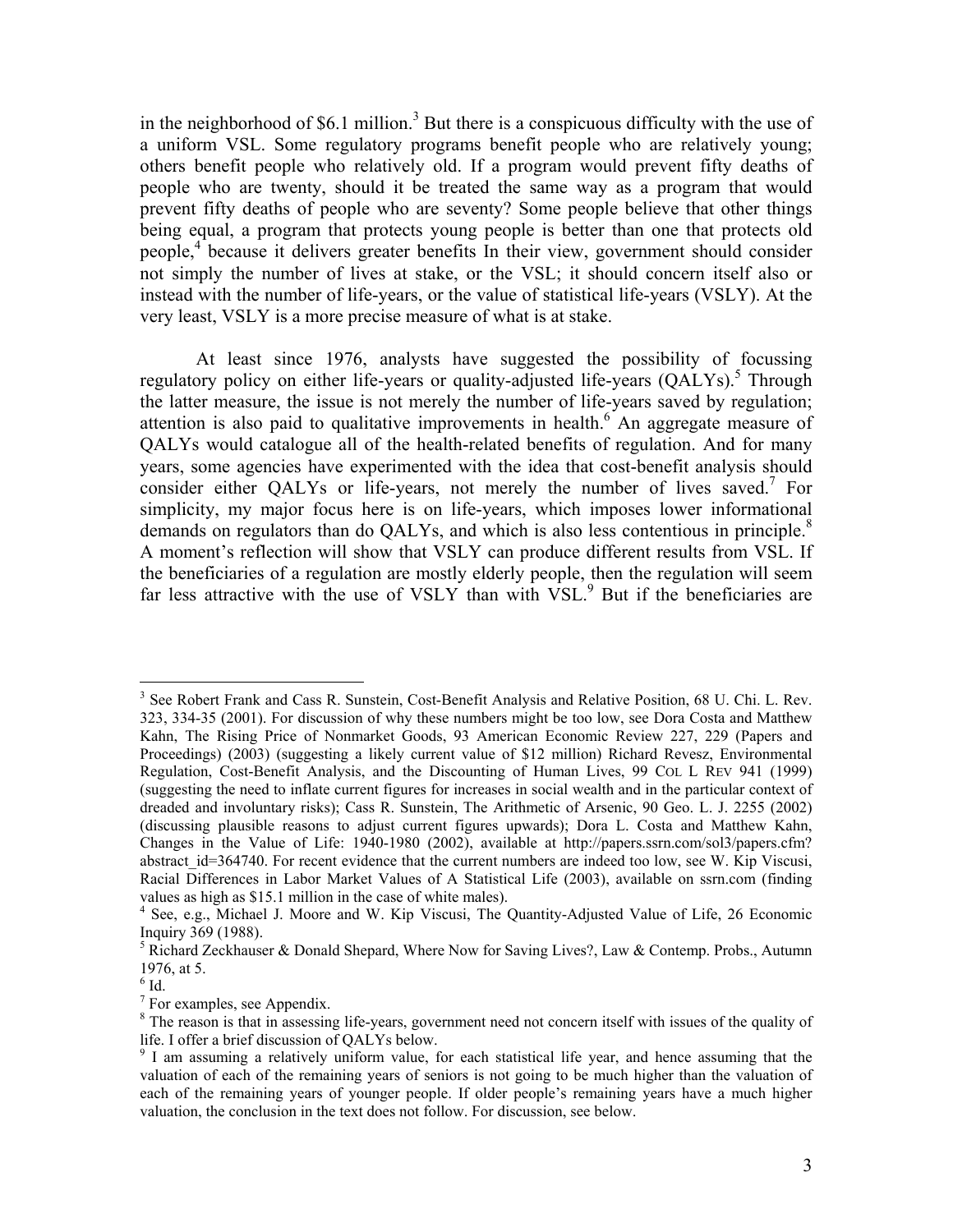mostly children, then a regulation is likely to seem far more attractive with VSLY than with  $VSL$ <sup>10</sup>

The issue received a great deal of public attention in connection with recent debates within Office of Management and Budget (OMB) and the Environmental Protection Agency (EPA).<sup>11</sup> EPA's own assessment of the benefits of the Clean Air Act includes a calculation of VSLY, using two estimates, \$270,000 (not discounted) and \$166,000 (discounted at an annual rate of 3 percent).<sup>12</sup> In its "Clear Skies" proposal, EPA estimated benefits both by using the \$6.1 million figure and by using an alternative method that produced numbers of \$3.7 million for those under 70 and \$2.3 million for those 70 and older.<sup>13</sup> The difference between \$3.7 and \$2.3 million triggered intense criticism of a "senior death discount."<sup>14</sup> Eventually EPA abandoned the idea of varying VSL on the basis of age,<sup>15</sup> perhaps as a result of public pressure, and after the Office of Management and Budget (OMB) found methodological problems with the study that supported the age-adjustment analysis.<sup>16</sup> But OMB has been strongly encouraging federal agencies, including the EPA, to consider  $VSLY$ ,<sup>17</sup> and OMB's draft guidelines on costbenefit analysis ask agencies to "consider providing estimates of both VSL and VSLY."<sup>18</sup>

Thus OMB has urged that "agency analysts, when performing benefit-cost analysis, present results using both the VSL and the VSLY methods."<sup>19</sup> Relying on evidence that older people show unusually high VSLY, OMB also suggests "that agencies present analyses with larger VSLY estimates for senior citizens.<sup>220</sup> Building on

<span id="page-4-0"></span> $10$  The same qualification is appropriate here as in note 9; if children's life-years are valued in terms of

<span id="page-4-1"></span>WTP, and if their WTP is low, the statement in the text would not follow.<br><sup>11</sup> For recent discussion, see Robert H. Hahn and Scott Wallsten, Is Granny Worth \$2.3 Million or \$6.1<br>Million?, http://www.aei.brookings.org/polic

<span id="page-4-2"></span><sup>&</sup>lt;sup>12</sup> See Environmental Protection Agency, Benefits and Costs of the Clean Air Act, 1970 to 1990 (1997). See the criticism of this approach in Environmental Protection Agency, Children's Health Valuation Handbook 3-13 (2003), suggesting that "the relationship between the value of risk reductions and expected remaining life years is more complex than the simple discounted linear relationship . . . Current research does not provide a reliable method for estimating a value of a statistical life-year." I explore this problem below.<br><sup>13</sup> See id.; Environmental Protection Agency, Technical Addendum: Methodologies for the Benefit

<span id="page-4-3"></span>Analysis of the Clear Skies Initiatives 35-37 (2002), relying on M.W. Jones Lee et al., The Value of Preventing Non-Fatal Road Injuries; Findings of a Willingness-to-Pay National Sample Survey, TRY

<span id="page-4-4"></span>Working Paper, WP SRC2.<br><sup>14</sup> See John Tierney, Life: The Cost-Benefit Analysis, section 4, p. 3, The New York Times, May 18, 2003.<br><sup>15</sup> Id.

<span id="page-4-6"></span><span id="page-4-5"></span><sup>&</sup>lt;sup>16</sup> See Memorandum of John D. Graham, Administrator, Office of Information and Regulatory Affairs, Office of Management and Budget, to the President's Management Council 1 (May 30, 2003).

<span id="page-4-7"></span><sup>&</sup>lt;sup>17</sup> See id.; Dana Wilkie, White House Continues to Push For "Age" Discount In Rulemaking, Copley News Service (May 16, 2003), available at https://www.lexis.com/research/retrieve? m=b9948ff37008fac2330 e2ce6a66f5e57&docnum=4& fmtstr=FULL& startdoc=1&wchp=dGLbVtz-lSlWk& md5=aaa30b6f202f7 e1e23717bc35a2806b1.

<span id="page-4-8"></span><sup>&</sup>lt;sup>18</sup> See Office of Management and Budget, Draft 2003 Report to Congress on the Costs and Benefits of Federal Regulations, 68 Fed. Reg. 5521 (Feb. 3, 2003).

<span id="page-4-10"></span><span id="page-4-9"></span>

<sup>&</sup>lt;sup>19</sup> See Memorandum of John Graham, supra note, at 2.  $\frac{20}{10}$  Id. I raise questions about this recommendation below. In brief, older people might be willing to pay more for risk reduction than younger people, but the higher willingness to pay need not reveal a greater welfare gain from risk reduction.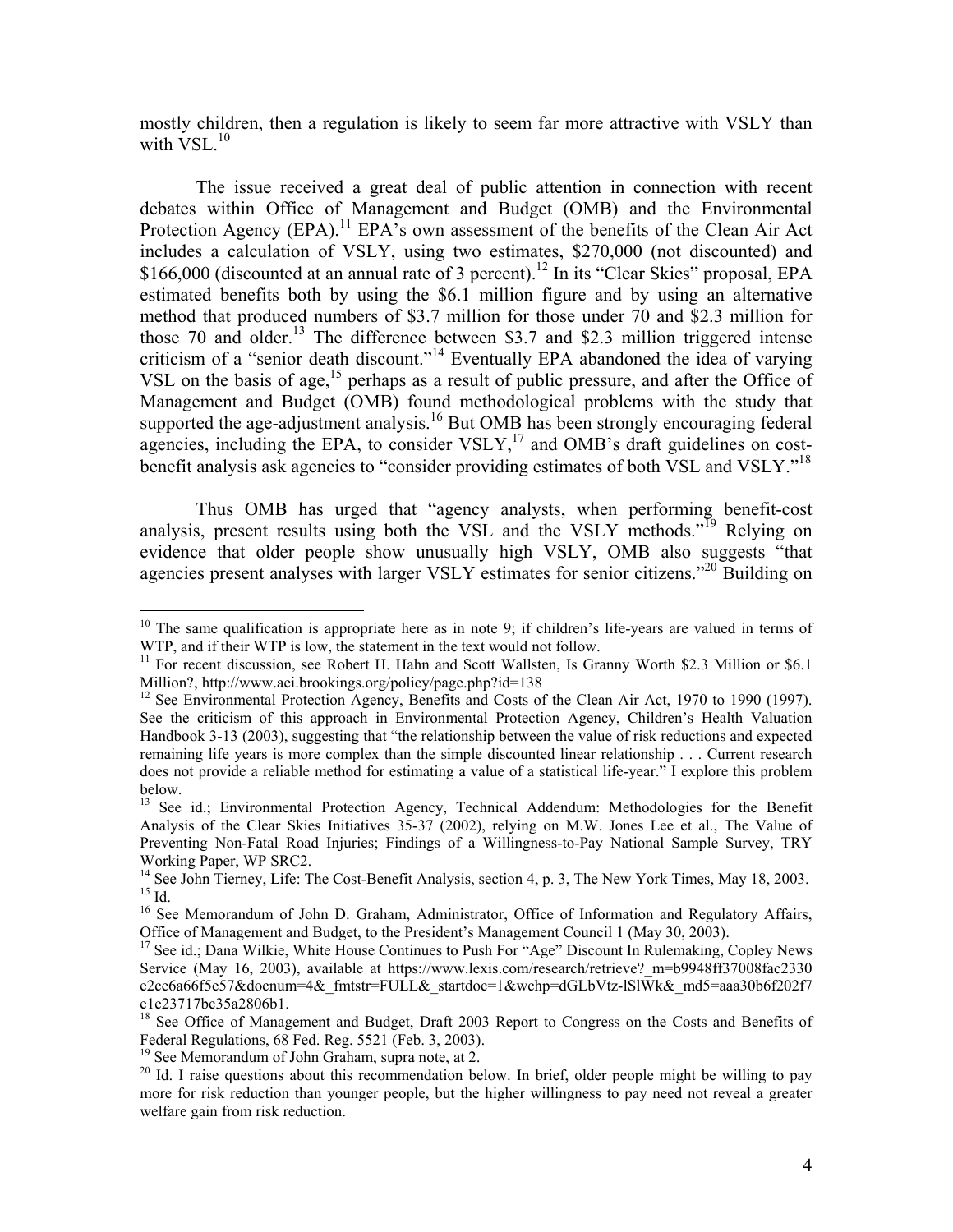existing studies, one proposal would value each year of life at \$273,000 for people over 65 but at \$172,000 for people who are younger.<sup>21</sup> Because the number of remaining years is a central part of the proposed calculus, a 65-year old, with a life expectancy of ten more years, would be valued at \$2.7 million, whereas a 40-year old, with thirty-five years left, would be valued at \$6 million. Thus regulations protecting people over forty would be worth less than they would under the \$6.1 million benchmark, whereas those under forty would be worth more. A ten-year old, with sixty-five years left, would be valued at over \$11 million.

Would focussing on life-years make a large difference for policy? How much? The answers depend on what it means to focus on life-years. At first glance, a decision to look at VSLY is highly likely to reduce the expected benefits of programs that mostly help older people. This was the effect of a life-years calculation for the Clear Skies Initiative.<sup>22</sup> A focus on VSLY is also likely to increase the expected benefits of programs that protect children and young people. The extent of the increase depends on value of the relevant life-years and the discount rate. Suppose that a uniform number is used for the remaining life-years of young people. With no discount rate, or a low discount rate, a program that protects such people will be far more valuable under VSLY than VSL. With a high discount rate, the difference between VSLY and VSL will be compressed, but it will still result in higher numbers for younger people.

My simplest claim in this essay is that in terms of welfare, it is fully appropriate to focus on life-years, not merely lives, and that both academic and public criticisms of the life-years approach are misconceived. The reasons for this conclusion are simple: No program literally "saves" lives; life-extension is always what is at issue. If the goal is to promote people's welfare by lengthening their lives, a regulation that saves 500 life-years (and, let us say, twenty-five people) is, other things equal, better than a regulation that saves 50 life-years (also, let us say, twenty-five people). A program that saves younger people is better, along every dimension, than an otherwise identical program that saves older people<sup>23</sup>—a statement that seems controversial only if we see life as a snapshot in which people are frozen at their current points in the age distribution.

Any defense of relying life-years has to come to terms with some equitable objections to what seems to be a form of age discrimination.<sup>24</sup> A central goal here is to answer those objections. Hence I suggest not only that more life-years mean more

<span id="page-5-0"></span> $21$  See Hahn and Wallsten, supra note. EPA's current estimates are \$170,000 for those under age 65 and \$434,000 for those over age 65. See Memorandum of John Graham, supra note, at 2 note \*\*. For a lifetime risk faced by someone who is now 40, it would be sensible to calculate each life year, before 65, at the lower rate, and to calculate each life year, after that age, at the higher rate, subject to the appropriate discount rate. OMB says, delicately, that "[m]ore research is needed to provide a complete picture of how VSLY varies over the lifespan." Id. 22 See supra note.

<span id="page-5-1"></span>

<span id="page-5-2"></span><sup>&</sup>lt;sup>23</sup> The "other things being equal" proviso is important here. I put to one side the problem of transition, taken up below. Note also that a decision to shift from VSL to VSLY will be harmful to people who are now older and who did not benefit from earlier use of VSLY.<br><sup>24</sup> See the overview in John McKie et al., The Allocation of Health Care Resources: An Ethical Evaluation

<span id="page-5-3"></span>of the QALY Approach 47-72 (1998).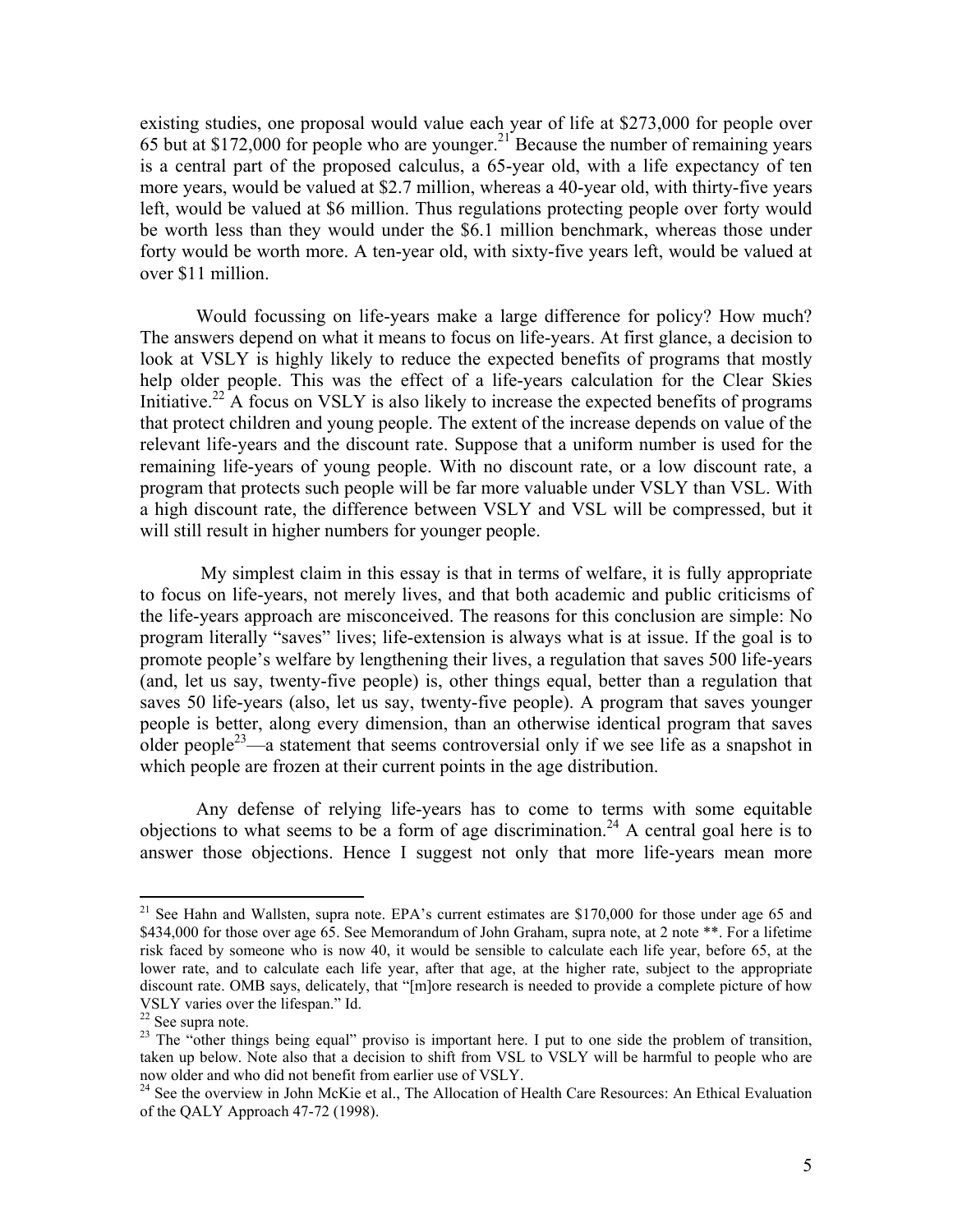welfare, other things being equal, but also that a focus on life-years does not offend ethical constraints on the pursuit of increased welfare through regulation.<sup>25</sup> Of course it is tempting, and in a sense right, to urge that each life should count for no more and no less than one. On this view, a focus on life-years might be seen to violate the equality principle, because it treats elderly people as if they were worth less (literally) than younger people. This argument, I suggest, is rooted in a generally sound moral intuition: Sometimes the pursuit of welfare should be constrained by considerations of justice. It is at least imaginable, for example, that one hundred white people would receive more welfare from the elimination of a risk of 1/100,000 than would one hundred African-Americans. But even if this is so, government should not create an "African-American death discount.<sup>"26</sup> The reason is that the welfare difference—assuming that it exists—is at least partly a product of past and present injustice. By contrast, injustice is not the source of the welfare difference between the protection of one hundred children and the protection of one hundred elderly people. Because every old person was once young, an emphasis on life-years does not discriminate against anyone; the very people who lose, in a sense, when older also gained when younger. In fact the use of statistical lives, rather than life-years, is plausibly taken as a form of discrimination against younger people, because it treats each of their anticipated years as less valuable than those of older people. As I shall also show, an emphasis on life-years does not run afoul of the principles that animate the prohibition on age discrimination. My most modest suggestion, then, is that in producing regulatory impact analyses,  $27$  agencies should do a sensitivity analysis in which they inquire into life-years as well as lives—and take account of that sensitivity analysis in deciding what to do.

Even if we agree that life-years matter, there remains the separate and quite vexing question of how to turn them into monetary equivalents. For VSL, willingness-topay (WTP) studies are used to produce the relevant values.<sup>28</sup> Economists and economically oriented urge that CBA is properly based on WTP for the various benefits of regulation.<sup>29</sup> Hence the real issue, an empirical one, is whether WTP varies over the life-cycle. If thirty-year-olds are willing to pay more (or less) to eliminate a statistical risk than sixty-year-olds, then the difference should be reflected in cost-benefit analyses of regulatory proposals. On this view, policymakers should use different values for old

<span id="page-6-0"></span><sup>&</sup>lt;sup>25</sup> Hence I am suggesting that for purposes of regulatory policy, the goal is to promote welfare, subject to justice-related constraints. It might be urged instead that here as elsewhere, justice is part of the social maxim and. I do not believe that these different approaches lead to different analysis of the issues I am discussing here. For a general discussion of welfare and fairness, see Louis Kaplow and Steven Shavell, Fairness vs. Welfare (2002). Because Kaplow and Shavell use a capacious understanding of welfare, one that includes distributional considerations, my identification of ethical (and in a sense fairness-related)

<span id="page-6-1"></span><sup>&</sup>lt;sup>26</sup> The issue is complex if the beneficiaries of regulation must pay all of its social cost. Suppose, for example, that a program benefiting African-Americans would also impose costs, in the form (for example) of higher water bills. If so, and if the beneficiaries have full information, a lower VSLY, for them, might be justified in principle. Government does people no favors by requiring them to pay more than their WTP, at least if no information failure is involved. For discussion, see below.<br>
<sup>27</sup> As required by Executive Order 12866, 3 CFR 638 (1993).<br>
<sup>28</sup> See Sunstein, The Arithmetic of Arsenic, supra note.<br>
<sup>29</sup> See, e.g., Anna Alberi

<span id="page-6-2"></span>

<span id="page-6-3"></span>

<span id="page-6-4"></span>Evidence from the United States and Canada (unpublished manuscript 2002).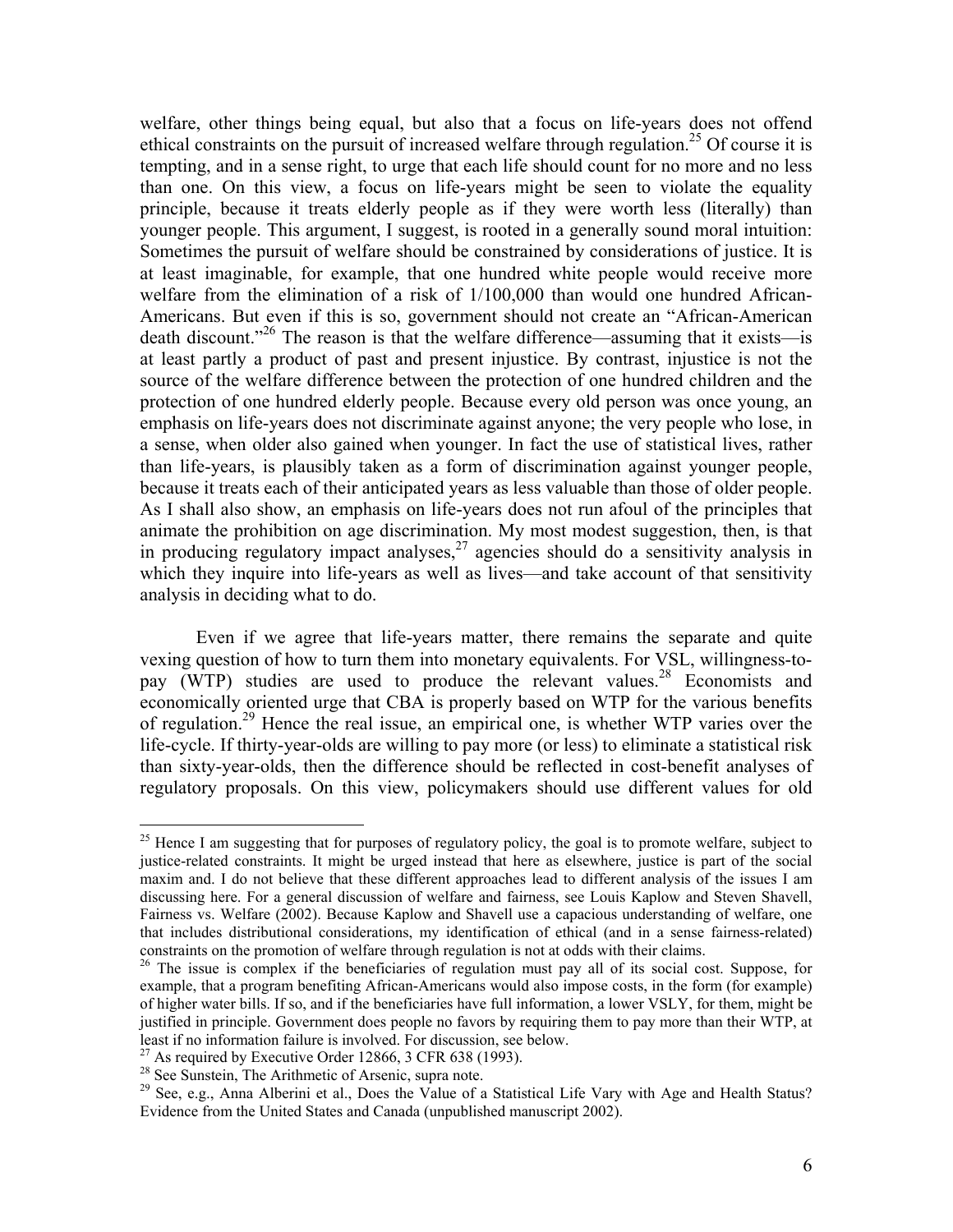people and young people if and only if WTP studies show such a disparity.<sup>30</sup> This view has been endorsed by the Office of Management and Budget itself.<sup>31</sup> And indeed, WTP is the basis for current evaluations of regulatory benefits.<sup>32</sup>

I do not attempt to engage the complex debate over WTP fully here. But I do urge that with respect to lives or life-years, the argument for relying on WTP is most secure in cases in which the beneficiaries of regulation have to pay all of its cost. So long as people have adequate information, government does them no favors by requiring them to purchase goods for which they are not willing to pay. When the beneficiaries of regulation do not pay its full cost, the argument for making WTP conclusive is less strong. Nonetheless, I urge that there is no special reason to depart from WTP if government is focussing on statistical life-years rather than statistical lives. My more ambitious suggestion, then, is that at least in general, cost-benefit analysis (CBA) should be conducted with primary attention to VSLY rather than VSL. If CBA is to be used at all, it is because CBA is a rough way of testing whether a regulation will promote people's welfare, understood to mean their actual well-being in their lives.<sup>33</sup> An inquiry into VSLY is an important way of answering that question. I also urge that agencies should be permitted to make adjustments from WTP when the beneficiaries of regulation lack information or when they would pay only a fraction of its cost. Of course there are hard questions here about the relationship between accuracy and administrability. Lacking good information about population-wide variations in WTP, government might relate on uniform figures, for life-years or lives, simply because more accurate numbers do not exist.

In principle, the choice between lives and life-years is clear and simple. It gives the appearance of difficulty only because of a kind of optical illusion, which suggests some choice "between" older people and younger ones. But a discussion of the underlying problems provides a window onto a much larger and more complex set of questions. I touch on three more general issues. First, economists and policymakers should not take the willingness to pay criterion too seriously, and they are in danger of

<u>.</u>

<span id="page-7-0"></span> $30$  See id.

<span id="page-7-1"></span><sup>&</sup>lt;sup>31</sup> See 68 Fed. Reg. 5521 (Feb. 3, 2003), suggesting that those who endorse VSLY assume "that the public is willing to pay more money for a rule that saves an average of 10 life years per person than a rule that saves one year per person."<br><sup>32</sup> See, e.g., Environmental Protection Agency, Technical Addendum: Methodologies for the Benefit

<span id="page-7-2"></span>Analysis of the Clear Skies Initiatives 30-38 (2002); W. Kip Viscusi, Faral Tradeoffs (1993); Sunstein, The Arithmetic of Arsenic, supra note.<br><sup>33</sup> See Matthew D. Adler and Eric A. Posner, Rethinking Cost-Benefit Analysis, 109 Yale L J 165 (1999).

<span id="page-7-3"></span>Throughout I use the idea of welfare in a nonsectarian sense. I do not mean to identify the idea with the utilitarian account, and I do not mean to reduce welfare to "happiness," narrowly defined. As I use the term, it is agnostic on the controversial normative questions. On utitarianism and consequentialism, see Amartya Sen, Utilitarianism and Welfarism, 76 J Phil 463 (1979); for general discussion, see Amartya Sen, Development As Freedom (1999). I believe that without resolving any difficult normative questions, it is possible to show that VSLY is preferable to VSL, and more generally to show that WTP is an inadequate proxy for welfare in many circumstances. On some of the empirical issues involved in measuring welfare, see Bruno S. Frey and Aliois Stutzer, Happiness and Economics 4-11 (2001);Alberto Alesina et al., Inequality and Happiness: Are Europeans and Americans Different? (2001).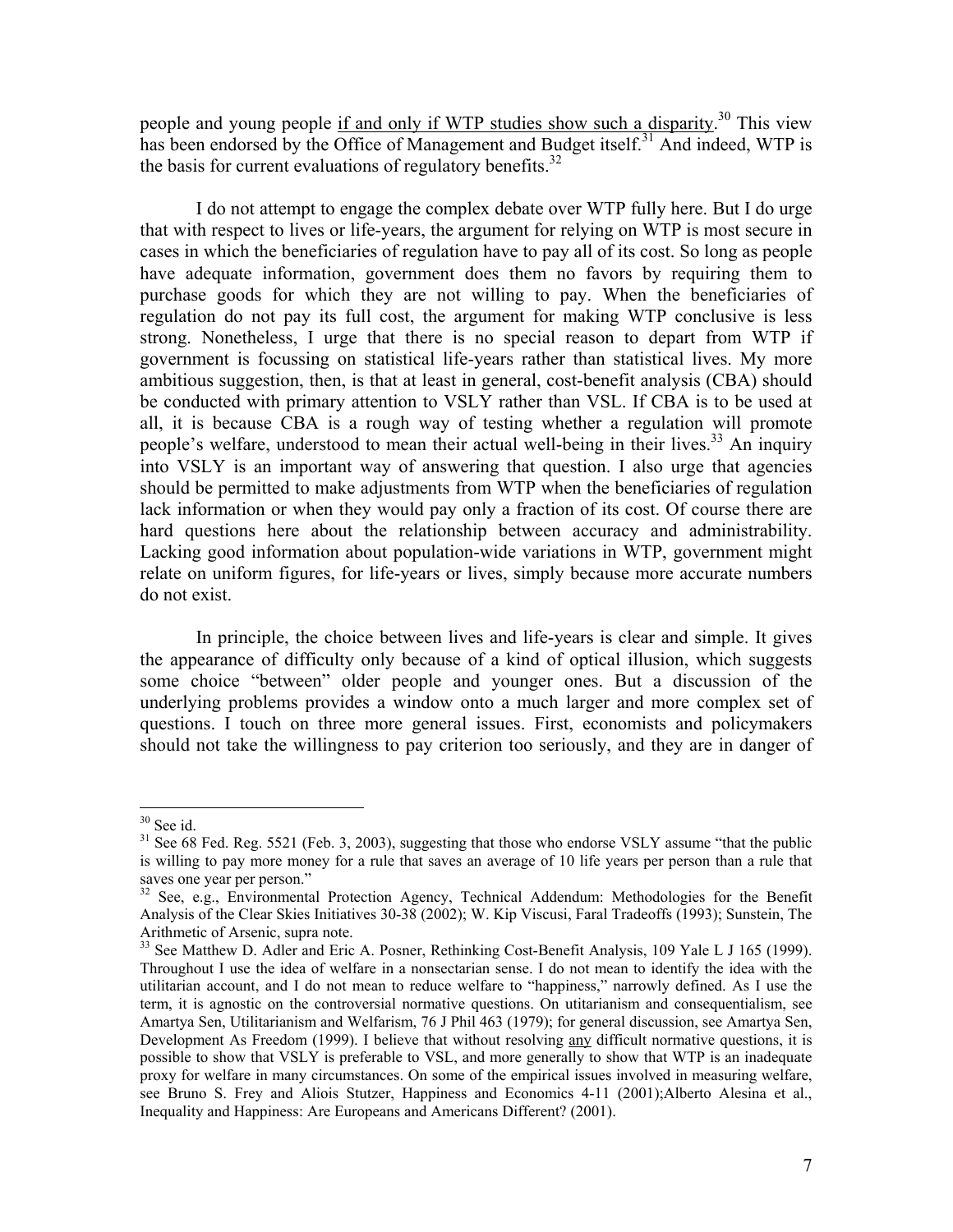doing precisely that.<sup>34</sup> As a measure of welfare, that criterion has several advantages, above all in circumstances in which regulation amounts to a forced exchange, requiring people to "buy" a benefit that they may or may not find it in their interest to buy. But in some contexts, no forced exchange is involved, because the beneficiaries of regulation do not have to pay for it. And in some contexts, willingness to pay is a poor proxy for welfare. In such contexts, regulators should abandon it and think about welfare directly if they can.[35](#page-8-1) I attempt to bring recent work on people's mispredictions of the welfare effects of their own choices to bear on that question,<sup>36</sup> with the suggestion that this work raises doubts about the use of WTP in many situations.<sup>37</sup> There is a large research agenda here.

The second issue has to do with the relationship between welfare and equity in the context of government regulation. While promoting welfare is the basic goal of environmental regulation, there are important ethical constraints on the pursuit of that goal. Those constraints support some, but not all, of the moral reservations about CBA and WTP that are stressed by their critics.<sup>38</sup> As I have suggested, it would generally be unacceptable for government to adopt a higher VSL or VSLY for men and whites than for women and African-Americans.<sup>39</sup> Related problems infect the use of QALYs in certain circumstances. Suppose, for example, that an otherwise identical government intervention could produce more QALYs if directed at the moderately disabled than at the severely disabled; is it so clear that the intervention should therefore favor the moderately disabled? I do not believe so. An understanding of the nature and the weaknesses of the ethical objections to VSLY helps explain the strength of objections to the promotion of welfare through regulation in other settings.

Finally, I hope to make some progress in clarifying the debate between those who emphasize WTP and those who emphasize life-years and QALYs.<sup>40</sup> I suggest that QALYs can be used as part of a cost-effectiveness analysis; it would be fully possible to investigate how many QALYs can be obtained for a given investment of resources. But when mortality and morbidity gains are converted into monetary equivalents, QALYs are

<span id="page-8-0"></span><sup>&</sup>lt;sup>34</sup> See id.

<span id="page-8-1"></span><sup>&</sup>lt;sup>35</sup> Of course this is a difficult task, and I offer some thoughts here only about the easy cases. For general discussion, see Daniel Kahneman, et al., Back to Bentham? Explorations of Experienced Utility, 112 Q. J Econ 375 (1997).

<span id="page-8-2"></span><sup>36</sup> See id.; Daniel Kahneman, A Psychological Perspective on Economics, 93 Am. Econ. Rev. 162 (Papers and Proceedings) (2003); George Loewenstein and David Schkade, Wouldn't It Be Nice? Predicting Future Feelings, in Daniel Kahneman, Ed Diener, and Norbert Schwarz, eds., WellBeing: The Foundations of Hedonic Psychology 85 (Russell Sage 1999).<br><sup>37</sup> See Jonathan Gruber and Sendhil Mullainathan, Do Cigarettes Taxes Make Smokers Happier? (2003,

<span id="page-8-3"></span>available at http://www.brook.edu/comm/events/20030605.htm), for an empirical demonstration that higher taxes on cigarettes actually increase the happiness of smokers, apparently because smoking decreases happiness and taxes decrease smoking. One of the many intriguing features of this essay is this: People are willing to pay for cigarettes, and thus in order to smoke, but smoking decreases welfare (on almost any understanding of that term) for many or most smokers.<br><sup>38</sup> See Lisa Heinzerling and Frank Ackerman, Priceless: Human Health, the Environment, and the Limits of

<span id="page-8-4"></span>the Market (forthcoming 2004).<br><sup>39</sup> But see note supra.

<span id="page-8-5"></span>

<span id="page-8-6"></span> $^{40}$  For an overview, see James Hammitt, QALYs vs. WTP, Harvard Center for Risk Analysis (2002).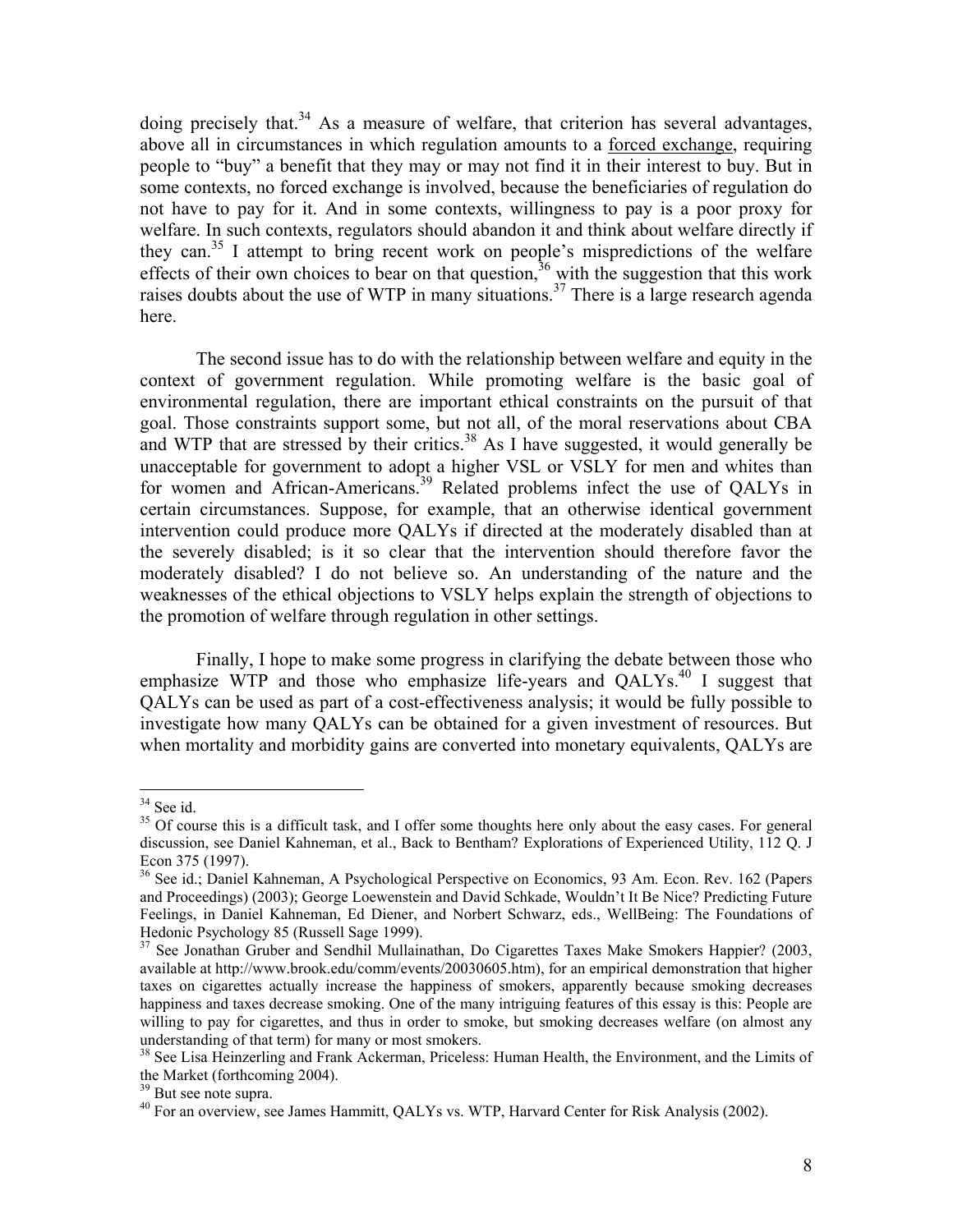insufficiently informative. Indeed they tell us nothing at all. The value of WTP is that it allows for the conversion. In some circumstances, affected people might be willing to pay a large amount for relatively few QALYs—if, for example, they are wealthy or inclined to spend much of their wealth on risk-reduction. In other circumstances, affected people might be willing to pay a small amount for relatively many QALYs—if, for example, they are poor or inclined to spend little of their wealth on risk-reduction. In fact this seemingly paradoxical result—higher WTP for few QALYs than for many—is far from unlikely. There is no question that other things being equal, more QALYs are better than fewer. But where the beneficiaries of regulation would pay all or almost all of its cost, WTP is normally the appropriate starting-point for the measurement of benefits.

The remainder of this essay is organized as follows. Part II discusses the choice between life-years and lives. Here I urge that life-years are an appropriate focus of regulatory concern. I also explore ethical and distributive constraints on the promotion of welfare through regulation; I suggest that such constraints are real and important, but that the use of life-years does not run afoul of them. Part III turns to the vexing question of monetization. I suggest that the use of WTP does not raise any special or distinctive conceptual issues in the context of life-years. Unfortunately, current evidence does not provide clear findings about how WTP for life-years or the remainder of life varies over the lifespan. A constant WTP is not supported by existing evidence, and there is some reason to think that older people are willing to pay more, per life-year, than younger people. I investigate this possibility and what might lie behind it. Part IV briefly identifies some options for policy. My most cautious suggestion here is that a life-years calculation should be part of the analysis that underlies policy judgments. Part V discusses three extensions of the analysis: the possibility of resolving the debate over life-years by reference to survey evidence; the choice between QALYs and WTP; and the fact that WTP might not adequately measure welfare. Part VI is the conclusion.

#### **II. Welfare and Equity, Lives and Life-Years**

Should government focus on statistical lives or instead statistical life-years? We should be clear on the nature of the opposition between the two. No regulatory program can eliminate death; if it is successful, it will merely extend life. If regulators focus solely on statistical lives, they will be lengthening lives, and they will be analyzing the consequences of regulation without regard to the extent of the lengthening. In fact they will be ignoring that intuitively relevant consideration. The initial question, then, is whether regulators should focus on statistical lives<sup>41</sup> rather than life-years, even while acknowledging the fact that life extension is all that is involved.

My goal in this section is to show that a focus on life-years should be found desirable from a variety of different perspectives, and that it does not offend justicerelated constraints on regulatory policy. I suggest that if welfare is the goal of regulatory policy, it is important to assess the number of life-years at stake. I suggest as well that

<span id="page-9-0"></span> $41$  I deliberately leave ambiguous the meaning of "a focus." At a minimum, I mean to suggest that government should assess the number of life-years at stake, and use the resulting figure when the ultimate decision is otherwise difficult. See Part V below.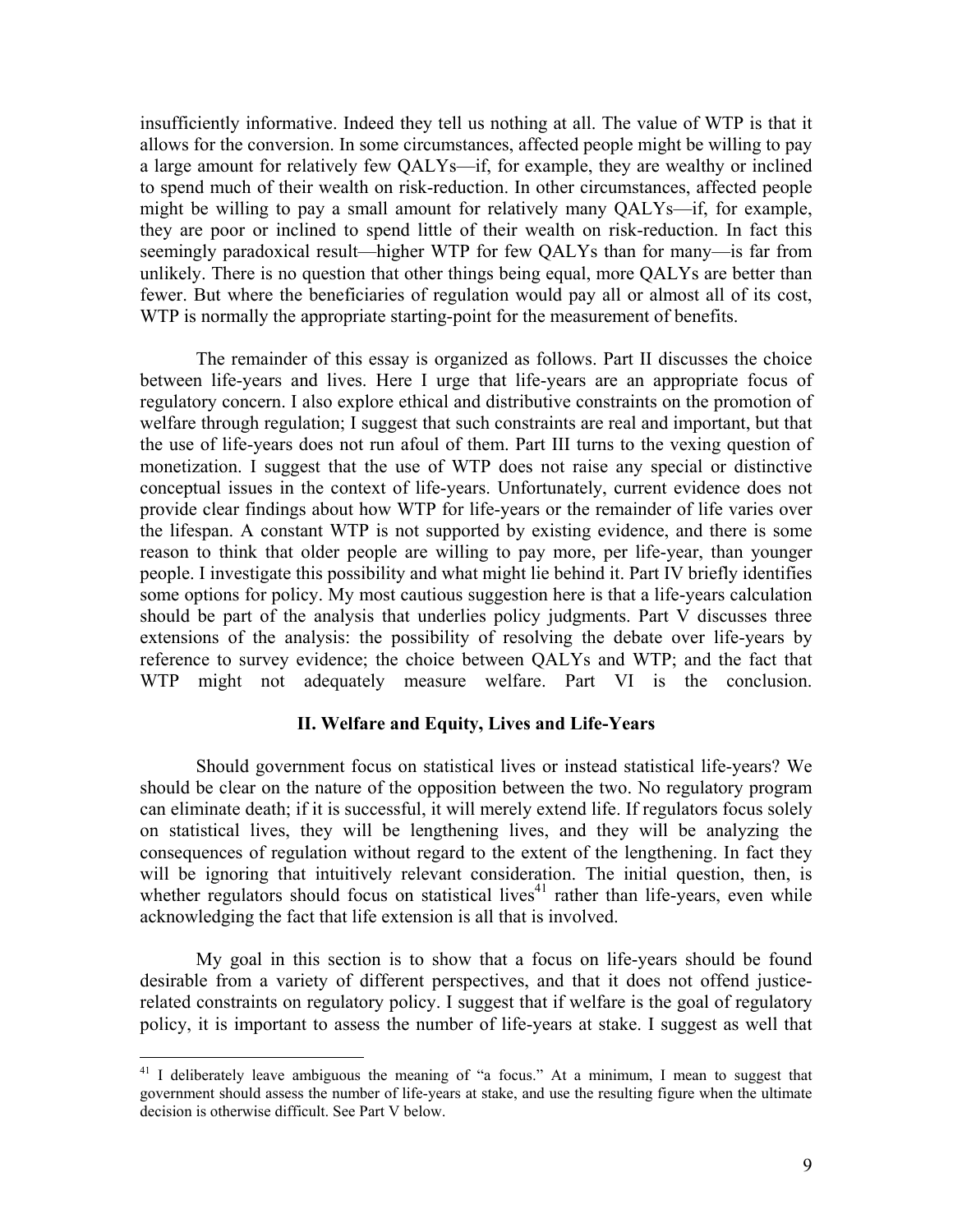such an assessment should be appealing to those who are concerned with fairness or reciprocity—and also to those who believe that as a matter of principle, regulatory policy should attempt to ensure citizens with lives of ordinary lengths. If these claims are correct, it should be possible to obtain an incompletely theorized agreement<sup>42</sup> on the relevance of life-years—an agreement from a diverse set of theoretical perspectives, and one that does not depend on resolution of disagreements about the proper foundations of regulatory policy.

#### **A. Behind the Veil of Ignorance**

It should be clear that an emphasis on statistical lives neglects highly pertinent information. Why should analysts blind themselves to that information? Other things being equal, and as a matter of simple logic, the welfare gain from a program saving (say) 1000 people between forty and sixty-five is unquestionably higher than the welfare gain from a program saving (say) 1000 people who are 65 and over. The former program does everything that the latter program does, and much else besides. After all, the sixty-five year-olds were themselves forty once, and it would be astonishing if the welfare gain, to each of us, of ten more years of life were equivalent to the welfare gain of forty more years of life.

Nor does an emphasis on life-years disregard or downplay the welfare of older people. Once programs focussing on life-years are in place, old people will benefit from them no less than younger people, simply because those programs helped them at a younger stage and hence increased the likelihood that they would become old.<sup>43</sup> In this sense, the idea that a life-years approach prefers younger people over older people is based on a kind of optical illusion—one that sees human life as a snapshot with everyone always at their current age, rather than a moving picture in which people age over time.<sup>44</sup> In any case the life-years approach considers everyone's life-years the same, old people no less than young people, and hence will argue for careful attention to risks that face significant numbers of old people.

To see the claim for considering life-years, imagine that people are placed behind a veil of ignorance, $45$  in which they do not know their personal characteristics; they are

<span id="page-10-0"></span> $42$  On the general idea, see Cass R. Sunstein, Legal Reasoning and Political Conflict (1996).

<span id="page-10-1"></span> $^{43}$  There is one exception to this conclusion: People who became old while government used statistical lives but after it switches to statistical life-years. Such people could not, by hypothesis, benefit from statistical life-years when they were younger. But it would extremely odd to invoke this short-term problem as a reason to continue with the idea of statistical lives if it is obviously inferior.<br><sup>44</sup> Note that a claim for attention to life-years does not mean that the nation is devoting too little or too

<span id="page-10-2"></span>much in the way of resources to protect public health. Even if the United States doubled, tripled, or quadrupled the money it spends on environmental protection, for example, it would be necessary to decide how that money should be spend, and here it would remain necessary to choose between statistical lives or statistical life-years.

<span id="page-10-3"></span><sup>&</sup>lt;sup>45</sup> See John Rawls, A Theory of Justice (1971). I am using the idea of the veil of ignorance for heuristic purposes, but not in the way Rawls does. Rawls is interested in issues involving the basic structure of society, and it is not at all clear that he believes that the veil should be used to assess the justice of particular issues that are contested on grounds of justice. Nonetheless, I believe that the veil of ignorance is an illuminating way of testing the legitimacy of asking about life-years.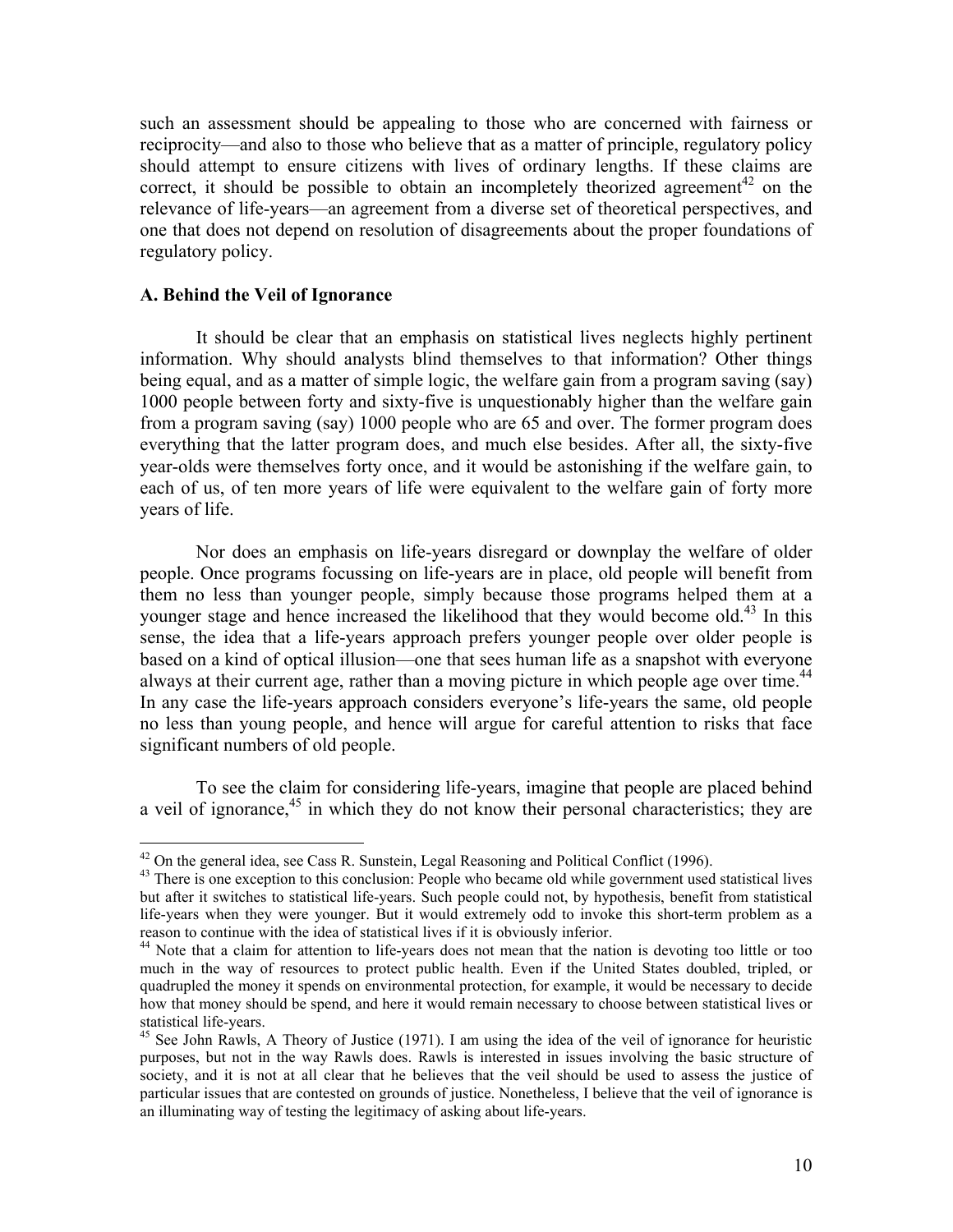unaware of their race, sex, wealth, or (most pertinently) age. Note that the veil of ignorance is intended to be an extremely stringent constraint on choice, one that ensures that morally irrelevant factors will not play a biasing role.<sup>46</sup> If those behind the veil would choose statistical life-years over statistical years, we have good reason to believe that lifeyears are the appropriate focus of regulatory attention. Would people behind the veil be indifferent between a program that would eliminate risks that people would face at thirty and one that would eliminate otherwise identical risks faced at sixty? If people do not know how old they are, would they have the slightest difficulty concluding that it is better to eliminate a 1/50,000 risk faced by one million teenagers than a 1/50,000 risk faced by one million social security recipients? At first glance, the choice is entirely clear. The program that saves more life-years is better, because it provides more welfare to its beneficiaries, and does so without offending any ethical consideration.<sup>47</sup> From behind a veil of ignorance, choosers would surely select the program that protects younger people, and hence would make life-years highly relevant to their own judgments.

Or consider the following question:

*You do not know how long you will live. Which of the following two programs do you prefer:* 

*(a) A program that would eliminate, starting now and for the rest of your life after that point, a 1/200,000 risk of death.* 

*(b) A program that would eliminate, starting at sixty-five and for the rest of your life after that point, a 1/200,000 risk of death.* 

It would be truly astonishing if most people did not prefer Program (a) over Program (b). Perhaps a preference for Program (a) reflects, in part, the discounting of future years, which (rationally or  $not^{48}$ ) may not loom so large in people's current calculations[.49](#page-11-3) But the difference is highly likely to reflect not merely discounting but also the fact that Program (a) provides more risk-free years. In answering questions of this kind, reasonable people take account of the fact that the welfare benefit of Program (a) is significantly higher than the welfare benefit of Program (b). In fact Program (a) literally dominates Program (b): It provides everything that Program (b) does, and more years of reduced risk as well. It would be easy to design questions, for those behind the veil of ignorance, that have this characteristic. A focus on statistical life-years allows choosers to select programs that are better, on every dimension, than programs that seem identical to those who focus on statistical lives.

<span id="page-11-0"></span><sup>&</sup>lt;sup>46</sup> See id. It is noteworthy here that Rawls uses the veil of ignorance as a way of challenging utilitarianism itself. Id.<br><sup>47</sup> I take this point up in more detail below.

<span id="page-11-1"></span>

<span id="page-11-2"></span><sup>&</sup>lt;sup>48</sup> On hyberbolic discounting, see David Laibson, Intertemporal Decision Making, Encyclopedia of Cognitive Science (forthcoming), available at http://post.economics.harvard.edu/faculty/laibson/papers /euler.pdf ; David Laibson and Christopher Harris, Hyberbolic Discounting and Consumption, available at id.; Richard Thaler, The Winner's Curse (1993).<br><sup>49</sup> On that issue, see Revesz, supra note.

<span id="page-11-3"></span>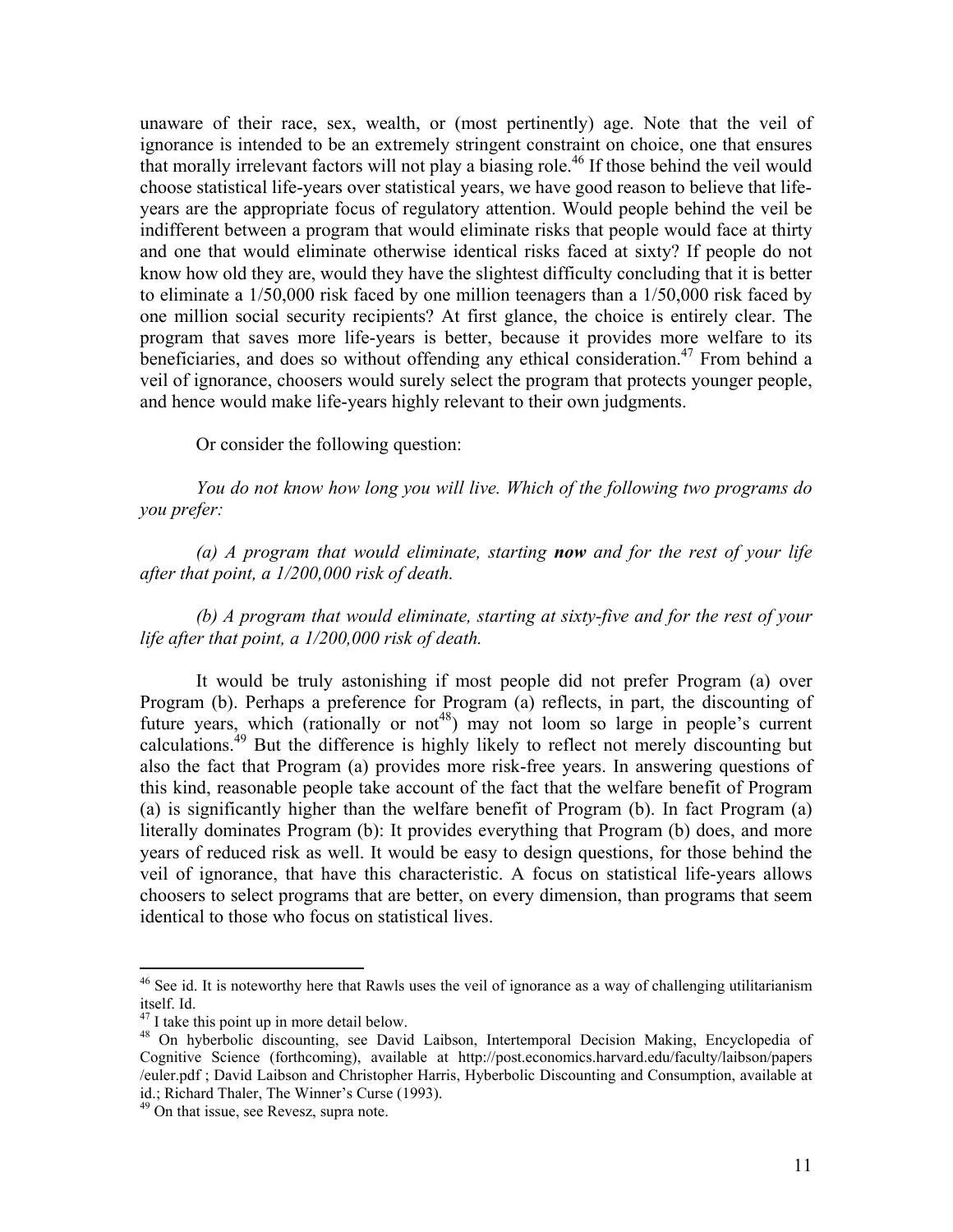Some cases are not as simple as this one, because they do not involve lifetime risks. We could imagine a Program (c) that eliminates a risk faced mostly by people between the ages of twenty and twenty-five, and a Program (d) that eliminates a risk faced mostly by people between the ages of seventy and seventy-five. Program (c) cannot be said to do everything that Program (d) does, and more. Program (d) protects people who are not protected by Program (c); there is a real choice here. But Program (c) does provide far more life-years, and because it enables (a certain number of) people to reach the age of seventy in the first place, it is surely preferable, other things being equal, to Program (d).

#### **B. Discrimination, Life-Years, and Welfare**

Does a focus on life-years discriminate against older people in some invidious or unacceptable way? It is tempting to reach this conclusion.  $50^{\circ}$  But illicit discrimination is not involved. In fact it is the idea of statistical lives that is far more plausibly discriminatory than the idea of statistical life-years, because the former treats the remaining life-years of old people as more valuable than the remaining life-years of young people.<sup>51</sup> And because every old person was once young, and (with a little luck) young people will eventually become old, an approach that emphasizes life-years does not treat old people unfairly. But to approach this question, let us begin with cases in which ethical constraints on the pursuit of welfare seem most insistent.

Suppose that we could measure welfare directly through a kind of hedometer. Suppose too that the hedometer does not rely on contentious conceptions of welfare; it is not narrowly limited to pleasure or happiness, and it includes the proper ingredients of welfare however these are defined.<sup>52</sup> Suppose too that the hedometer is able to show that in a relevant population, white people receive more welfare from their lives than do African-Americans. Hence, let us suppose, a program that would save fifty white people (from cancer as a result of arsenic in drinking water, for example) will produce greater welfare gains than a program that would save sixty African-Americans (from air pollution in the inner city, for example). Certainly it is not unimaginable that the welfare gain is higher for programs that protect whites than for programs that protect an equivalent number of African-Americans (though the opposite might also be true). Gender differences are possible as well. Perhaps men flourish more than women (though here too the opposite might be true). If these examples seem too contentious, imagine that there are two social groups, the Flourishing and the Depressed. Members of both groups are easily identifiable, and their present and future welfare is captured in the names of their respective groups. By stipulation, a program that protects the lives of the Flourishing will produce more welfare than one that protects the lives of the Depressed. To sharpen the normative question, stipulate too that the Flourishing are responsible for

<span id="page-12-0"></span> $50$  See McKie et al., supra note, at 47-72.

<span id="page-12-1"></span><sup>&</sup>lt;sup>51</sup> Note that this is objectionable if, other things being equal, each person's life-year counts for no less and no more than one. It is all the more objectionable if older people are seen as having a larger "stock" of lifeyears and hence as comparatively "rich" in welfare terms. In that event, the life-years of younger people deserve higher priority on distributive grounds. I do not explore these complexities here.

<span id="page-12-2"></span><sup>&</sup>lt;sup>52</sup> Hence the term eudaimeter seems to me more fitting but more unruly. See the discussion of eudaimonia in Marths Nussbaum, The Fragility of Goodness 142,-43, 343-72 (rev. ed. 2001).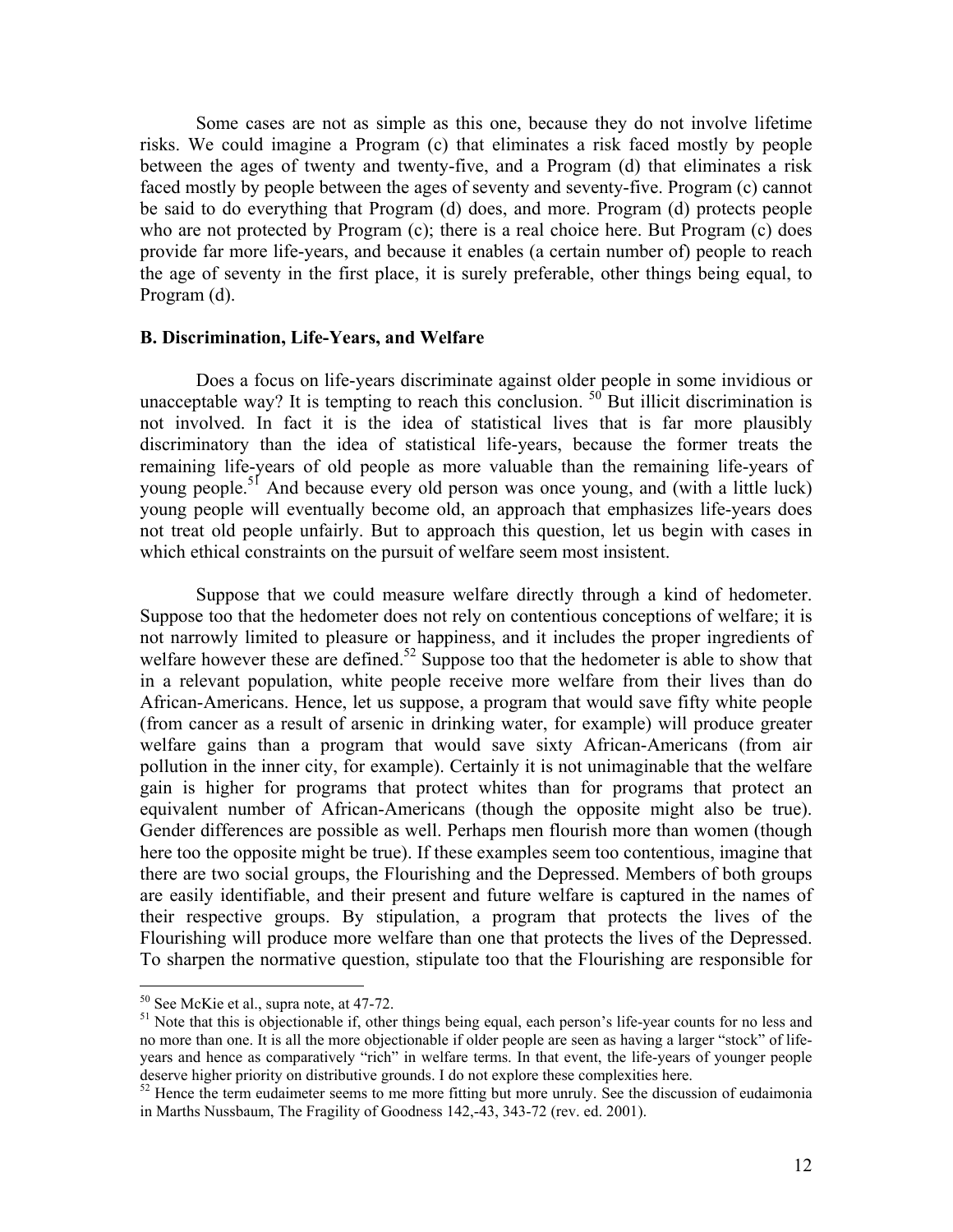the depression of the Depressed; that if not for the active efforts of the Flourishing, the Depression would come closer to flourishing too.

This example is hypothetical and we lack hedometers. For the moment, let us turn to willingness to pay  $(WTP)$  instead.<sup>53</sup> W. Kip Viscusi finds that African-American males have a significantly lower WTP than white males: \$7.7 million versus \$15.1 million.<sup>54</sup> He also finds that African-American females have a lower WTP than white females: \$8.7 million versus  $$11.3<sup>55</sup>$  Thus the overall VSL for the white sample is \$13.4 million, whereas the overall VSL for the African-American sample is \$9.3 million, and the VSL for the male sample is \$15.1, much higher than the VSL of \$11.3 for the female sample.<sup>56</sup> If WTP is the basis for government policy, agencies should be assigning a much higher VSL for whites and men than for African-Americans and women. Viscusi himself does not reach this conclusion. He says that "because of differences in market opportunities, it is inappropriate to attribute the observed differences to a greater willingness to black workers to bear risk."

Of course the WTP numbers do not show or even suggest that when regulatory programs save lives, African-Americans and women gain less, in terms of welfare, than whites and men. By itself, the lower WTP demonstrates no such thing; as we shall see, WTP is merely a proxy for welfare, and an especially crude one in the face of disparities in income, wealth, and opportunities. Suppose that Donald Trump is willing to pay \$500 to eliminate 1/50,000 risk of having migraine headaches for the next year; suppose too that I am willing to pay only \$25 to eliminate the same risk. The difference might well stem only from differences in wealth; the welfare loss, from migraine headaches, would be the same for the both of us. But it is certainly imaginable that some people, defined in demographic terms, do obtain more welfare from their lives than others. To see whether there are ethical constraints on the promotion of welfare through regulation, let us simply stipulate that this is the case.

Should government devote more resources to the protection of those racial or ethnic groups that would gain more welfare from protection? Most people would find the very question absurd. In cases of these sorts, there is an equality-based check on the pursuit of greater welfare. In fact racial discrimination on this basis would be unconstitutional. But what is the source of the equality-based check? In the context of race discrimination, a central problem is that if African-Americans receive less welfare from their lives than do white people, a large part of the reason lies in social and legal practices, past and present, which help produce that state of affairs. This form of inequality reflects injustice. If government takes the inequality as a kind of given for the purposes of policy, it is compounding the injustice. In fact it is actually creating a kind of vicious circle, in which disparities in welfare justify increased disparities in welfare, which in turn justify ever-increasing disparities in welfare. The ethical intuition is simple:

1

<span id="page-13-0"></span><sup>&</sup>lt;sup>53</sup> See W. Kip Viscusi, Racial Differences in Labor Market Values of A Statistical Life (2003), available on ssrn.com.<br><sup>54</sup> See id. at 29.

<span id="page-13-1"></span>

<span id="page-13-2"></span><sup>55</sup> Id.

<span id="page-13-3"></span><sup>56</sup> Id. at 25.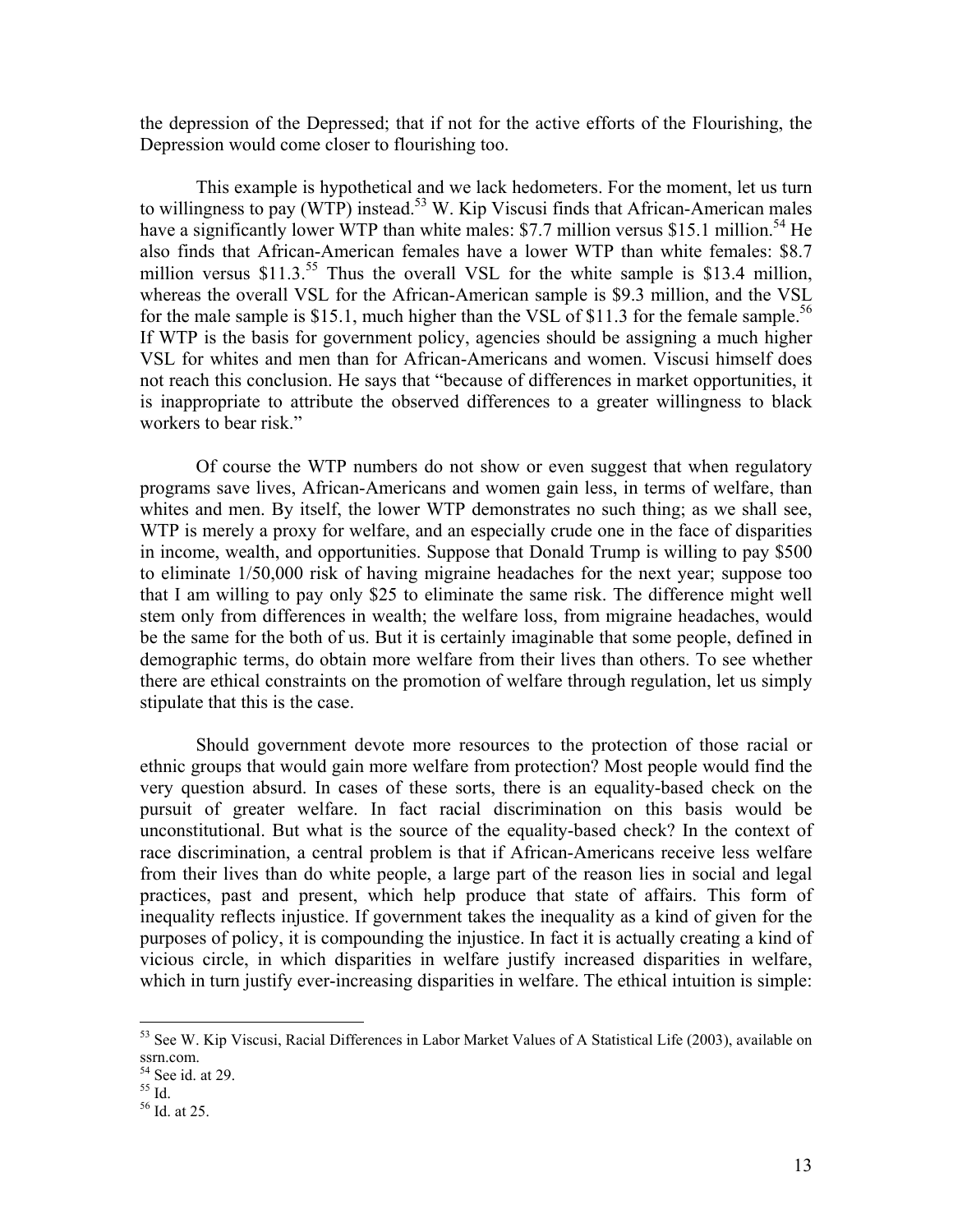Where disparities in the welfare effects of regulatory policies are a product of background injustice, government is properly blocked from taking those disparities into account. [57](#page-14-0)

This point has implications for the debate over the use of quality-adjusted life years in regulatory policy. Insofar as the idea of QALYs is designed to rank health gains along with fatalities averted, it makes a great deal of sense; reductions in curable cancers, asthma attacks, and chronic bronchitis surely count as gains, whoever receives them. But suppose that people with severe physical and emotional ailments can be benefited only moderately by protective interventions—and hence that the number of QALYs, from such interventions, is relatively low, simply because those who are helped cannot, in light of their disability, be helped much. Should government concentrate instead on programs for people with less severe ailments? If government should not, it is because it is unjust to disfavor those whose aliments are most serious.<sup>58</sup> This problem is not the same as the problem of disparities across lines of race and gender, but it raises related concerns.

#### **C. Life-Years, Fairness, and Reciprocity**

 $\overline{a}$ 

Thus far I have suggested that considerations of justice constrain the promotion of welfare through regulatory controls. But is the use of statistical life-years morally unacceptable in the same way as a VSL that discriminates on the basis of race or gender? This seems quite implausible. The initial point is that it is hard to argue that **injustice** accounts for the welfare disparity between protection of a thirty-year-old and protection of a sixty-year-old. The disparity comes from the simple fact that younger people have more years left. Now that disparity might itself be an injustice if social practices, or even nature, singled out certain groups of people and gave them shorter lives. Hence the use of life-years would indeed be problematic if it systematically burdened members of identifiable social groups (an issue to which I will return). But by itself, the notion of lifeyears is demographically neutral in both theory and practice.<sup>59</sup>

Under the life-years approach, older people are treated worse for only one reason: They are older. This is not an injustice. Every old person was young once, and every young person will be old too (if given the chance). In fact an important form of reciprocity is built into the life-years approach. If regulatory policy is based on life-years, every person will, in a sense, be both benefited and burdened, and in exactly the same way. Indeed, every person will be both a beneficiary and a victim of the relevant discrimination. People—the same people—will be benefited when they are younger and burdened when they are older. They have no cause to complain of an approach from

<span id="page-14-0"></span> $57$  I am putting to one side the possibility of adopting welfare-promoting regulatory policies alongside redistributive tax-and-spending policies. See below.<br><sup>58</sup> See the discussion of the natural lottery in John Rawls, A Theory of Justice (1973).<br><sup>59</sup> There is a possible qualification here if African-Americans (for example)

<span id="page-14-1"></span>

<span id="page-14-2"></span>therefore ensures that African-American lives will be valued, on average, less than white lives. In theory, this is indeed a possible problem. But in practice, regulatory policies that use VSLY do not run into that problem, because they are too coarse-grained to discriminate in this fashion.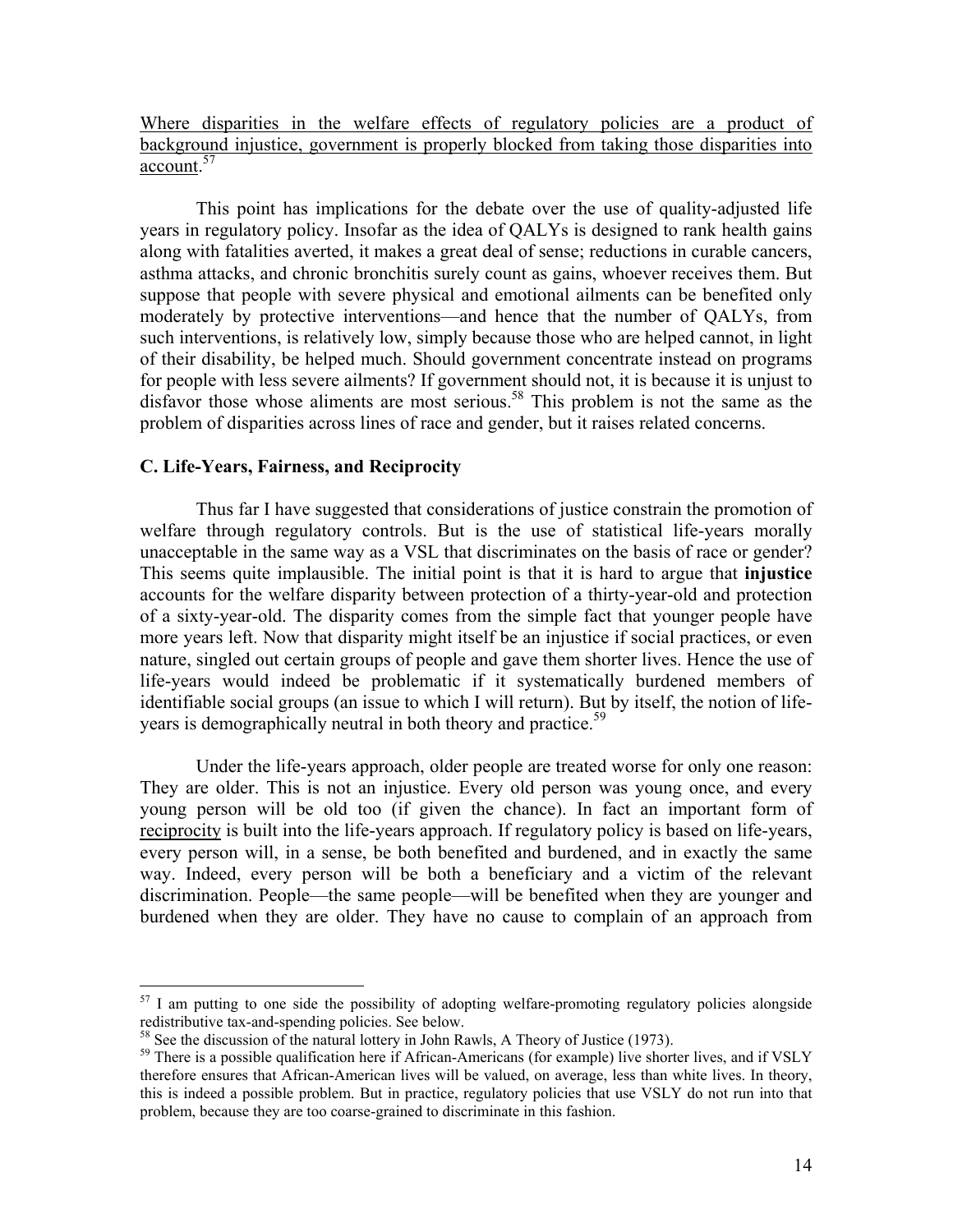which they gained at an earlier stage. $60$  It is hard to see how the relevant form of discrimination is illicit. In fact it is not clear that it is a form of discrimination at all. Everyone's life year counts as no less and no more than one. In fact it would be possible to conclude that this argument from reciprocity is a free-standing justification of the lifeyears approach, putting issues of welfare entirely to one side.

In an important sense, a focus on statistical lives is discriminatory, not a focus on statistical life-years. The former discriminates against younger people, simply because it treats each of their years as less valuable than those of older people. A program that uses statistical lives accords far more value to each remaining year of an old person's life than to each remaining year of a young person's life.<sup>61</sup> The point is not purely semantic. Suppose that we conclude that lifetime well-being is what matters, and that other things being equal, policies should not give some people more lifetime well-being than others. A policy that looks solely at statistical lives will violate this principle. Compare a group of people who die from a certain risk at fifty with a group of people who die from the same risk at seventy. Other things being equal, the latter group has received significantly more lifetime well-being than the former, and attention to statistical lives forces government to ignore this fact. If anything, an age-neutral statistical lives approach is subject to a claim of illicit discrimination, not an approach that focuses on life-years.

A possible argument would come from the criminal law. Those who kill older people are not punished less harshly than those who kill younger people. In fact it would be extremely surprising to find a criminal sentencing policy that imposes higher sentences on those who kill people thirty and under than on those who kill people fifty and over.<sup>62</sup> If criminal punishment treats lives as equivalent, and does not make life-years relevant, why, it might be asked, should regulation be any different? Part of the answer lies in the sheer heinousness of murder. The intentional killing of another human being is, in terms of its consequences, so bad that the age of the victim is a matter of relative indifferences. Perhaps the system of criminal justice focuses not solely on social consequences but also on the character of the act and the perpetrator. If this is the focus, a murderer of a young person is unlikely to be worse than a murderer of an older person.

Distinctions among different kinds of crimes raise many complexities, and it is certainly reasonable to think that a murder of another human being regulation is more

<span id="page-15-0"></span> $60$  Arguments from reciprocity are not always convincing. Suppose, for example, that certain people were beneficiaries of racial discrimination in the past, and at some future point they are harmed by racial discrimination. At least it is not clear that the latter form of discrimination can be justified by reference to the former. If not, the problem is that discrimination is unjust. If my arguments in the text are correct, this problem does not apply to the life-years criterion, because there is no injustice.

<span id="page-15-1"></span> $\frac{1}{61}$  For a utilitarian, this approach is objectionable because each life-year, other things being equal, is an equal source of utility, and hence a program should prefer more life-years rather than fewer. We could imagine a kind of utilitarian or consequentialist who would give higher priority to the welfare of the least well-off. In this context, who counts as the least well-off? In an important sense, young people fall in that category, because they have not yet had the opportunity to accumulate welfare; older people already have a large welfare "stock." But a resolution of these complexities is not important for my analysis here.<br><sup>62</sup> It would be less surprising to find a sentencing policy that imposes severe punishment on those who

<span id="page-15-2"></span>murder children. But here the reason for the severity would be the special vulnerability of children, not the fact that they have many life-years left.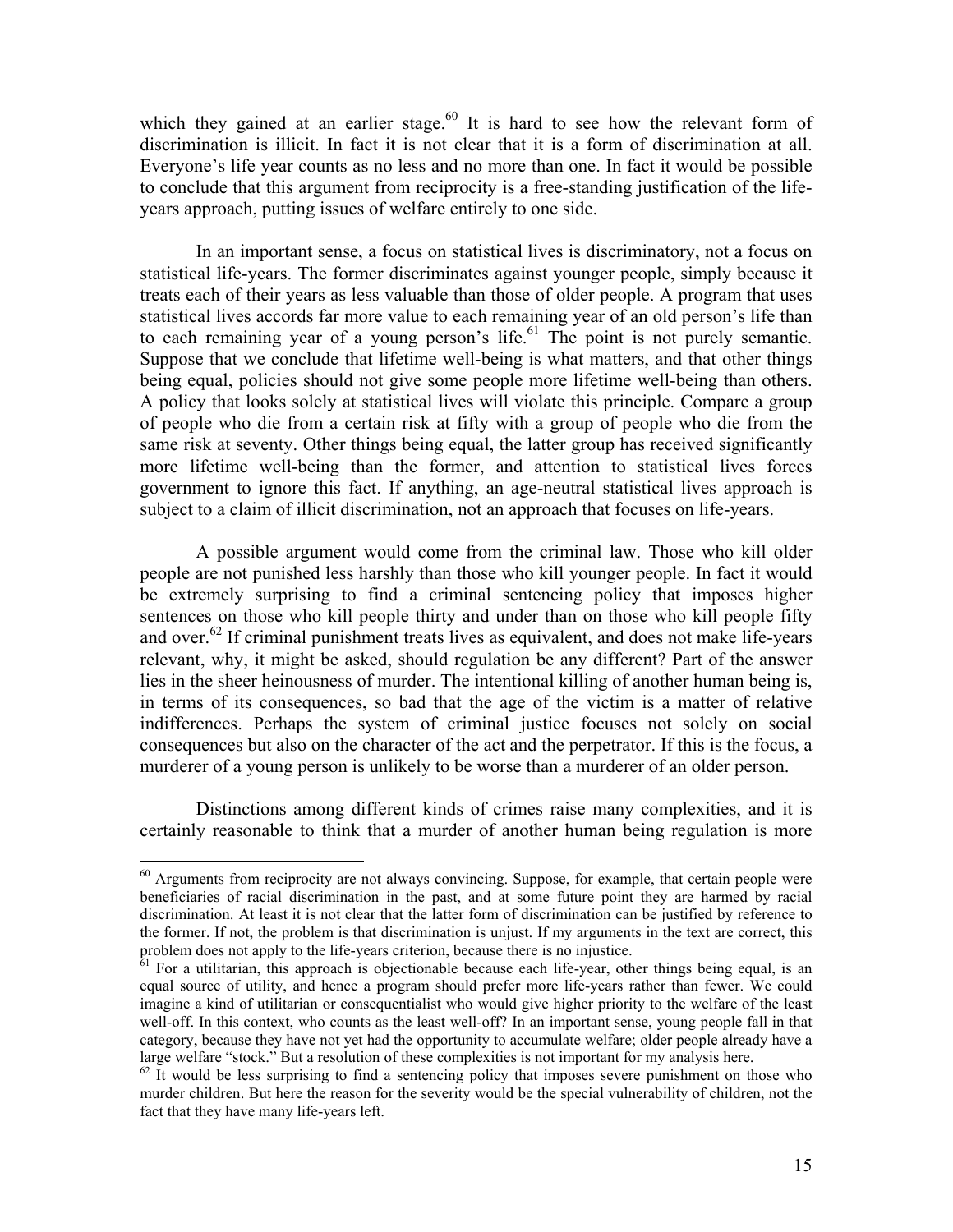analogous to the system of civil damages, which do seem to turn on life-years. Many state courts, including several state supreme courts, have calculated damages in wrongful death cases by assigning a net value to each remaining year the decedent would likely have lived. These courts have used life expectancy tables and projected annual earnings to determine lost income. [63](#page-16-0) Several courts have gone further and used estimated life expectancy to determine damages for loss of society or consortium.<sup>64</sup> In these states, the lives of young people are presumptively more valuable than those of the elderly. In this respect, the use of life-years, as part of an understanding of appropriate policy, is hardly foreign to the legal system.

Consider another way to get at the issue. On one view, people have a moral entitlement to have a chance to live to the end of a human life of normal length.<sup>65</sup> It follows that there is a special moral objection if members of a relevant population are dying at the age of thirty or forty, an objection that does not apply if members of a relevant population are dying at the age of seventy or eighty. If people have a moral entitlement to avoid (excessive risks of) premature death, then government legitimately devotes special attention to otherwise identical risks faced at relatively early places in the lifespan. Those who emphasize the importance of providing people with ordinary longevity should find a focus on life-years compatible with their goals, and highly congenial insofar as that focus makes it more likely that citizens will have a chance to have lives of ordinary length.<sup>66</sup> In any case a special virtue of focussing on life-years is that it ensures attention to a crucial question, which is whether affected citizens have had an opportunity to live a number of years already. $67$ 

<span id="page-16-0"></span><sup>63</sup> *See, e.g., Payne v. Eighth Judicial Dist. Court*, 60 P.3d 469, 473 (Mont. 2002); *Romero v. Byers*, 872 P.2d 840, 845-46 (N.M. 1994); *Bemenderfer v. Williams*, 745 N.E.2d 212, 219 (Ind. 2001); *Davidson v.* 

<span id="page-16-1"></span>*Lindsey*, 104 S.W.3d 483, 493 n.2 (Tenn. 2003). 64 *See, e.g., Thomas v. Hilburn*, 654 So.2d 898, 903 (Miss. 1995); *Durham ex rel. Estate of Wade v. U-Haul*

<span id="page-16-2"></span><sup>&</sup>lt;sup>65</sup> See Martha Nussbaum, Women and Human Development 78 (2000). Nussbaum lists, as the first of "central human functional capabilities, "Being able to live to the end of a human life of normal length; not dying prematurely, or before one's life is so reduced as to be not worth living." Complex issues are raised by the application of this idea to the context of social risks (and hence I do not adopt her phrasing here). Suppose, for example, that citizens in a population of 200 million are exposed to a median annual mortality risk of 1/500,000 from all causes (including, for example, motor vehicle accidents, cigarette smoking, alcohol use, air pollution, water pollution, pesticides, occupational accidents, homicide, hunger, and much more). This would be an exceptionally safe population—safer, in fact, than any society in the history of the world. But of that population, 400 people would die each year, many of them prematurely.

<span id="page-16-3"></span><sup>&</sup>lt;sup>66</sup> A focus on life-years is not, of course, the same as an effort to ensure that everyone has a chance to have a lifespan of ordinary length. My only suggestion is that an approach that looks at statistical lives, and does not look at life-years, is less likely to provide that chance than an approach that make life-years relevant.<br><sup>67</sup> Note that this is a different question from the life-years question, though it is overlapping. Consider two

<span id="page-16-4"></span>programs. (a) Program A would remove a statistical risk from a population of people who are forty; their life expectancy is sixty-five. (b) Program B would remove the same statistical risk from a population of people who are fifty; their life expectancy is eighty. On the life-years approach, Program B is to be preferred. But if we are focussing on the numbers of years that people have had already, Program A might be better.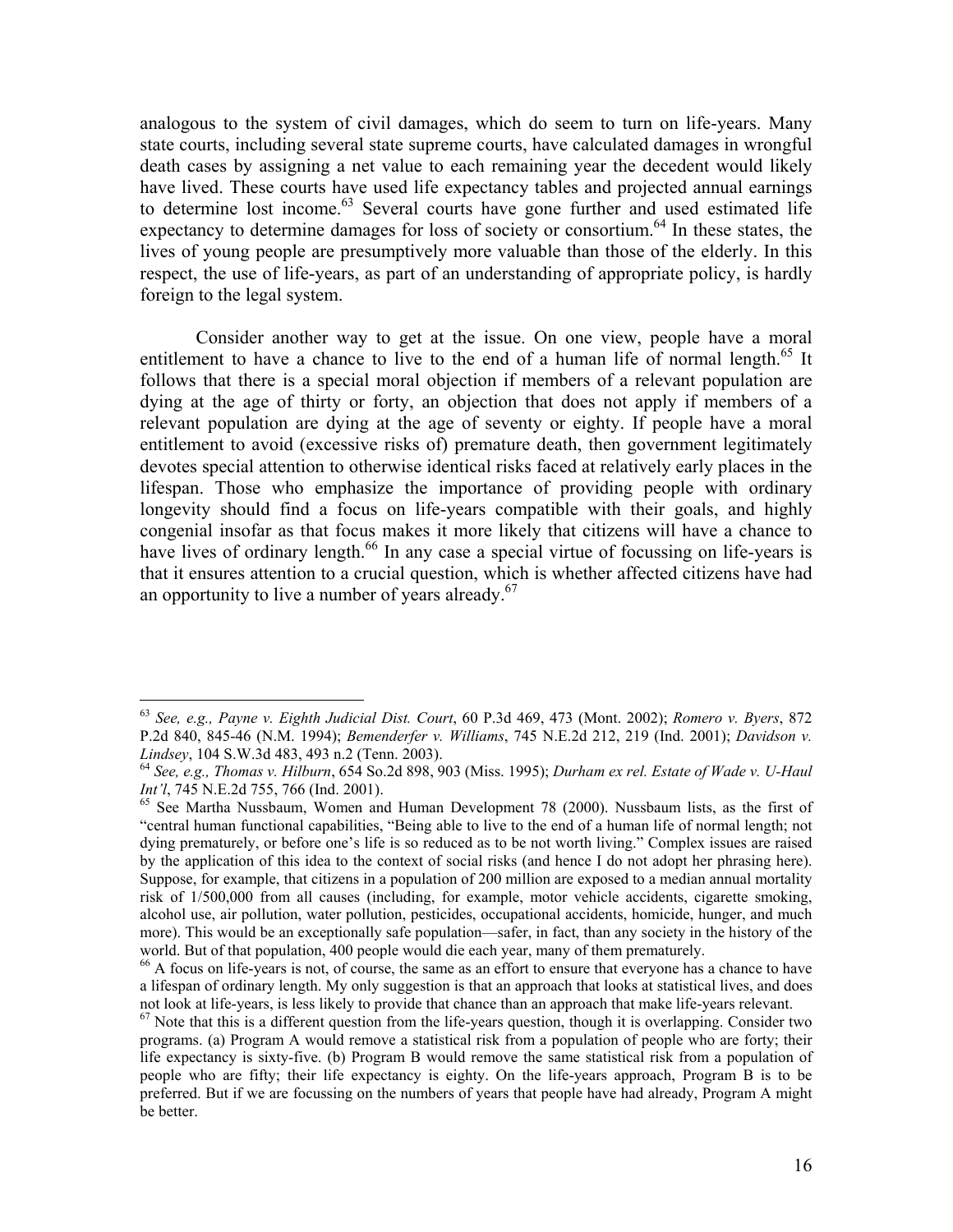#### **D. Literal Age Discrimination?**

Do these arguments undermine the widely acceptable principle against age discrimination? If so, the arguments might be thought to have mischaracterized the ethical issues involved—or to have broad and perhaps radical implications, calling for a rethinking of the broadly accepted prohibition on age discrimination.

Under the Age Discrimination in Employment  $Act<sub>0</sub><sup>68</sup>$  employers are forbidden from discriminating against people over forty. They cannot choose a thirty-year-old over a fifty-year-old. Indeed, they cannot discriminate even if they can claim that they are relying on a statistically sound generalization—as sound as those on which employers and others rely every day.<sup>69</sup> It is not acceptable for an employer to conclude that thirtyyear-old teachers are more fit, energetic, and creative than fifty-year-old teachers, even if this is generally true, and even if it is difficult, in individual cases, to test creativity before people have started to work[.70](#page-17-2) Nor would it be permissible for an employer to adapt the argument I have been defending here. An employer could not say that he wants to hire people who have a large number of life-years left—even if the employer could say, not implausibly, that he would like employees with many life-years rather than fewer, and even if he could add, also not implausibly, that a life-years approach to hiring does not, in a sense, discriminate against anyone. (Recall that every older person was young once and that every younger person, if lucky, will eventually be older too.) The question, in short, is whether it is possible to defend the use of statistical life-years over statistical lives while also accepting the prohibition on age discrimination in employment. I believe that it is.

To be sure, the prohibition on age discrimination in employment does not have the same moral standing as the corresponding prohibitions on race and sex discrimination.<sup>71</sup> But it is easy to see how the former prohibition might be justified. Some age discrimination is undoubtedly a product of unthinking prejudice—of a false belief that older people are unable to engage in certain tasks.<sup>72</sup> If prejudice is frequently responsible for age discrimination, perhaps age discrimination should generally be banned. A supplemental rationale would be that discrimination on the basis of age inflicts an unusual kind of dignitary harm—one that makes it different from, and worse than, most kinds of employment-related injury. If an employee is fired because he is fifty-five, or not hired for that reason, the psychological and dignitary injury is plausibly worse, even far worse, than that faced by people who are fired or hired for other reasons. At least this point seems to animate the Age Discrimination in Employment Act.<sup>73</sup>

<span id="page-17-0"></span><sup>&</sup>lt;sup>68</sup> See 29 USC 621-34.

<span id="page-17-1"></span><sup>&</sup>lt;sup>69</sup> See Samuel Estreicher and Michael C. Harper, Cases and Materials on Employment Discrimination and Employment Law 445 (2000). In some narrow circumstances, however, age might be a bona fide occupation qualification. See Western Air Lines v. Criswell, 472 US 400 (1985). <sup>70</sup> See id.

<span id="page-17-2"></span>

<span id="page-17-3"></span><sup>&</sup>lt;sup>71</sup> See Samuel Issacharoff & Erica W. Harris, Is Age Discrimination Really Age Discrimination? The ADEA's Unnatural Solution, 72 N.Y.U.L Rev. 780, 783 (1997).

<span id="page-17-4"></span> $\frac{72 \text{ Sec.}}{73 \text{ Sec.}}$  Estreicher and Harper, supra note, at 444-45.  $\frac{73 \text{ Sec.}}{3}$ 

<span id="page-17-5"></span>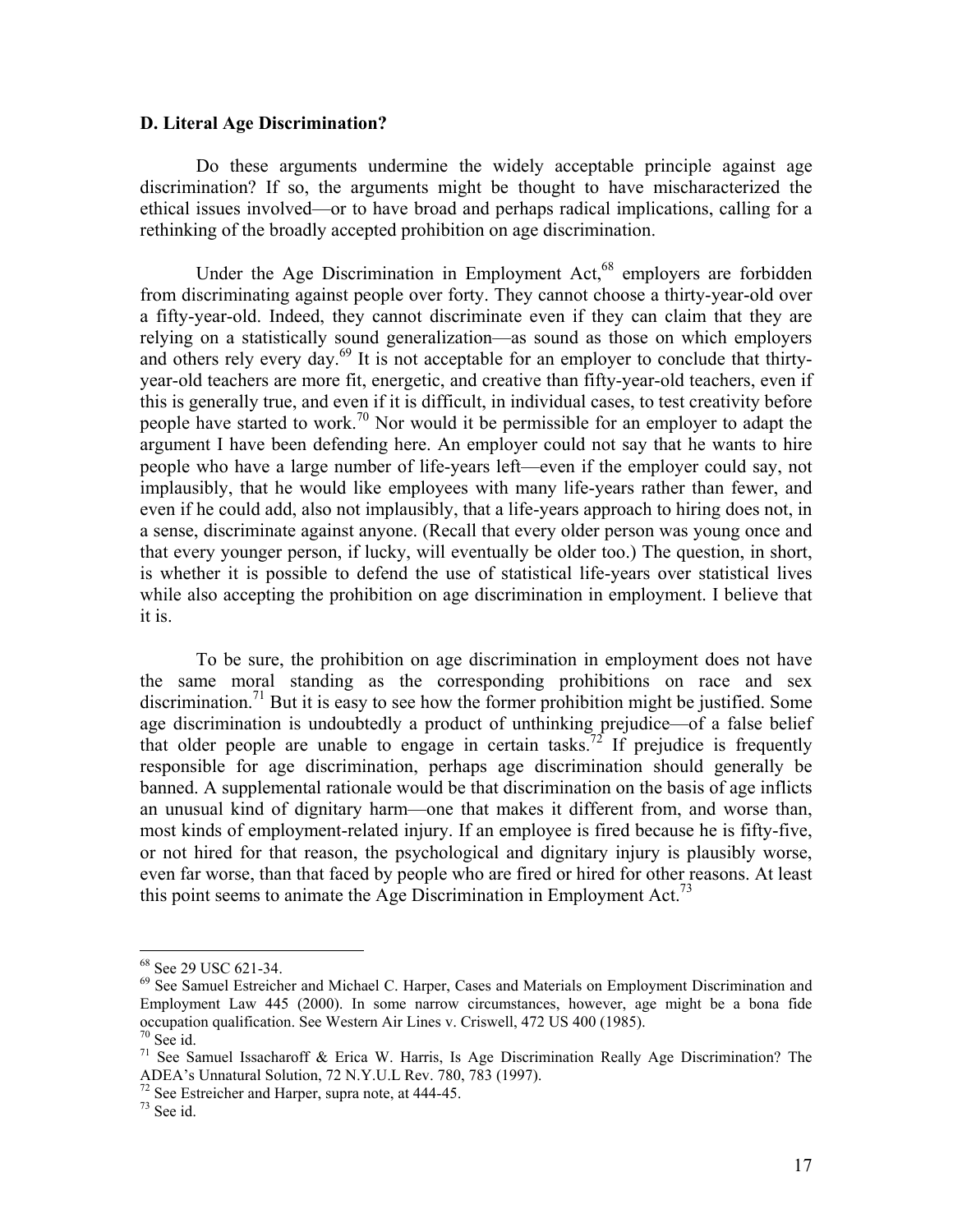<span id="page-18-1"></span>The key point is that whether prejudice or dignitary harm is the basis of the ADEA, the same problems do not raise doubts about the government's use of statistical life-years. When government uses life-years, it is not because it is prejudiced against older people or acting on the basis of unreliable stereotypes about them. There is no overgeneralization here. Nor is it easy to show that a dignitary harm, of the sort involved in the employment context, is an issue here. It is one thing to be told, by a specific employer, that you will be fired or not hired because you are too old. It is quite another thing for the government to use an approach that focuses on life-years rather than lives. To be sure, it is possible to characterize such an approach in a way that does inflict dignitary harm. Perhaps some objections to life-years stem from a perception that this measures values older people less, treating them as "worth" some fraction of younger people. But these objections rest on a highly misleading way of framing what life-years is all about.

#### **E. Bad Luck in the Natural Lottery (with a note on sex discrimination)**

There is, however, one set of ethical constraints on the life-years approach. Compare two programs:

- (a) Program A would eliminate a risk faced by people who are ten years old or younger, but who have a life expectancy of forty years or less, because they have a preexisting condition that will likely lead to premature mortality.
- (b) Program B would eliminate a risk faced by people who are thirty years old, but who have a life expectancy of seventy or more, because they are in good health.

On the life-years approach, Program B is better. But is it better in principle? Note that if it is objectionable, it is not for the same reason as an approach that discriminates on the basis of race or sex. Social injustice is not responsible for the low life expectancy of the people who would be helped by Program A. (Let us so stipulate; if social injustice is involved, the case is close to those of race and sex discrimination.) Instead the problem, for the beneficiaries of Program A, is bad luck in the "natural lottery."<sup>74</sup> People whose life expectancy is low, as a result of preexisting conditions, have been dealt an unfortunate blow by fate. In my view, government should take reasonable steps to ameliorate such blows, and should not make them worse through social policies. A lifeyears approach that is blind to the natural lottery would be unjust,

This point very much bears on medical interventions and on government funding for medical projects. But it is rarely raised in regulatory policy. Typically government is deciding whether to adopt regulations that reduce pollution or otherwise increase safety across large populations. From the standpoint of the natural lottery, the life-years criterion does not raise objections in the vast bulk of such cases.<sup>75</sup> But it might well turn

<span id="page-18-0"></span> $74$  See Rawls, supra note, at XX.

<sup>&</sup>lt;sup>75</sup> Compare another puzzle. (1) Program A would save 1000 infants. (2) Program B would save 1000 tenyear-olds. On the life-years approach, Program A is of course better, other things being equal. On willingness to pay grounds, taken up in part III, this is much less clear; there are hard empirical and conceptual questions here. And there are theoretical reasons to question a preference for Program A.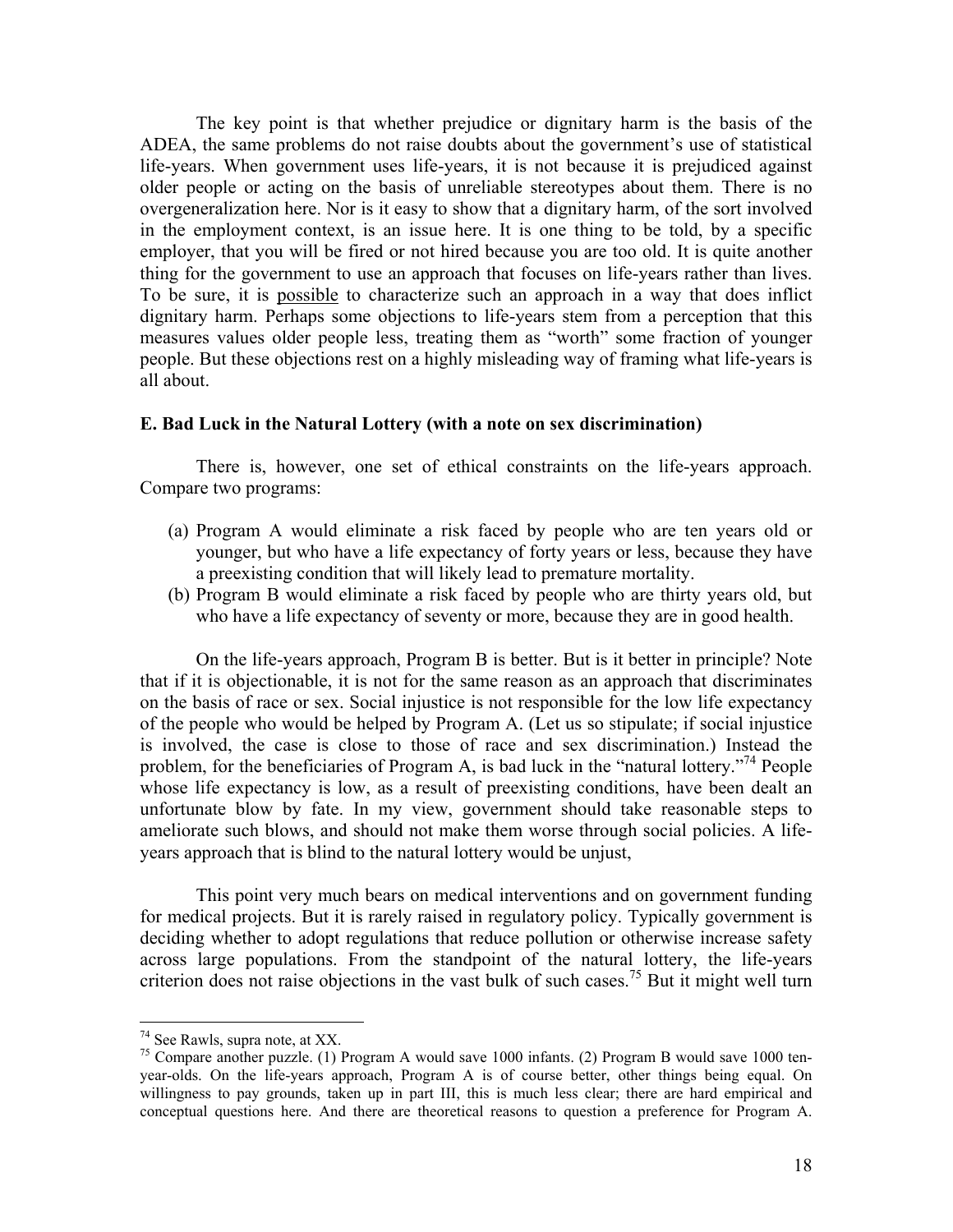out to create intriguing questions in the context of programs that disproportionately benefit men or women. The life expectancy of women is higher than the life expectancy of men. As of 2000, the average life expectancy for men at birth was 74.1, but 79.5 for women.<sup>76</sup> A breast cancer prevention program might well protect more life-years than an otherwise identical program designed to protect men.<sup>77</sup> In my view, a neutral use of the life-years approach should not be thought to be unacceptably discriminatory even if it produces more attention to women than to men, though a formal commitment to sex equality, or to counteracting the effects of natural lottery, would raise real doubts.

#### **III. Monetization**

These points suggest that in deciding whether to regulate, government should consider life-years saved, not merely lives saved (a misleading way of framing the alternative, which is really lives extended)[.78](#page-19-2) And if life-years are the focus, it would be possible to engage in cost-effectiveness analysis, seeing how many life-years are obtained for given investments in regulatory protection. Government might therefore reallocate some of the resources devoted to programs protecting the elderly to programs protecting younger people.<sup>79</sup> But suppose that government seeks to engage not merely in costeffectiveness analysis but also in cost-benefit analysis. If this is what it seeks to do, it will have to turn life-years into monetary equivalents. For most economists, the valuation of regulatory benefits, and the monetization of life-years, depends on WTP.<sup>80</sup> Should WTP be used here?

At first glance, the use of WTP, as a way of monetizing benefits, creates no special or novel issues in the context of life-years. Under the economic framework, the goal should be to calculate people's WTP for statistical years over the lifespan. We

Because Program B would save people who have accumulated memories and experiences, the individual loss might be higher; and because of the investment of family and friends, the social loss might be higher as well. For relevant discussion, see Ronald Dworkin, Life's Dominion (1996). A full account would of course have to come to terms with this question, which might justify further constraints on the use of lifeyears.<br><sup>76</sup> See http://www.cdc.gov/nchs/fastats/lifexpec.htm.

<span id="page-19-0"></span>

<span id="page-19-1"></span> $^{77}$  To make the issue more concrete, compare two programs. (1) Program A would save 1000 women with a median age of sixty. (2) Program B would save 1000 men with a median age of sixty. Under the life-years approach, Program A is better, because it would protect more life-years.

<span id="page-19-2"></span> $78$  There are some exotic variations that I do not deal with here. Compare two programs. (1) Program A would save 50 people who are ten years old. (2) Program B would save 100 people who are forty-six years old. If life expectancy is 80, then the first program would save 3500 life-years, whereas the second would save 3400 life-years. Is it so clear that program A is to be preferred? If not, it might be because reasonable people would prefer something like a weighted average of lives saved and life-years saved, so that a large number of people, and a small number of life-years, would receive more attention than life-years alone suggest, just as a small number of people, and a large number of life-years, would receive less attention. I do not deal with that possibility here. If government concentrated on life-years for purposes of regulation, it is likely that this issue would balance out in the end. The area of medical treatment is one in which the issue might have more practical importance.<br><sup>79</sup> This would be an extension of the reallocations aimed at in Stephen Breyer, Breaking the Vicious Circle

<span id="page-19-3"></span><sup>(1993).</sup> 

<span id="page-19-4"></span> $80$  See, e.g., V. Kerry Smith, Do the "Near" Elderly Value Mortality Risks Differently? (unpublished manuscript 2002).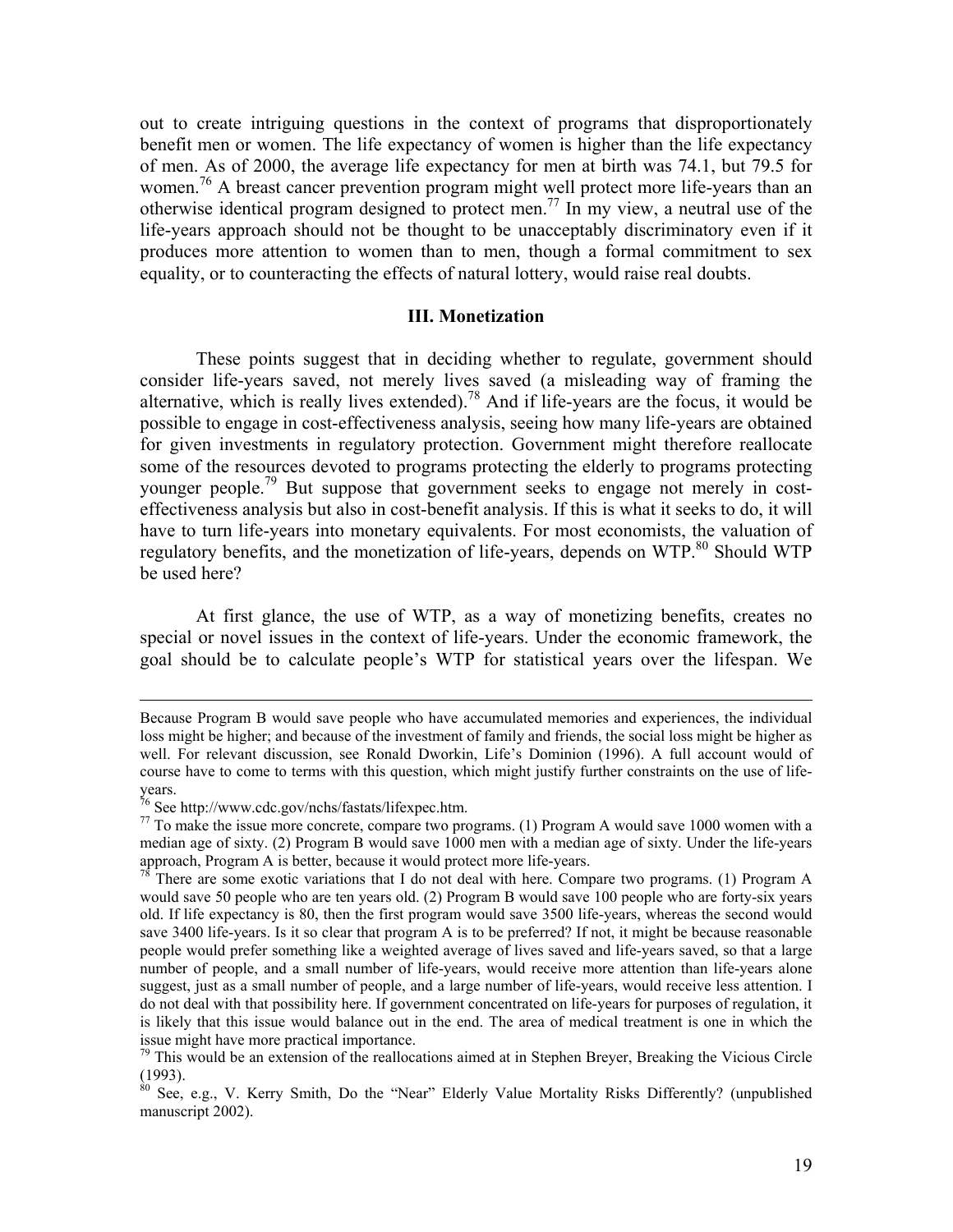would want to know, for example, how much thirty-year-olds, forty-year-olds, fifty-yearolds, and more are willing to pay to eliminate or reduce risks faced in some or all of their remaining life-years. WTP for statistical life-years would be compiled by finding the relevant numbers and applying the appropriate discount rate. To be sure, this would be a daunting empirical task.<sup>81</sup> But in principle, it is a conventional application of the economic framework. It would also seem to promise greater accuracy than an approach that uses a uniform number for statistical lives. It would be astonishing if that uniform number accurately captures the WTP of people at diverse points along the spectrum of possible ages.<sup>[82](#page-20-1)</sup>

I do not intend to reach any final conclusions here about the place of WTP in regulatory policy. But I do address an evidentiary gap and a possible paradox. The gap consists of the absence of evidence of how VSLY varies over people's lifespans. We do not know how much thirty-year-olds are willing to pay to eliminate a 1/100,000 risk of losing their remaining life-years, and how that amount compared with the WTP of fiftyyear-olds to eliminate the same risk. If we are interested in measuring actual WTP, it would be surprising to find a constant amount over the life-span. Unfortunately, the relevant amounts cannot be found in the existing literature.

The paradox is the possibility that WTP would actually be higher to protect older people than younger people—if and because older people are willing to pay more to eliminate statistical risks than younger people. This is a paradox, because it suggests that WTP might be higher to produce lower gains in terms of life-years. One of my goals is to explain how and why this might be so. I also suggest that whether for lives or for lifeyears, WTP has its strongest claims in cases in which the beneficiaries of regulation must also pay for it. Finally, I explore an issue for which the life-years debate can be seen as an opening wedge: whether government should use a uniform WTP or instead a highly variable one, making numerous distinctions according to context. But let us begin with some basics.

#### **A. WTP and VSL in General**

 $\overline{a}$ 

Advocates of the WTP criterion urge that as a measure of welfare, WTP has the promise of administrability.<sup>83</sup> While it is not always simple to calculate WTP, market measures and contingent valuation studies provide a great deal of information. The

<span id="page-20-0"></span><sup>&</sup>lt;sup>81</sup> Note in this regard that there are complex relationships among risks and the lifespan. Some risks, for example, might be constant over the remainder of life, so that a thirty-year-old faces (say) a 1/1,000,000 chance of death, from that risk, for each of her remaining years. But other risks might be somewhat higher or somewhat lower in later years. If the calculation were to seek accuracy, it would use fine-grained numbers about WTP over the lifespan for different risks. Administrable numbers would of course be far less fine-grained.

<span id="page-20-1"></span> $82$  There is a vexing question about how to calculate the VSL or VSLY of children and young people, who lack much willingness to pay. See notes infra for discussion and references.<br><sup>83</sup> The point should not be overstated. Studies of WTP show a great deal of variability. See Cass R.

<span id="page-20-2"></span>Sunstein, The Arithmetic of Arsenic, 90 Geo. L.J. 2255 (2002) (showing a range from \$1 million to \$14 million), and a recent study, based on 1990s data, suggests that the current figure of \$6.1 million might well be doubled. See W. Kip Viscusi, Racial Differences in Labor Market Values of A Statistical Life (2003), available on ssrn.com. (finding values as high as \$15.1 million in the case of white males).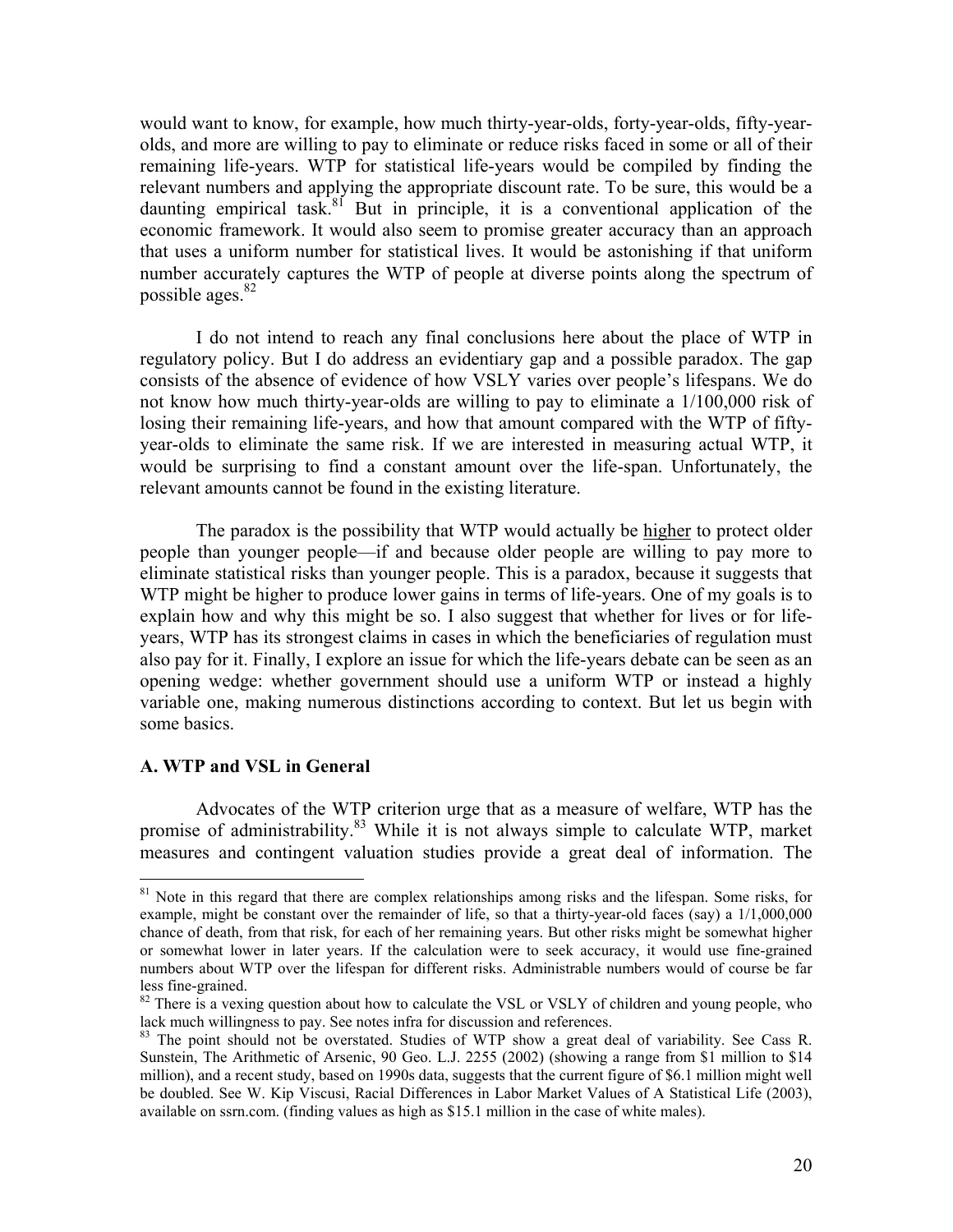government has placed heavy reliance on labor market studies, which suggest a WTP in the general range of \$6.1 million.<sup>84</sup> These studies purport to show that in the market, people receive a certain level of compensation to run statistical risks, revealing an ascertainable "price" for potential hazards.<sup>85</sup> In ordinary markets, there is a market for safety, with some products (like Volvos) receiving higher prices partly because they reduce statistical risks. People are willing to pay specified amounts for risk reduction. On one view, markets provide relevant information about appropriate prices, and regulators should draw on that information, refusing to force people to buy more than they would (if well-informed).

Of course it is possible to question existing studies on various grounds and to ask whether real-world data actually reveal people's WTP for increases in safety.<sup>86</sup> The government relies on twenty-six studies, finding that \$6.1 million is the mean of a diverse area of figures—an approach that has a large degree of arbitrariness in itself.<sup>87</sup> Contingent valuation studies, asking people how much they are willing to pay for such increases, might seem to produce more reliable answers, simply because the answers to such questions are far less "noisy" than market behavior. But contingent valuation studies raise serious problems of their own.<sup>88</sup>

Let us assume that these difficulties can be solved and that existing studies can indeed measure people's WTP for increases in safety. There is certainly a connection between WTP and welfare. The more that someone is willing to pay for a benefit, the more likely it is that the benefit would actually promote that person's welfare. But if welfare is our guide, the WTP criterion might be criticized on several grounds. Consider a few:

- 1. Willingness to pay is dependent on ability to pay. As a result, poor people might be unwilling to pay much for a regulatory benefit even though they would greatly gain from it, and wealthy people might be willing to pay a great deal for a regulatory benefit even though they would receive very little from it.<sup>89</sup>
- 2. Some people lack relevant information, and hence they might not be willing to pay for goods that would, in fact, produce significant welfare benefits for them. They might also be willing to pay a great deal for goods that would not, in fact,

<span id="page-21-0"></span><sup>&</sup>lt;sup>84</sup> See Technical Addendum, supra note, at 32 (figure of \$6.12 million); Sunstein, supra note.

<span id="page-21-1"></span><sup>&</sup>lt;sup>85</sup> See W. Kip Viscusi, Fatal Tradeoffs (1994); W. Kip Viscusi, The Value of Risks to Life and Health, 30 J Econ Lit 1912 (1993); W. Kip Viscusi and Joseph Aldy, The Value of A Statistical Life: A Critical Review, J Risk and Uncertainty (forthcoming 2003). 86 See, e.g., William T. Dickens, Differences between Risk Premiums in Union and Nonunion Wages and

<span id="page-21-2"></span>the Case for Occupational Safety Regulation, 74 Am Econ Rev 320 (1984) (dividing workers between union and nonunion sectors and using the results to doubt the idea of compensating wage differentials); William T. Dickens, Assuming the Can Opener: Hedonic Wage Estimates and the Value of Life, in A Hedonics Primer for Economists and Attorneys 145 (1992) (generally challenging those estimates); Peter

<span id="page-21-4"></span><span id="page-21-3"></span>

Borman, Markets and Mortality (1996) (same).<br>
<sup>87</sup> Technical Addendum, supra, at 32.<br>
<sup>88</sup> See Peter Diamond & Jerry Hausman, Contingent Valuation: Is Some Number Better Than No Number,<br>
8 J. Econ. Persp. 45, 49-52 (1994);

<span id="page-21-5"></span> $89$  As we shall see, this point does not justify abandoning WTP in cases in which poor people must pay the full cost of the benefit that government is providing, at least if those people are adequately informed.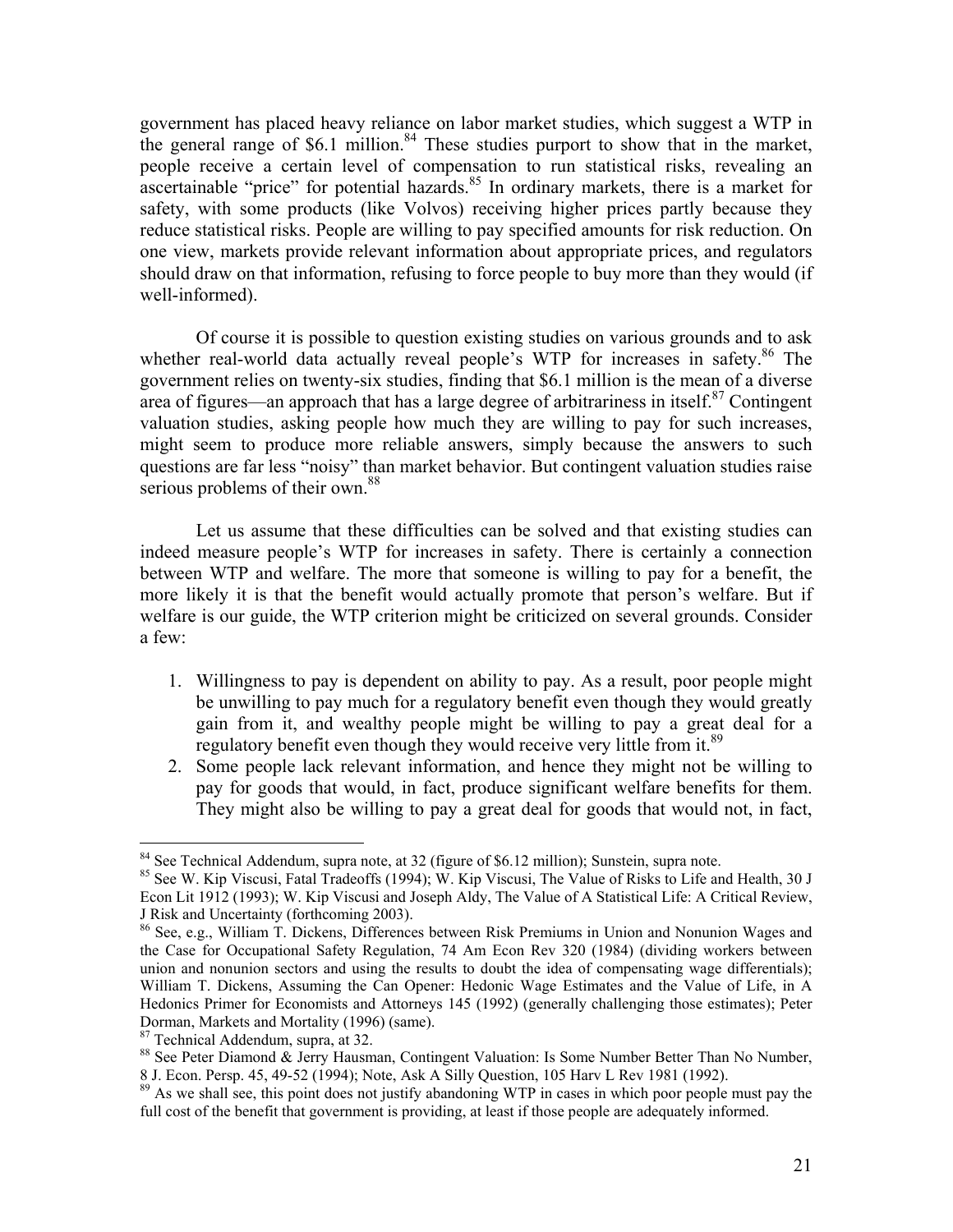produce significant welfare benefits for them. It is well-documented that people's welfare judgments at time of decision ("anticipated welfare") do not always match their experience ("experience welfare").<sup>90</sup>

- 3. People's preferences might have adapted to deprivation or injustice.<sup>91</sup> Hence they might be unwilling to pay anything for goods from which they would benefit. If government relies on WTP, it will not engage in actions that might turn out to be welfare-promoting.
- 4. As I have noted, measures of WTP rely on hedonic pricing or contingent valuation studies that elicit monetary amounts from individuals, with the apparent assumption that such individuals will be paying those amounts whether or not other people are doing so as well.<sup>92</sup> But people care about their relative economic position, not simply their absolute economic position,  $93$  and hence they would be likely to be willing to pay significantly more if they could be assured that others would be paying for the regulatory benefit as well. The reason is that when everyone is paying for the benefit, people can maintain their relative economic position while also receiving the benefit. Because existing studies do not take account of this point, they might undervalue regulatory protections.  $94$

I do not intend to come to terms with these problems here; I will bracket the more general challenges to WTP itself and assess the questions here within the existing framework, in which WTP plays a central role. But it is noteworthy that actual agency use of WTP does not run afoul of most of these problems.<sup>95</sup> The most important point here is agencies do not give a lower VSL for poor people than for rich people; they use a uniform figure.  $96$ 

#### **B. WTP and Age: Evidence**

 $\overline{a}$ 

If WTP is the proper measure of VSLY, it would follow that in order to convert life-years into monetary equivalents, regulators should investigate how much people, at various stages of life, are willing to pay for years of risk reduction. In principle, WTP might or might not vary over the lifespan; there is no good a priori answer to that question. For children, the elicitation of WTP is especially vexing, because children usually do not have significant assets of their own, and because parental WTP might not

<span id="page-22-0"></span><sup>&</sup>lt;sup>90</sup> See, e.g., Daniel Kahneman and J. Snell, Predicting Changing Taste: Do People Know What They Will Like?, 5 J. Behavioral Decision Making 187 (1992); George Loewenstein and David Schkade, Wouldn't It Be Nice? Predicting Future Feelings, in Daniel Kahneman, Ed Diener, and Norbert Schwarz, eds, WellBeing: The Foundations of Hedonic Psychology 85 (Russell Sage 1999).<br><sup>91</sup> See Jon Elster, Sour Grapes (1983); Martha Nussbaum, Women and Human Development (2002);

<span id="page-22-1"></span>

<span id="page-22-2"></span>

<span id="page-22-3"></span>

<span id="page-22-5"></span><span id="page-22-4"></span>

Amartya Sen, Commodities and Capabilities (1985).<br><sup>92</sup> See Robert Frank and Cass R. Sunstein, Cost-Benefit Analysis and Relative Position, supra note.<br><sup>93</sup> See Robert Frank, Luxury Fever (1999).<br><sup>94</sup> See Frank and Sunstein

<span id="page-22-6"></span><sup>&</sup>lt;sup>96</sup> See id. Note that it would be reasonable to do exactly that in the context of forced exchanges. Unless there is some informational problem, poor people are not helped when regulation forces them to pay \$200 for a benefit that is worth only \$50 to them. In such cases, perhaps government should impose regulation but subsidize poor people to ensure that they do not have to pay for it. I return to this point below.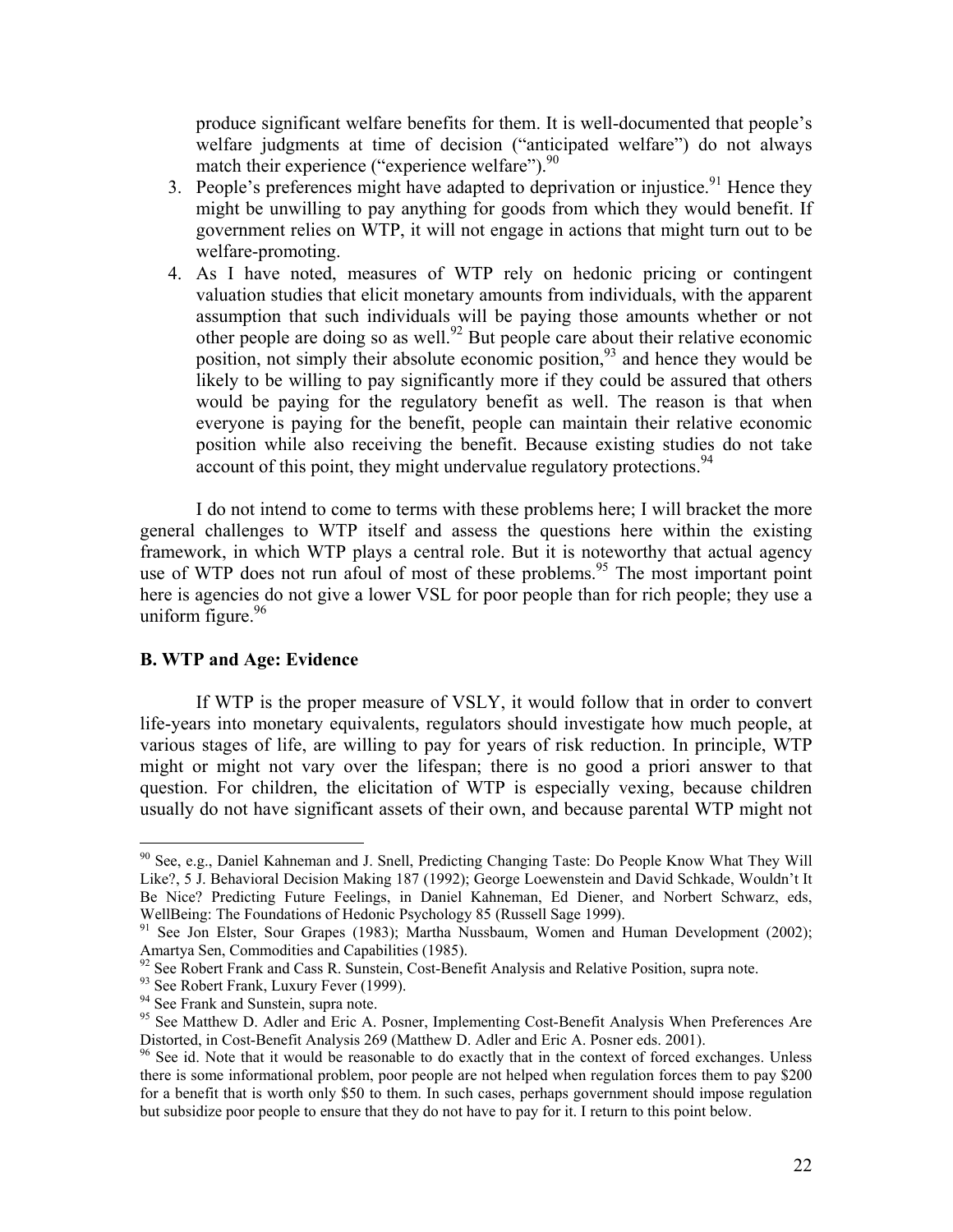be a good proxy here.<sup>97</sup> EPA relies on a single WTP as a default assumption,<sup>98</sup> but there is no simple theoretical justification for this approach. And perhaps studies would show that older people are willing to pay more for each of their remaining life-years than younger people are willing to pay for each of theirs—so that even if we focus on lifeyears, the "remainder of life" for older people is as high as or even higher than that for younger people. Imagine, for example, that people who are 65 and over are not willing to pay less to eliminate a life-time risk of 1/500,000 than are people who are 40 and under. We could speculate about different possible results here. Perhaps labor market studies would show that the value of a statistical life steadily decreases over the life-span<sup>99</sup>; perhaps they would show that VSL steadily increases; perhaps VSL rises to a certain age and declines thereafter. On one view, the right question for purposes of policy is what well-designed studies actually establish.

Unfortunately, no studies provide clear answers to the key questions. Hence an approach that uses life-years cannot easily translate the relevant figure into dollar equivalents. If government uses a uniform number—say,  $$172,000$  per life year<sup>100</sup>—it will not be tracking actual WTP *if* WTP varies across the lifespan and if the program protects people at various ages. Perhaps the uniform number captures the populationwide mean and is therefore accurate (enough). But it is possible that within the economic framework, a life-years approach that uses a uniform VSLY will produce wildly inaccurate measures of benefits.

Consider a recent investigation that attempts to resolve exactly that issue.<sup>101</sup> The study asked respondents in the United States and Canada to state their willingness to pay for risk reductions of 1-in-1000 and 5-in-1000. Demographic information was collected, so that the authors could hold constant relevant variables (such as health and income). A key finding is that in the United States, age had no impact on WTP. In the 1-in-1000 condition, VSL estimates exceeded \$4 million; the estimates were less than half that in the  $5$ -in-1000 condition.<sup>102</sup> But in both cases, older people did not show a lower WTP than younger people. For Canada, age generally had no effect, but with one exception: people over 70 were willing to pay about one-third less than others for risk reduction.<sup>103</sup> The authors conclude that in general, their results support government's "current practice with regard to treatment of age,"<sup>104</sup> because they suggest that WTP does not vary across the lifespan. If this study is correct, then multiplication of the number of statistical life-

<u>.</u>

<span id="page-23-0"></span> $97$  For an overview that turns out to be highly tentative and indeterminate, see Environmental Protection Agency, Children's Health Valuation Handbook (2003).<br><sup>98</sup> See id. at 3-12-3-13, referring to Environmental Protection Agency, Guidelines for Preparing Economic

<span id="page-23-1"></span>Analyses (2000).<br><sup>99</sup> For a result in this general direction, see Viscusi and Aldy, supra note.<br><sup>100</sup> See note supra.<br><sup>101</sup> See Anna Alberini et al., Does the Value of a Statistical Life Vary with Age and Health Status?

<span id="page-23-2"></span>

<span id="page-23-3"></span>

<span id="page-23-4"></span>Evidence from the United States and Canada (unpublished manuscript 2002), available at http://www.rff.org/disc\_papers/PDF\_files/0219.pdf.<br><sup>102</sup> See id. at 14.<br><sup>103</sup> See id. at 16.<br><sup>104</sup> Id. at17.

<span id="page-23-5"></span>

<span id="page-23-6"></span>

<span id="page-23-7"></span>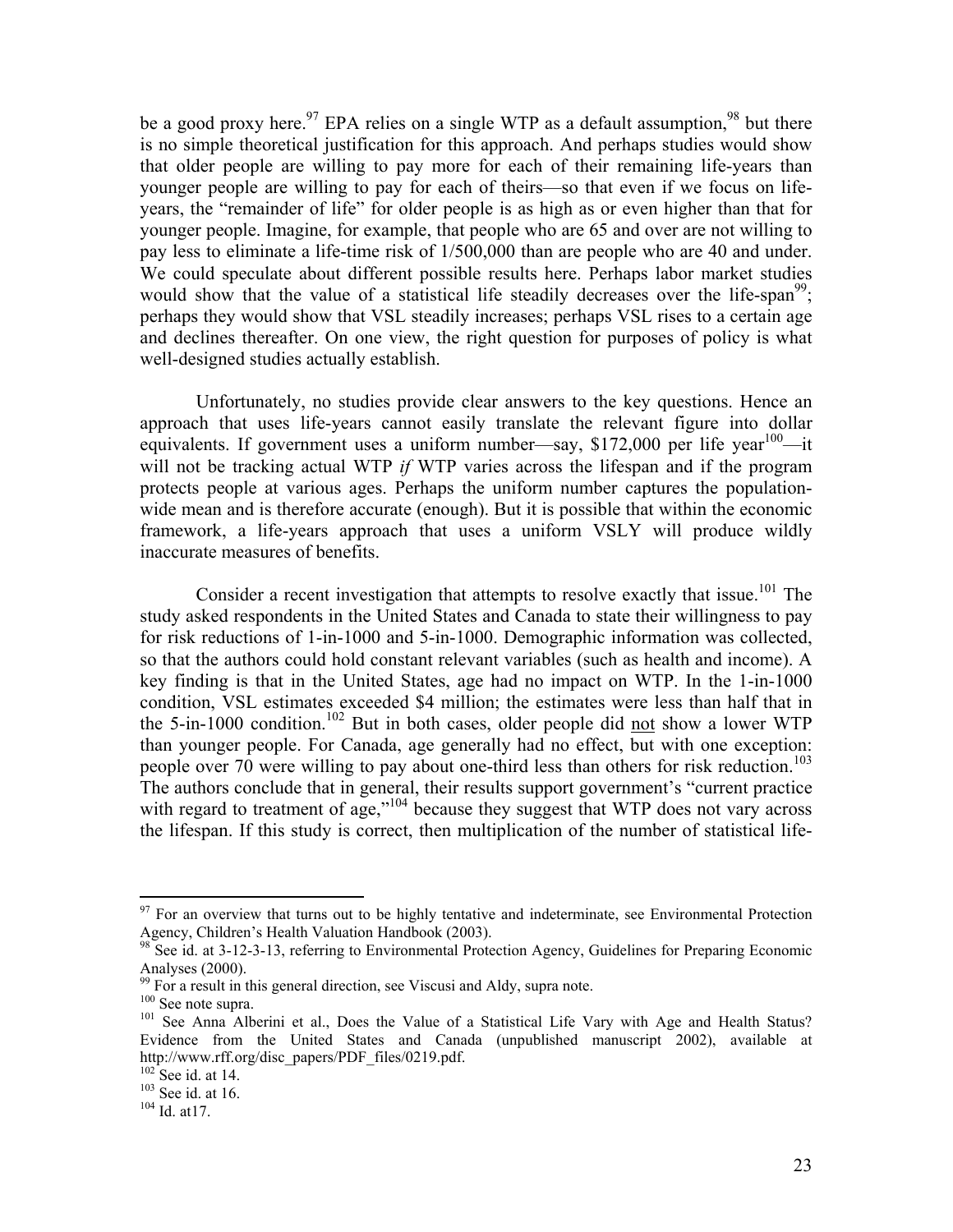years by a uniform VSLY will produce erroneous numbers, above all because it will understate the total WTP of older people for their remaining years.

Or consider another study based on labor market data.<sup>105</sup> The simple result is that older workers require significantly higher, not lower, compensation to accept increase in fatality risks on the job. For the full sample, the estimated VSL is \$5.31 million, well within the range of existing EPA figures.<sup>106</sup> The authors actually find that VSL increases with age, from \$7.4 million for workers between 51 and 55, to \$10.2 million for workers between 56 and 60, to \$14 million for workers between 61 and  $65$ .<sup>107</sup> The implication is that regulatory policy should give a higher monetary value to statistical risks faced by older people. Instead of a "senior death discount," regulators should use a "youth death discount." If the findings in this study are right, the "remainder of life" is actually worth more to older people, even though they have fewer life-years left. Any exercise of multiplication—of life-years times actual VSLY across the life-span—would actually result in higher numbers for those who are older, notwithstanding what I have said above about welfare. Hence a uniform VSLY would produce real inaccuracy.

I do not mean to say here whether the particular findings in these two studies are convincing. Other studies find that older people show a lower VSL than younger people do.[108](#page-24-3) This finding seems intuitive, simply because older people have fewer years to protect. But if VSL does not decline with age, it remains to explain why.<sup>109</sup> The simplest answer is that older people have less to do with their money and hence lower opportunity costs (unless the bequest motive is very strong). Because fewer years of life remain, savings are a lower priority, and older people have less, in general, on which to use their resources. But the full story is somewhat speculative and certainly more complex.

A possible contributing factor is wealth itself: If older people have more income than younger people, their WTP will be higher, and for reasons that have nothing to do with welfare. Some of the studies, finding no age differences in WTP, do control for income. [110](#page-24-5) But they do not control for wealth, which is an important missing variable. Older people have more savings even if they have lower incomes, and hence the higher WTP might reflect a wealth effect. (Recall that wealthy people will show a higher WTP simply because they have more money.) There is a complementary explanation. It might be that older people have a comparatively high WTP—as high as or higher than that of younger people—because they have fewer years left in which to spend. Suppose, for example, that people over sixty are willing to pay \$100 to eliminate a risk of 1/50,000,

<span id="page-24-0"></span><sup>&</sup>lt;sup>105</sup> See Smith et al., supra note, available at http://www.rff.org/valuinghealthoutcomes/VHO\_Readings.htm. See Sinui et al., supra note, avanaolo di maprici in matematic secondo allo  $10^7$  Id. at 15.<br>
<sup>107</sup> Id. at 15.<br>
<sup>108</sup> See Viscusi and Aldy, supra note, at 50-53.<br>
<sup>109</sup> I am assuming that well-conducted WTP studies will

<span id="page-24-2"></span><span id="page-24-1"></span>

<span id="page-24-3"></span>

<span id="page-24-4"></span>decrease. It is possible, of course, that some such studies will find such decreases, see id., as the studies discussed supra do not. I am attempting in this section to show that even if older people do not show a lower WTP to reduce statistical risks, this fact can be explained while acknowledging that other things being equal, a program that provides more life-years is better on welfare grounds than one that provides fewer.

<span id="page-24-5"></span><sup>&</sup>lt;sup>110</sup> See Alberini et al., supra note.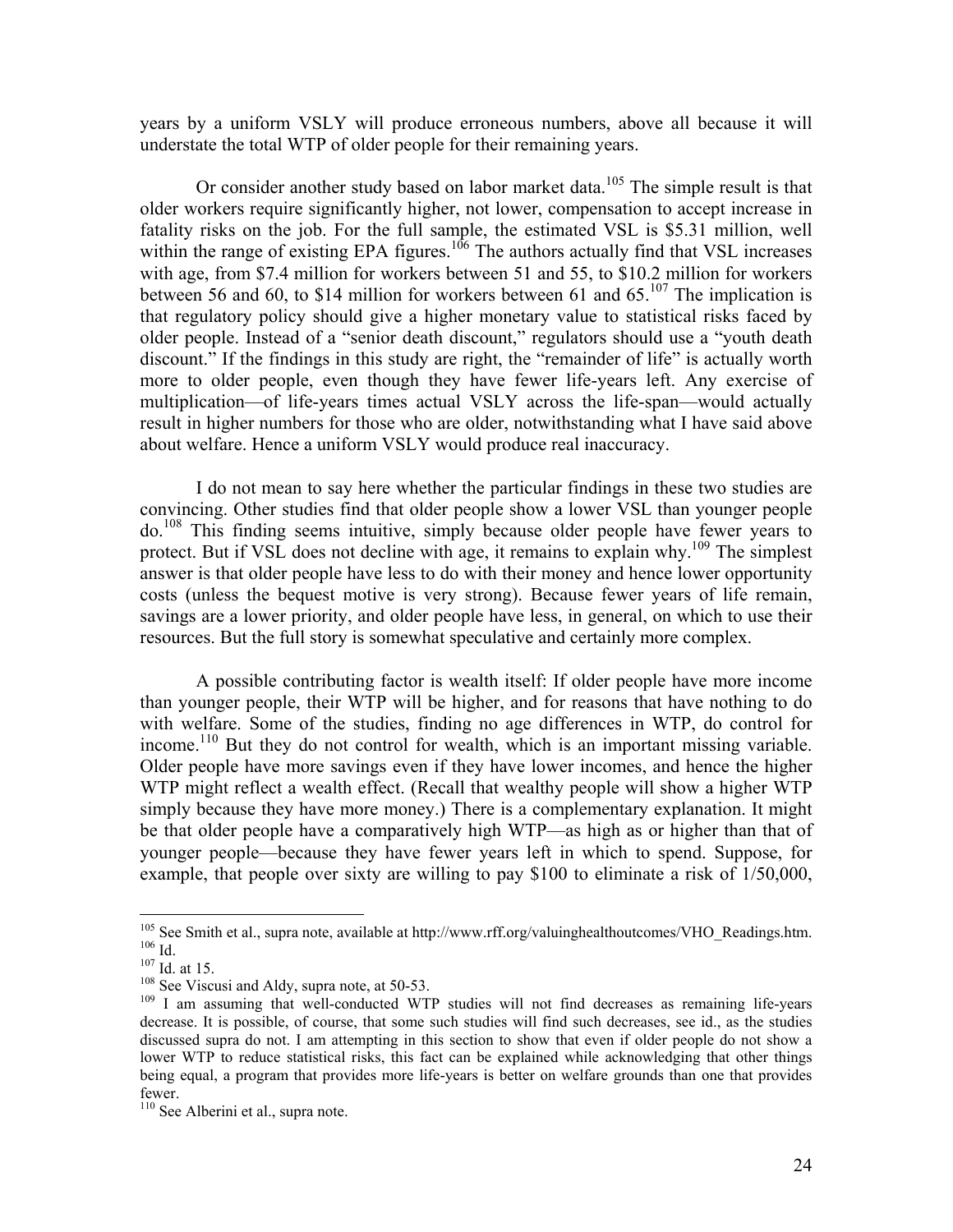<span id="page-25-2"></span>whereas people under forty are willing to pay only \$75 to eliminate such a risk. It may be that the younger people want to use their disposable income on other things, including savings (of less use to the elderly<sup>111</sup>), whereas for older people, the reduction of risk is a high priority. In short, older people have lower opportunity costs. Unless the bequest motive is powerful, they will be especially willing to use what they have to reduce statistical risks.

This possibility is related to another one: The comparatively high WTP for older people might reflect the preciousness of the relatively fewer years that remain. Consider two questions:

- *1. You are 75 years old. How much would you be willing to pay to avoid a 10 percent chance of dying one year earlier than you otherwise would?*
- *2. You are 25 years old. How much would you be willing to pay to avoid a 10 percent chance of dying one year earlier than you otherwise would?*

It is easily imaginable that question (a) would produce a far higher WTP than question (b), for respondents answering hypothetically, and even more predictably for respondents who are actually 75 and 25 respectively. It may well be that the perceived value of any given year increases, for some or many, when the number of remaining years declines. For people who are 25, the prospect of losing one year of life might not loom terribly large, and for people who are 75, that loss is probably a matter of major importance. Undoubtedly the different answers are a product of discounting, rational or otherwise; but this is not all that is involved. For those with fewer years remaining, each particular year becomes all the more valuable.

In some cases, the absence of age-related differences in WTP might well be a product of the contingent valuation setting. Some studies of contingent valuation show "scope neglect": people are willing to pay the same to protect  $1000$ ,  $10,000$ , and  $100,000$ migratory birds.<sup>112</sup> The absence of an age effect may reflect a similar phenomenon. It is possible that in contingent valuation studies or in market behavior, the number of years is "telescoped" into a kind of single unit, called "the rest of life." Hence the amount that people are willing to pay for a 1/500,000 risk of losing "the rest of life" might not much vary across the life-span.

It is also possible that older people are generally risk-averse, and differences in risk preferences might help account for differences in WTP. Other things being equal, it is imaginable that older people would pay more to reduce an annual risk of 1/500,000 than younger people would, simply because younger people are more willing to run lowprobability risks. According to expected utility theory, risk-related judgments are made by multiplying the extent of the harm by its probability; but according to prospect theory, people are generally risk-averse with respect to low-probability risks of catastrophe.<sup>113</sup>

1

<span id="page-25-1"></span><span id="page-25-0"></span>

<sup>&</sup>lt;sup>112</sup> The possibility of bequests introduces some complications.<br><sup>112</sup> See Daniel Kahneman and Jack Knetch, Valuing Public Goods, 22 J. Env Econ and Mgt. 57 (1992).<br><sup>113</sup> See Daniel Kahneman and Amos Tversky, Prospect The

Choices, Values, and Frames 17, 20 (Daniel Kahneman ed. 2000); for a clear discussion with application to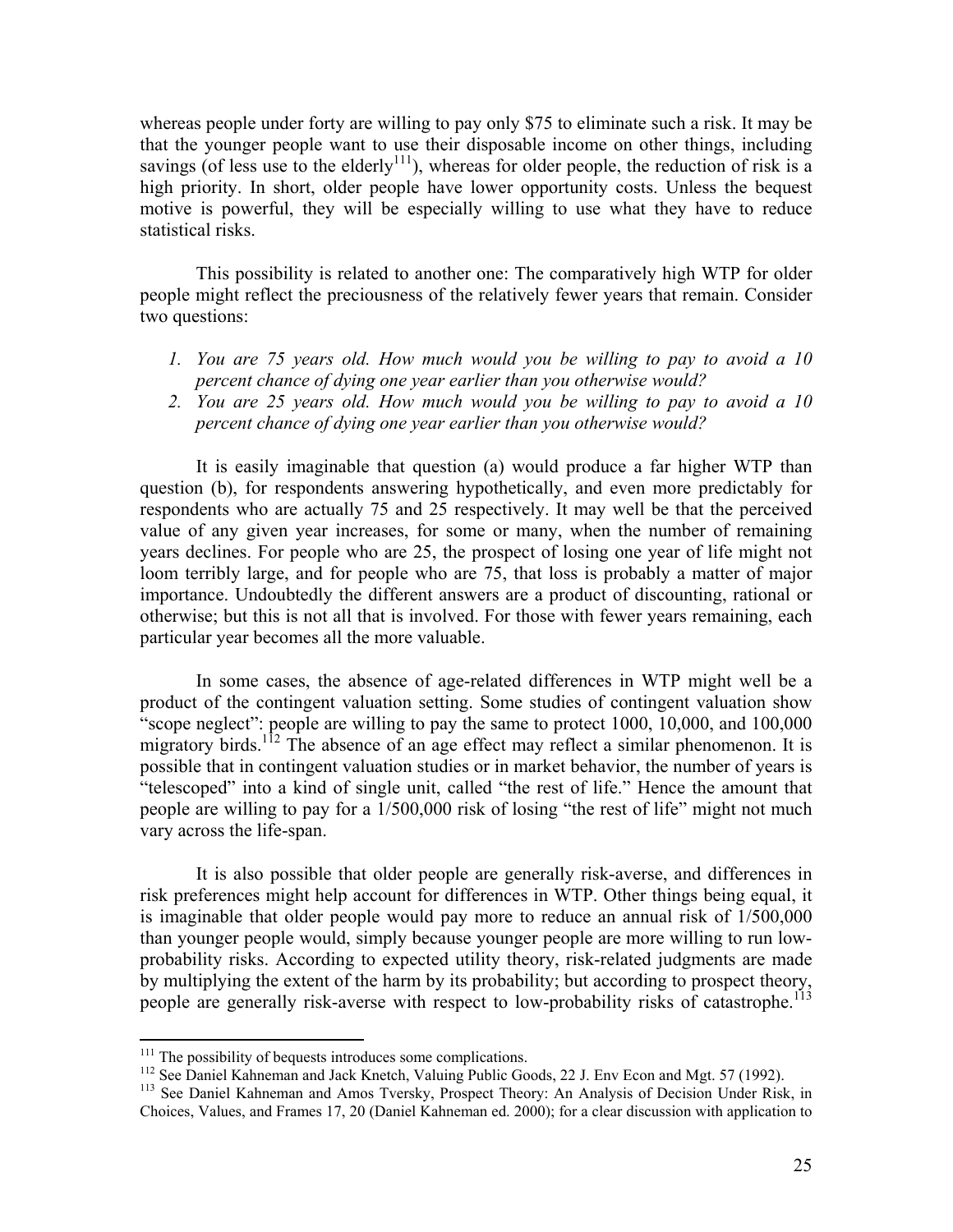Perhaps older people are, with respect to such risks, even more risk-averse than the population median. For present purposes, it is not necessary to choose among these various explanations. My central point is that there are plausible reasons that WTP might not decline with remaining life-years.

#### **C. Using WTP? Regulation As Forced Exchange**

Now let us turn to the central question of valuation. I have suggested that government should focus on life-years rather than lives. But should life-years be valued by using WTP for them? My ultimate conclusion is that WTP is, in principle, a good place to start. The case for using WTP for statistical life-years is not weaker than the case for using WTP for statistical lives. But there are a number of complexities here, and they illuminate some of the virtues and vices of using WTP in general.

Begin with the simplest set of cases: Those in which the cost of the regulatory benefit is entirely borne by those who are supposed to benefit from it. I suggest that in this set of cases, WTP is generally the appropriate measure unless an informational problem or cognitive error is distorting people's assessments.<sup>114</sup>

To see why, compare two programs:

- A. Program A would mostly benefit people thirty years old and under. The median WTP, for such people, is \$50 to eliminate a lifetime statistical risk of 1/200,000.
- B. Program B would mostly benefit people sixty-five and older. The median WTP, for such people, is \$100 to eliminate a lifetime statistical risk of 1/200,000.

Suppose that in both cases, the full cost of the benefit would be paid by those who receive it. I have argued that the welfare benefit of program A is higher than the welfare benefit of program B. But it does not follow that the government should adopt a more expensive regulation to implement program A than to implement program B. So long as the beneficiaries of both programs would pay their full cost, so long as there are no thirdparty effects, and so long as people's WTP is not distorted by informational problems or cognitive errors, government should not impose a cost of over \$50 on those who would benefit from program A. At the same time, it should be willing to impose a cost of up to \$100 on those who would benefit from program B.

Under the analysis I am suggesting, government should be willing to impose more costly and aggressive regulations in cases in which the anticipated welfare gain (on one side of the equation) is lower. Is this a contradiction? It is not. Consider two other programs:

law, see Christopher Guthrie, Framing Frivolous Litigation: A Psychological Theory, 67 U. Chi. L. Rev. 163 (2000).

<span id="page-26-0"></span><sup>&</sup>lt;sup>114</sup> Or unless there is a third-party effect.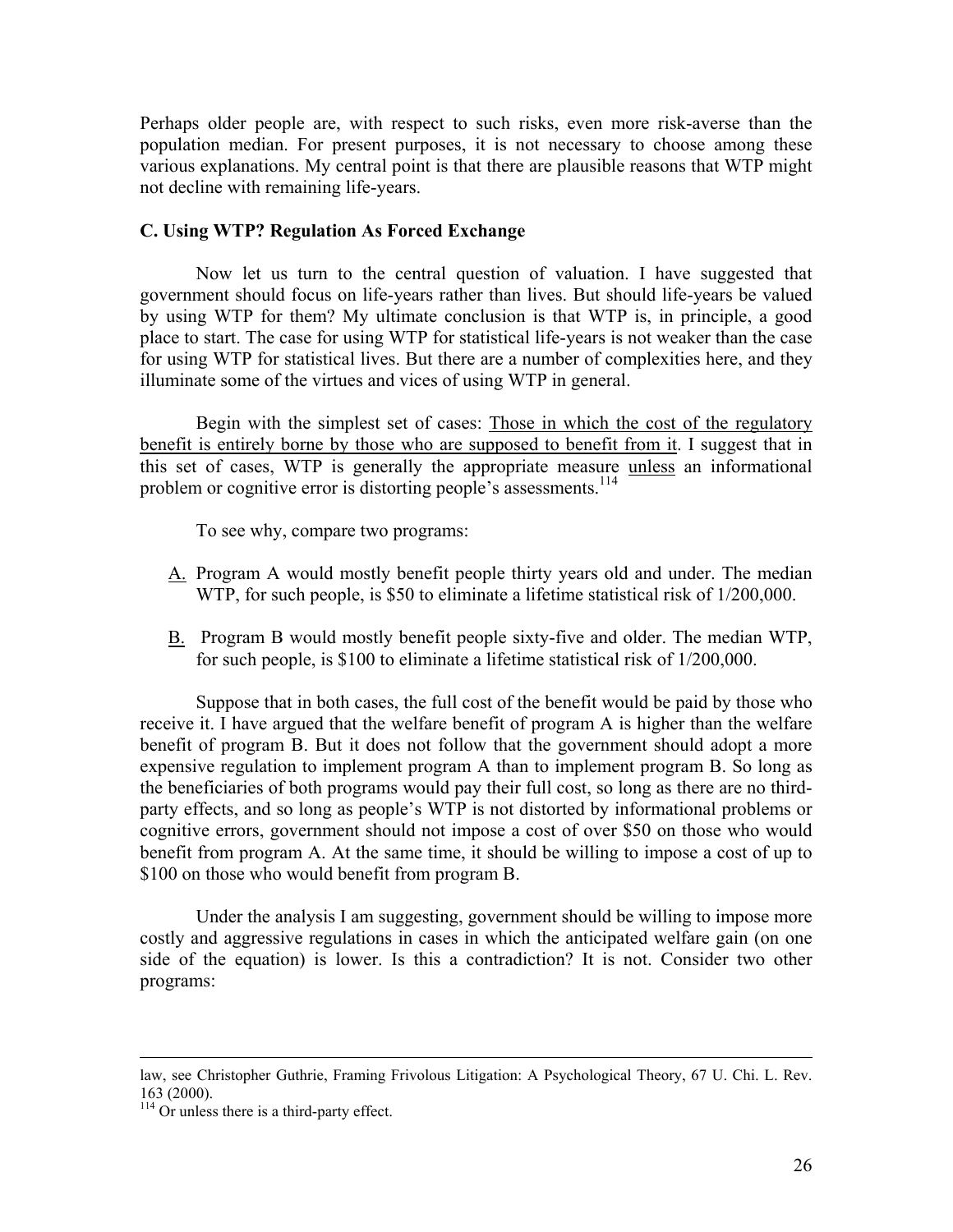- C. Program C would eliminate a risk of 1/200,000, faced mostly by poor people, whose median WTP is \$10.
- D. Program D would eliminate a risk of 1/200,000, faced mostly by wealthy people, whose median WTP is \$50.

Under plausible assumptions, program C and program D would produce identical welfare gains. In the abstract, there is no reason to think that wealthy people gain more than do poor people from the elimination of a statistical risk. But in light of the fact that they have little money, the payment of \$10 is worse for poor people than for wealthy people; hence the welfare loss of paying \$10 is higher for them. This point explains the difference in WTP. Program C might well give its beneficiaries the welfare equivalent of program D; but insofar as program C is taking money from those same beneficiaries, it is removing more welfare, on a dollar-per-dollar basis, than program D does. If the beneficiaries of program C are being asked to pay for it, government should not require them to pay more than their WTP.

As a general rule, the same conclusion applies to WTP over the life-span. Government should not require younger people to "buy" more regulatory protection than they believe to be in their interests. Note here that such protection is, in a sense, a form of insurance. If younger people are not willing to pay much for such insurance, government ought not to compel them to do so unless there is some kind of informational or cognitive problem with their decisions. Now it is entirely possible that some such problem is at work. Young people might be acting as if low-probability events are worth no concern at all, or they might be engaged in a form of hyberbolic discounting for risks that will come to fruition in what seems to be the irrelevantly distant future.<sup>115</sup> But unless a problem of this kind can be identified, WTP is the appropriate measure in cases in which regulation is a forced exchange.

#### **D. When the Beneficiaries of Regulation Do Not Pay Its Full Cost, and Regulation vs. Transfers**

But it is frequently the case that the beneficiaries of regulatory protection pay little or none of its cost.<sup>116</sup> What should be done in that event<sup>117</sup>? Here the analysis is more complex. To see the problem, suppose that people who are under thirty would pay a median of \$50 to eliminate a risk of 1/200,000, that the aggregate cost of eliminating that risk is \$55, but that the beneficiaries would pay only \$10 of that amount, with the remainder of the cost being borne by others (say, consumers and employees). This program is, by hypothesis, inefficient, because the monetized costs exceed the monetized benefits. But it might well be justified on grounds of overall welfare; to answer that question, we would need to measure the actual welfare effects of the program (to say the least, a difficult task). In terms of the welfare of the possible beneficiaries of the

<span id="page-27-0"></span><sup>&</sup>lt;sup>115</sup> See note supra.

<span id="page-27-1"></span><sup>&</sup>lt;sup>116</sup> This is true for clean air act regulation. See, e.g., See Matthew E. Kahn, The Beneficiaries of Clean Air Act Regulation, 24 Regulation 34 (2001).

<span id="page-27-2"></span> $117$  For an extremely valuable discussion in the related area of employment law, see Christine Jolls, Accommodation Mandates, 53 Stan L Rev 223 (2000).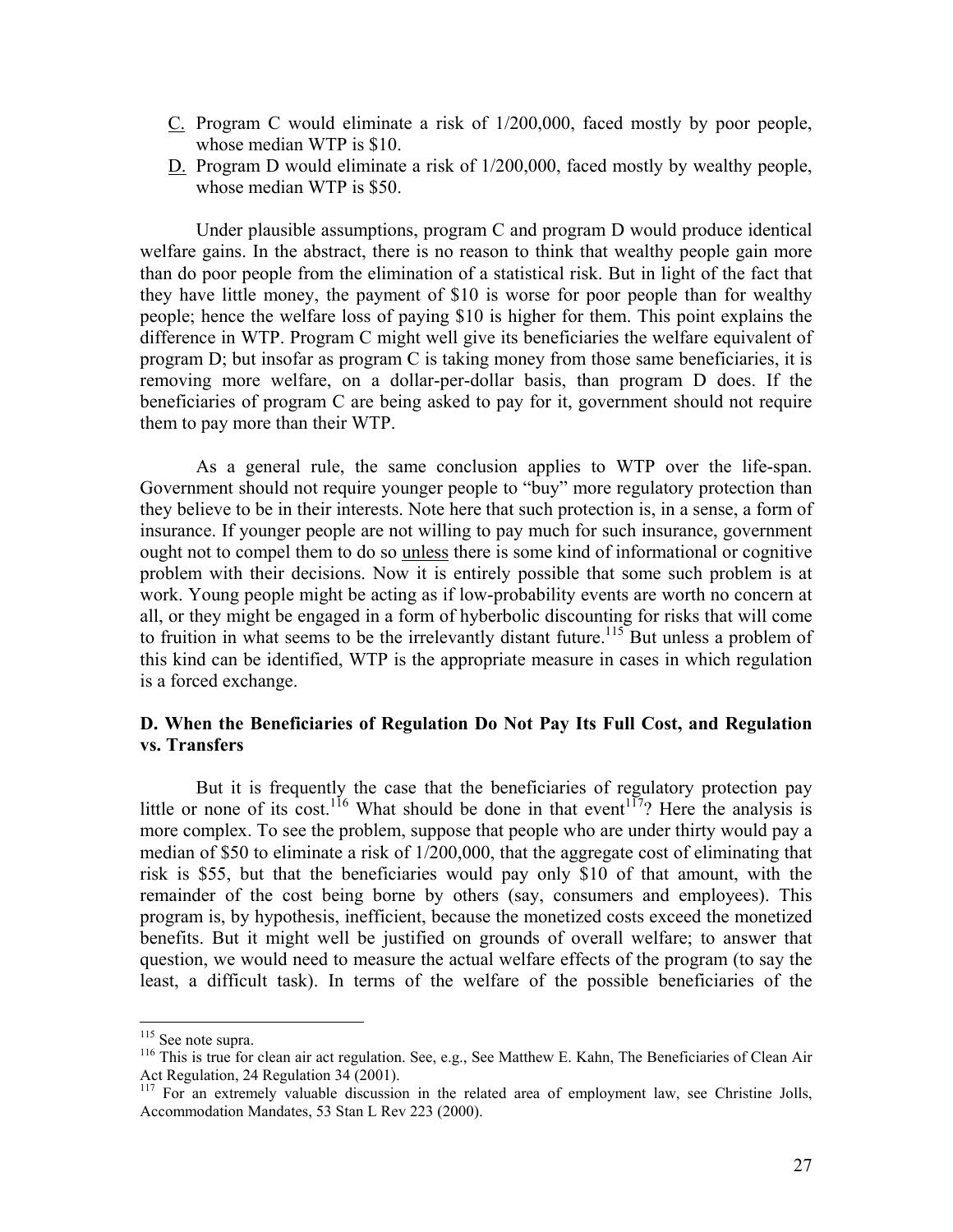regulation, the question is much easier. If they are paying only \$10 for benefits valued at \$50, they are net gainers. It follows that if social planners are particularly interested in the welfare of the possible beneficiaries, the program is justified.

But there is an obvious response. To assist the relevant population, it would be better to give them a cash subsidy rather than to provide them with a regulatory benefit that is, by hypothesis, less valuable to them than it is costly to those who must provide it. And under plausible assumptions, a subsidy would indeed be better than a regulatory benefit, both because it is more efficient and because it is a better means of accomplishing the redistributive goal. In the face of background injustice, or indefensible inequality, the tax system should usually be used as a corrective.<sup>118</sup> On a widely held view, regulation should involve maximization; redistributive tax and spending policies, rather than regulation, should be used to promote redistribution.<sup>119</sup> The issue is disputed.<sup>120</sup> But if a redistribution is not going to come from tax and spending policies, it is certainly possible that provision of the regulatory benefit is preferable to the status quo on grounds of both welfare and distribution. Note that a uniform VSL or VSLY is itself a kind of redistributive strategy (imperfect to be sure).<sup>121</sup>

Fortunately, it is not necessary to resolve the hard questions here. If the life-years approach ends up valuing younger people more than older people (because they have more life-years left), the older people have no claim for special government help. But we can reach some more general conclusions about WTP and regulatory policy. If the beneficiaries of regulation pay its full cost, and if there is no informational or cognitive problem, WTP provides the correct figure. If the beneficiaries of regulation do not pay its full cost, regulation might be justified even if it exceeds WTP. For purposes of policy, one problem is that in many cases, government cannot easily determine how much of the cost of regulation is borne by its purported beneficiaries. With perfect tools, regulators would have a complete sense of the incidence of regulatory costs, and an understanding of the distribution of benefits and burdens would be helpful in making regulatory choices[.122 B](#page-28-4)ut government lacks those tools. The best approach is probably to begin with WTP to measure the value of statistical life-years, and then to make distributional

<span id="page-28-0"></span><sup>&</sup>lt;sup>118</sup> See, e.g., David A. Weisbach, Should Legal Rules Be Used to Redistribute Income?, 70 U. Chi L Rev 439 (2003); Louis Kaplow and Steven Shavell, Why the Legal System Is Less Efficient Than the Income Tax in Redistributing Income, 28 J Legal Stud 667 (1994); Steven Shavell, A Note on Efficiency vs.

<span id="page-28-1"></span>Distributional Equity in Legal Rulemaking, 71 Am Econ Rev. 414 (1981).<br><sup>119</sup> See Weisbach, supra note; Kenneth J. Arrow et al., Benefit-Cost Analysis in Environmental, Health, and<br>Safety Regulation 8 (1996)

<span id="page-28-2"></span><sup>&</sup>lt;sup>120</sup> See Chris Sanchirico, Deconstructing the New Efficiency Rationale, 86 Cornell L Rev 1003, 1069 (2001; Chris Sanchirico, Taxes versus Legal Rules as Instruments for Equity: A More Equitable View, 29 J Legal Stud 797, 820 (2000).<br><sup>121</sup> See W. Kip Viscusi, Risk Equity, in Cost-Benefit Analysis 7 (Matthew D. Adler and Eric A. Posner eds.

<span id="page-28-3"></span><sup>2001);</sup> see also Kahn, supra note. In the racial context, a uniform VSL can even be seen as a form of affirmative action, in the sense that it gives a "boost" to African-American VSL because of a perception of past social discrimination. Note that the boost also results in a reduction of white VSL, at least if regulators

<span id="page-28-4"></span> $122$  Note that in its recent draft guidelines, OMB asks regulators to try to assess the distributional effects of regulation. See Office of Management and Budget, Draft 2003 Report to Congress on the Costs and Benefits of Federal Regulations, 68 Fed. Reg. 5521 (Feb. 3, 2003).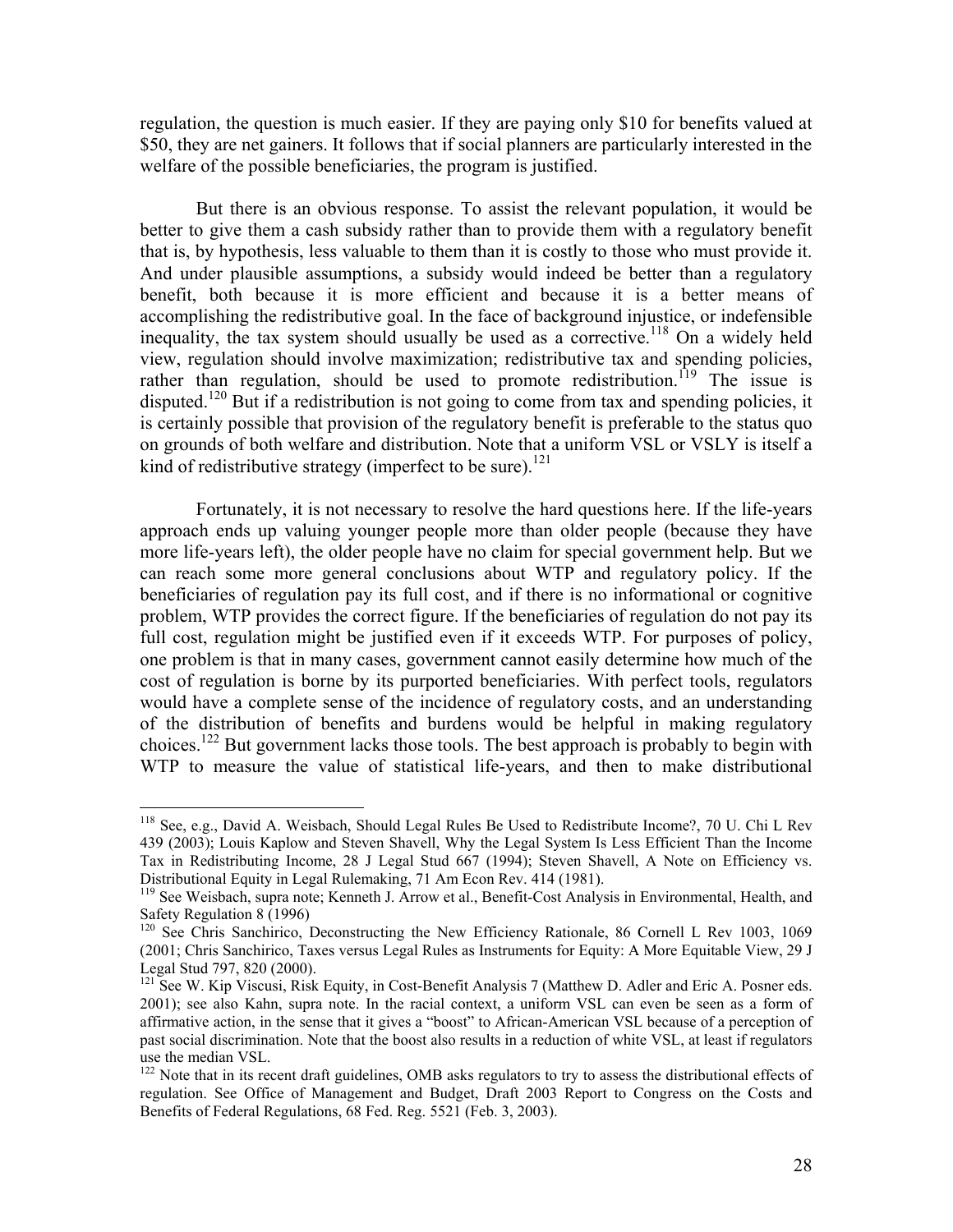adjustments in appropriate cases.<sup>123</sup> Along these dimensions, the analysis of statistical life-years does not differ from the analysis of statistical lives.

Of course government does not lack control over the distributional incidence of efforts to protect safety, health, and the environment. Government might provide a benefit for free, perhaps by accompanying regulation with a cash payment to those who are supposed to benefit. But an analysis of this possibility would take me well beyond the present discussion.<sup>124</sup> For reasons  $\tilde{I}$  have given, older people, as such, are not a strong payment for cash subsidies, even if future studies find that their WTP is sometimes relatively low under a VSLY approach.

#### **E. Uniformity and Disaggregation in Monetary Valuation**

Government agencies tend to use a uniform VSL. Proposals for the use of VSLY tend to use a uniform number or a number that makes only simple, crude distinctions between, say, people under and over  $65$ .<sup>125</sup> But we can make some conceptual progress here, and eventually practical progress as well, if we recognize that if government had perfect information, and if it could individuate regulatory benefits, its valuations would be much more fine-grained. In fact the use of VSLY, as opposed to VSL, can be seen as an initial step toward more in the way of individuation. To put the point in the simplest terms: To the extent that the beneficiaries of regulation bear its full costs and have perfect information, a perfectly informed government might use a perfectly individuated WTP, giving people precisely the level of protection that they deem to be in their interests with respect to the risk in question.<sup>[126](#page-29-3)</sup>

It follows that a uniform VSL, or a uniform VSLY, is not easy to justify. It can be supported partly on the ground that government lacks the tools to bring about sufficient individuation across either people or risks. We have seen that government does not know how VSLY varies across the life cycle. With their various endowments and preferences, individuals show a great deal of heterogeneity with respect to statistical hazards. We have seen that wealthy people will pay more than poor people; risk-averse people will of course pay more than risk-inclined people In addition, social risks, even risks of death, are hardly all the same. Many people are risk-averse with respect to some hazards but risk-inclined with respect to others. In deciding whether to be risk-averse, numerous distinctions might be deemed relevant. People might reasonably distinguish, for example, between a risk of death from cancer and a risk of death from heart disease, and they might also distinguish among workplace risks, risks of motor vehicle accidents, and risks associated with air pollution.<sup>127</sup> If government were omniscient, it would individuate regulatory programs along all these dimensions. And if regulatory tools could be perfectly individuated, government might provide every individual with regulatory protection that perfectly matched his preferences and hence his situation-specific WTP—

<span id="page-29-0"></span><sup>&</sup>lt;sup>123</sup> See Cass R. Sunstein, Risk and Reason (2002).

<span id="page-29-1"></span>

<span id="page-29-3"></span><span id="page-29-2"></span>

<sup>&</sup>lt;sup>124</sup> For some remarks, see Sunstein, The Arithmetic of Arsenic, supra note.<br><sup>125</sup> See note supra.<br><sup>126</sup> I am assuming that WTP is based on informed preferences and that there are no third party effects.<br><sup>127</sup> See relevan

<span id="page-29-4"></span>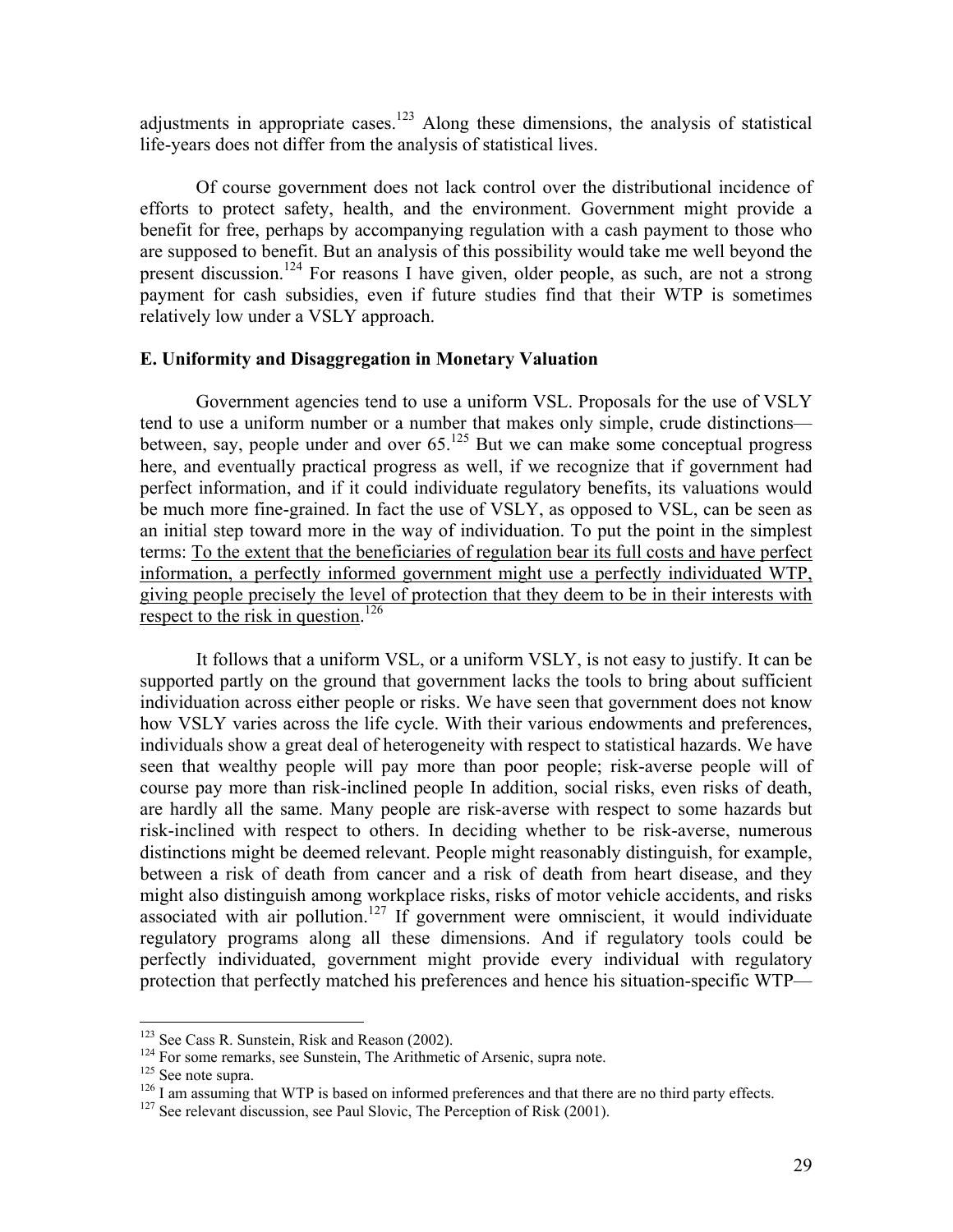assuming, again, that people are being forced to pay the cost of that protection.<sup>128</sup> There would be no single VSL or VSLY; the relevant values would be highly particular to persons and situations.

Why, then, does government rely on such crude population-wide, largely riskinvariant<sup>129</sup> measures? One reason is that it lacks good information about the WTP of subgroups; another reason is that for many regulatory programs, it must simultaneously protect large populations. In these circumstances, a decision to adopt subgroup-specific WTP would be hard to defend unless the program in question would benefit and burden mostly or entirely classes of people who could be defined in terms of those subgroup characteristics. As knowledge grows, it might be expected that less uniform numbers will be used in the future.<sup>130</sup> I cannot discuss that issue in any detail here, but the shift from VSL to VSLY can be seen as a small but unmistakable movement in that direction.

#### **IV. Policy Implications**

I have suggested that on grounds of welfare and equity, it makes a great deal of sense to focus on statistical life-years rather than statistical lives. At a minimum, regulators should have, and give, a sense of the life-years expected to be saved by regulation. The hard question involves the translation of life-years into monetary equivalents. The basic claim of WTP is that it provides a (crude but administrable) proxy for the welfare effects of various courses of action. Other things being equal, more lifeyears provide more welfare than fewer, whatever the results of WTP studies. But if young people show a low VSLY, and if old people show a high one, government does people no favors by using a uniform number if they are well-informed and if they bear the cost of the benefits that are being provided. Because VSLY might vary over the lifespan, there is a risk that a uniform VSLY will produce significant errors—possibly, in fact, more serious errors than a uniform VSL.<sup>131</sup> Ideally, a government that uses WTP, and seeks accuracy, would inquire into WTP over lifespans and use varying VSLY depending on the ages of the beneficiaries of regulation. Lacking that information, government might do best to proceed more modestly and cautiously.

We could imagine a range of possibilities. At a minimum, a focus on life-years allows alternatives to be ranked in terms of cost-effectiveness: A program that saves 10,000 life-years is better than one that saves 4000, and more resources should be devoted to the former than to the latter. With respect to CBA, the most modest approach would be purely informational: to calculate both VSL and VSLY (using the most

<span id="page-30-0"></span><sup>&</sup>lt;sup>128</sup> As noted, subsidies might be appropriate in cases in which people's WTP is low because of (say) poverty despite the possibility of large gains from regulation.

<span id="page-30-1"></span>poverty despite the possibility of large gains from regulation.<br><sup>129</sup> But see the sensitivity analysis in the context of arsenic, giving a premium because of the dread and involuntary nature of the cancer, discussed in Sun

<span id="page-30-3"></span><span id="page-30-2"></span><sup>&</sup>lt;sup>130</sup> Id. <sup>131</sup> The reason is that if a uniform VSLY leads to far too low numbers for some people, and far too high numbers for others, the multiplication of life-years by the monetary value might produce less accuracy than would reliance on a simple, single VSL. Suppose, for example, that the government is choosing between a VSL of \$6.1 million and a VSLY of \$200,000. If young people show a VSLY of \$60,000, and if old people show a VSLY of \$350,000, it is possible that VSL will actually provide a better match to actual WTP.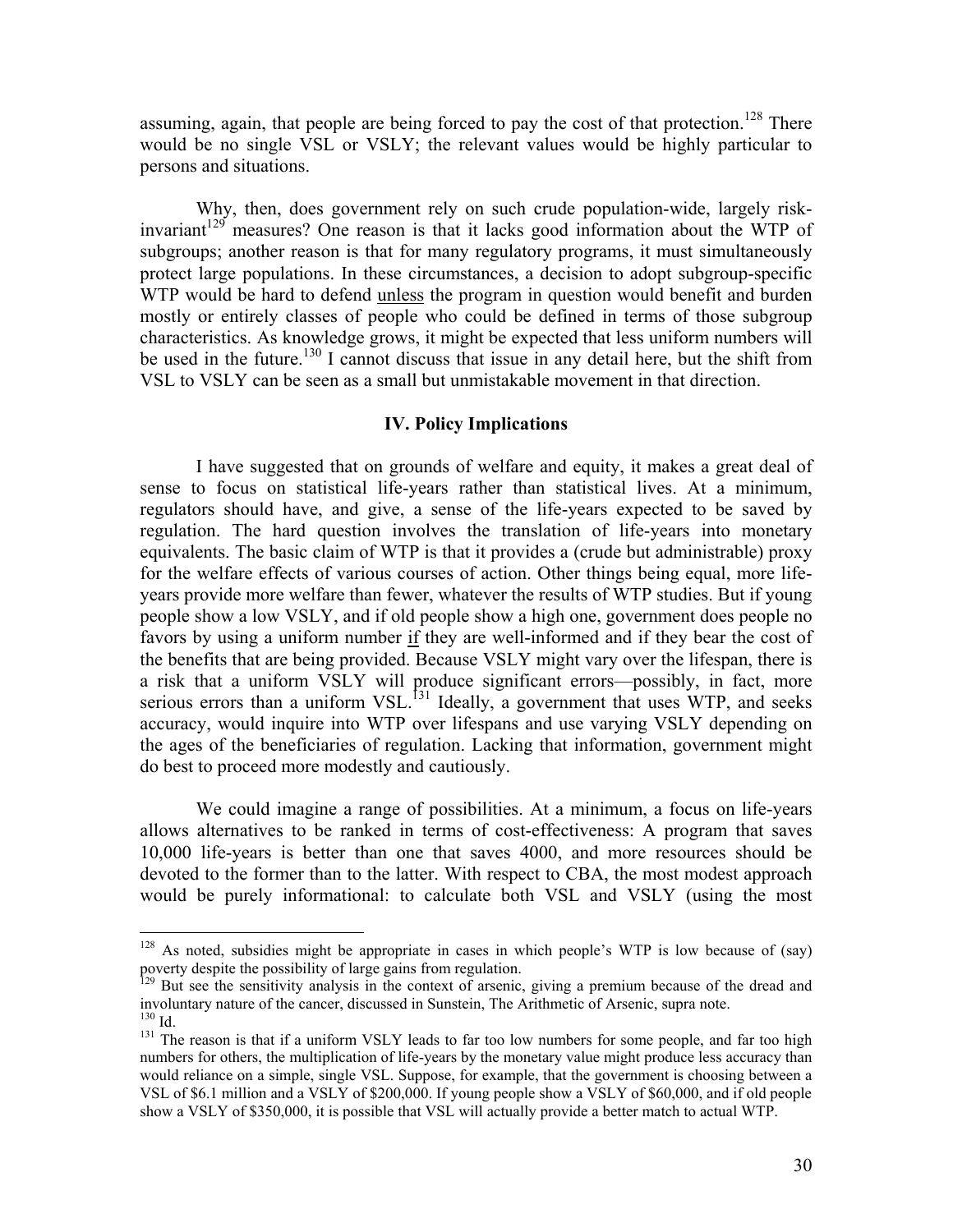accurate available measure) and to inform the public of the calculations. A mildly less modest approach would be to continue with VSL, but in close cases, to treat VSLY, or the age distribution of the protected population, as a kind of tie-breaker. When CBA produces difficult calls, agencies might be told not to act if the benefited class is mostly elderly, but to do so if the benefited class is mostly young. On this view, the age distribution would be consulted only if the case were otherwise in equipoise.

The most ambitious approach would be to abandon VSL and to use VSLY instead, at least if reasonably accurate numbers are available. On this view, VSL would be seen as a crude first step toward the more refined inquiry than VSLY makes possible. A number of intermediate approaches are possible. Perhaps VSL would be the basic foundation for analysis, but a sensitivity analysis would run the numbers with VSLY. Perhaps regulators would have the authority, subject to political constraints, to use one or another number when the circumstances make that decision seem reasonable.<sup>132</sup> Of course any effort to engage in analysis of costs and benefits would be constrained in the usual fashion, with, for example, permission to consider distributional considerations, especially if poor people stand to lose or to gain a great deal from regulation.<sup>[133](#page-31-1)</sup>

#### **V. Extensions**

The discussion thus far has been narrowly focussed on the choice between statistical lives and statistical life-years. But an exploration of the relevant issues has some broader implications. I explore three questions here: the possible opposition between the use of surveys to resolve hard normative questions; the choice between QALYs and WTP in regulatory policy; and the possible opposition between welfare and WTP.

#### **A. A Tempting Wrong Question**

 $\overline{a}$ 

It might be tempting to argue that the choice between statistical lives and VSL or statistical life-years and VSLY should be made not by asking people about their WTP, but by asking them their preferences as between programs that focus on VSL or VSLY.<sup>134</sup> People might be asked if they believe that government should treat each averted fatality as no more and no less than one, or if government should instead consider the age of those whose lives are saved. If it turns out that people prefer life-years, then we

<span id="page-31-0"></span><sup>&</sup>lt;sup>132</sup> One implication of the present discussion involves the possibility of legal challenges to the decision to use either VSL or VSLY, and also to particular decisions about how to measure them. Under some statutes, cost-benefit analysis is the basis for decision, and in such cases, the agency's calculations are subject to challenge. See, e.g., Corrosion Proof Fittings v. EPA, 947 F.2d  $1201$  ( $5<sup>th</sup>$  Cir. 1991). In light of the present state of uncertainty, it would not be arbitrary for an agency to choose either VSL or VSLY, though there are plausible challenges to both measures. See Sunstein, The Arithmetic of Arsenic, supra note, for relevant

<span id="page-31-1"></span><sup>&</sup>lt;sup>133</sup> See Robert Hahn and Cass R. Sunstein, Broader and Deeper Cost-Benefit Analysis?, U Pa L Rev (2002). Note that OMB suggests attention to distributional considerations in its draft guidelines. See Office of Management and Budget, Draft 2003 Report to Congress on the Costs and Benefits of Federal Regulations, 68 Fed. Reg. 5521 (Feb. 3, 2003). 134 For a related survey, see McKie et al., supra note, at 117-127.

<span id="page-31-2"></span>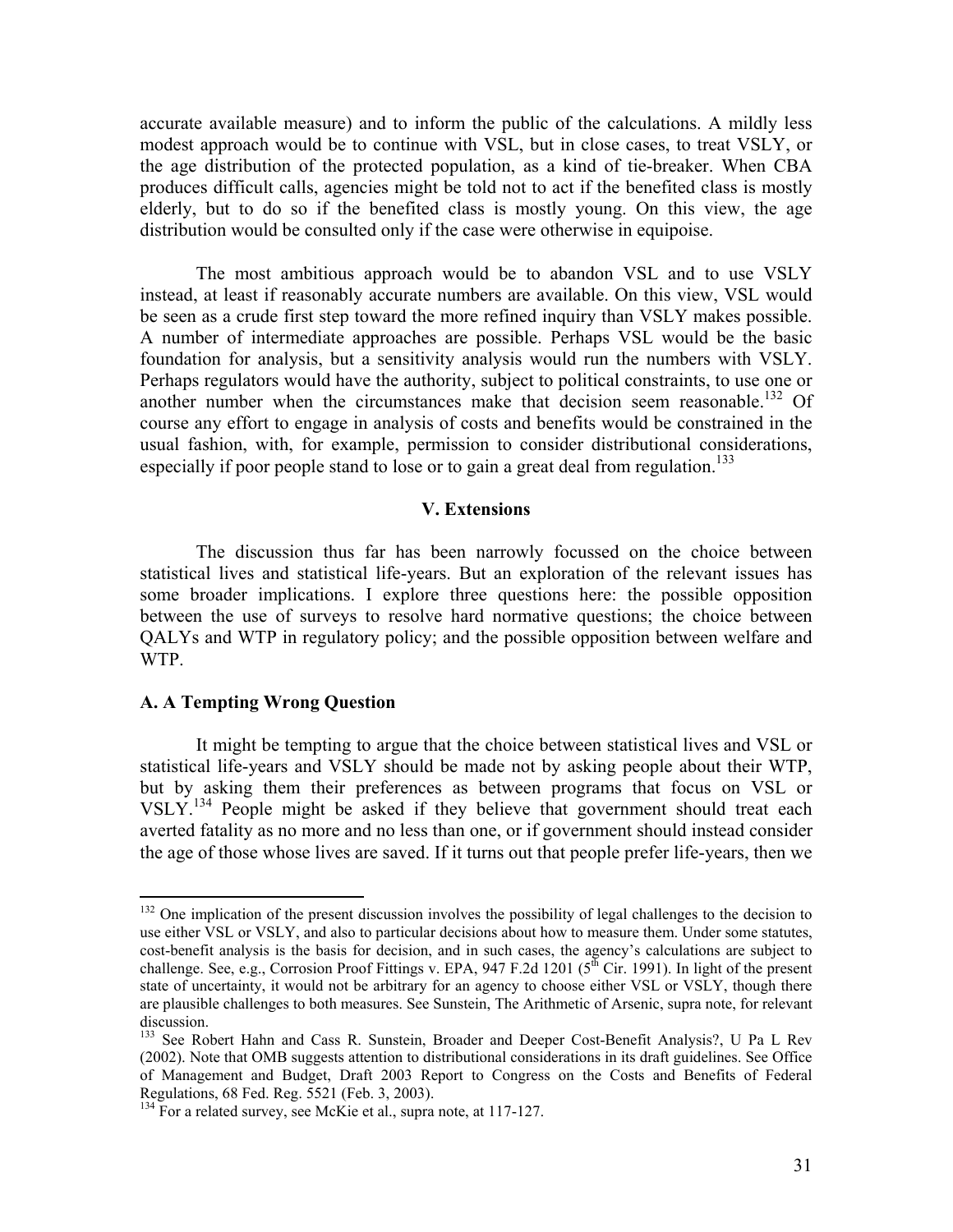might select appropriate numbers by asking subjects to choose between programs with different amounts for VSLY, or by seeing, through surveys, how people value life-years over the course of a lifespan. It might turn out, for example, that people consider each life-year as equivalent to (say) \$200,000; or perhaps people will value life-years at a special premium when the beneficiaries are either especially old or especially young. Perhaps people do not believe that every life-year counts as equivalent to every other, but would prefer to devote special attention to the life-years of those at identifiable points at the age distribution. In any case, the suggestion would be that policy should be set by consulting not WTP, but instead the public's judgments about the appropriate values.

This solution has some intuitive appeal; it seems responsive, as a democracy should be, to citizens' judgments. Hence this solution has been used as a way of getting some purchase on the normative issues.<sup>135</sup> If WTP in the market seems to have distortions, surveys might seem better, perhaps because they invite people to consult their conscience, not simply their self-interest. But this approach has two fundamental problems. The first is that people's answers are highly likely to depend on how the questions are set up. The second is that even if people do have stable answers to such questions, it is unclear that those answers have any moral standing for purposes of policy and law. The problems with surveys, in this context, suggest that surveys are not likelihood to be a helpful way to solve many normative issues of this kind.

1. An analogy. Consider the analogous question of obligations to future generations, $\frac{136}{136}$  a much-disputed problem in regulatory policy.<sup>137</sup> A regulatory system that attempts to track people's preferences would try to measure intergenerational time preferences, that is, to elicit people's judgments about how to trade off the protection of current lives and future lives. Hence an important question, asked in many debates about the issue, is whether people actually make such judgments and whether they can be elicited. And indeed, an influential set of studies finds that people value the lives of those in the current generation far more than the lives of those in future generations.<sup>138</sup> From a series of surveys, Maureen Cropper and her coauthors suggest that people are indifferent between savings one life today and saving 45 lives in  $100$  years.<sup>139</sup> They make this suggestion on the basis of questions asking people whether they would choose a program that saves "100 lives now" or a program that saves a substantially larger number "100 years from now."<sup>140</sup>

<span id="page-32-0"></span> $135$  See id.

<span id="page-32-1"></span><sup>&</sup>lt;sup>136</sup> See Shane Frederick, Measuring Intergenerational Time Preference: Are Future Lives Valued Less?, 26<br>J. Risk and Uncertainty 1 (2003).

<span id="page-32-2"></span> $137$  Richard Revesz, Environmental Regulation, Cost-Benefit Analysis, and the Discounting of Human Lives, 99 Col L Rev 941 (1999); Comment, Judicial Review of Discount Rates Used in Regulatory Cost-

<span id="page-32-3"></span><sup>&</sup>lt;sup>138</sup> See Maureen Cropper et al., Rates of Time Preference for Saving Lives, 82 Am. Econ. Rev. 469 (1992); Maureen Cropper et al., Preferences for Life Saving Programs: How the Public Discounts Time and Age, 8 J. Risk and Uncertainty 243 (1994).<br><sup>139</sup> Id.<br><sup>140</sup> Id.

<span id="page-32-4"></span>

<span id="page-32-5"></span>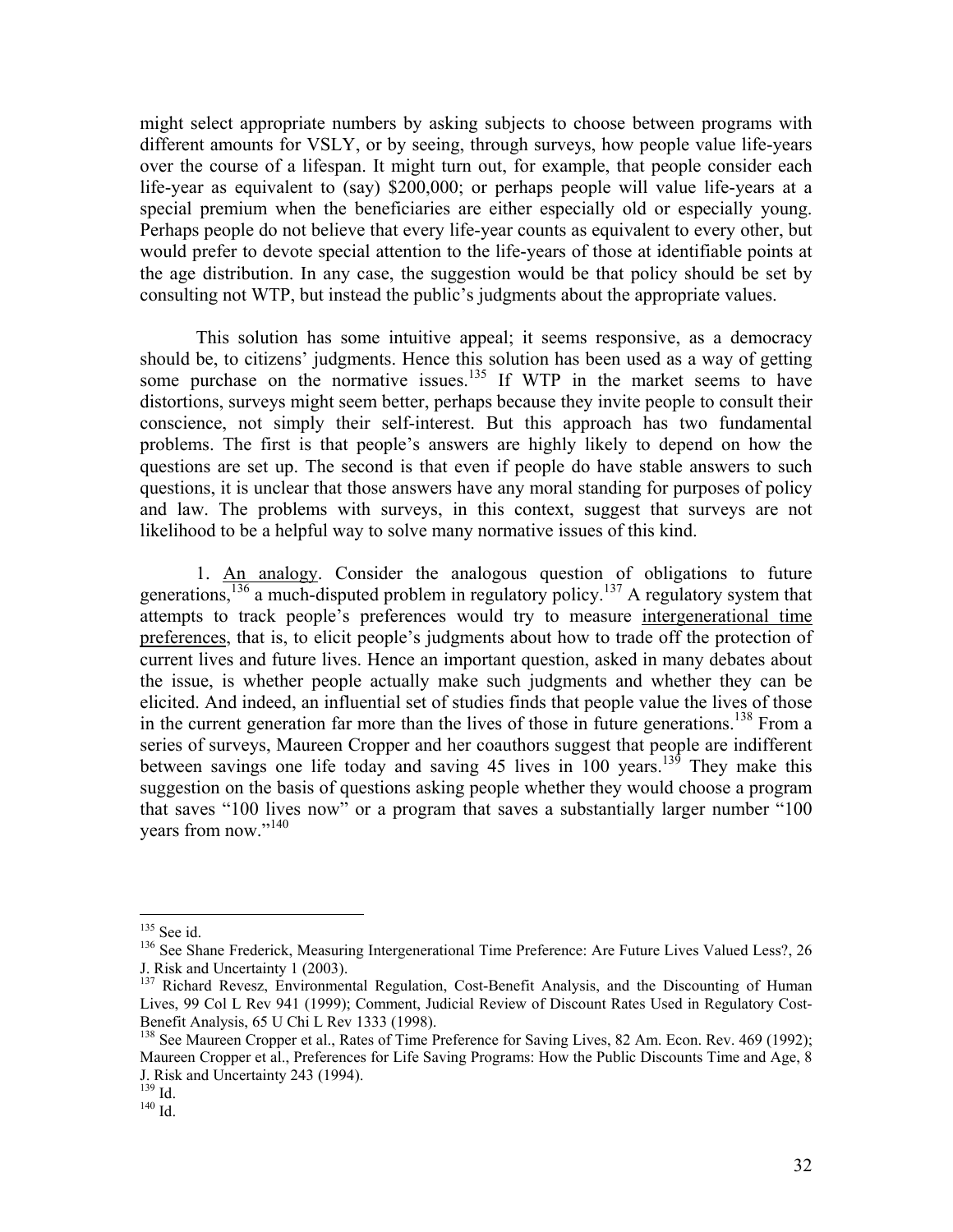But it turns out that other descriptions of the same problem yield significantly different results.<sup>141</sup> Here, as in other contexts, it is unclear whether people actually have well-formed preferences with which the legal system can work.<sup>142</sup> For example, most people consider "equally bad" a single death from pollution next year and a single death from pollution in  $100$  years<sup>143</sup>—implying no preference for members of the current generation. In another finding of no strong preference for the current generation, people are equally divided between two programs: one that will save 55 lives now and 105 more lives in twenty years; and one that will save 100 lives now and 50 lives 25 years from now.<sup>144</sup> It is even possible to frame the question in such a way as to find that future lives are valued more, not less, highly than current lives.<sup>145</sup> The most sensible conclusion is that people do not have robust, well-ordered intergenerational time preferences.<sup>146</sup> If so, it is not possible for government to track those preferences, because they are an artifact of how the question is put.

The issue of statistical lives or VSL vs. statistical life-years or VSLY is similar on this count. It should be easy to construct questions that would yield a preference for VSL:

*Government is considering a policy that would count the value of elderly people as significantly less than the value of younger people. According to one proposal, for every dollar that most people are worth, people over 70 are worth 53 cents. Do you approve of this proposal?* 

We can safely predict that most respondents would answer "No." But it should also be easy to construct questions that would suggest public disapproval of a uniform VS:

*Would you favor (a) a program that would save one hundred children from dying of a fatal cancer at the age of ten or instead (b) a program that would save one hundred and one senior citizens from dying of a fatal cancer at the age of eighty?* 

We can safely predict that most people would favor (a). In fact I have conducted a small survey myself, asking University of Chicago law students whether they would favor a policy that saves twenty people with a median age of forty or one that saves thirty people with a median age of sixty-five. By a majority of about two-to-one (fifty-three to twenty-five), the former policy was favored. But as in the context of harms to future

<span id="page-33-0"></span><sup>&</sup>lt;sup>141</sup> Frederick, supra note.

<span id="page-33-1"></span><sup>&</sup>lt;sup>142</sup> The point is stressed in Cass R. Sunstein and Richard H. Thaler, Is Libertarian Paternalism An Oxymoron?, U Chi L Rev (forthcoming 2003).<br><sup>143</sup> Frederick, supra note, at 43.

<span id="page-33-2"></span>

<span id="page-33-4"></span><span id="page-33-3"></span>

Treuerick, supra note, at 45.<br><sup>144</sup> Id. at 44.<br><sup>145</sup> Id. at 45. Frederick asked subjects to choose between two programs. The first would become more effective over time, saving 100 lives this decade, 200 lives in the following decade, and 300 lives in the decade after that. The second would become less effective over time, saving 300 lives this decade, 200 lives in the following decade, and 100 lives in the decade after that. Most people preferred the first program, apparently suggesting that future lives are valued more highly. Id.<br><sup>146</sup> The absence of robust, well-ordered preferences is a pervasive theme in behavioral economics. See Cass

<span id="page-33-5"></span>R. Sunstein and Richard H. Thaler, Libertarian Paternalism Is Not An Oxymoron, U Chi L Rev (forthcoming 2003).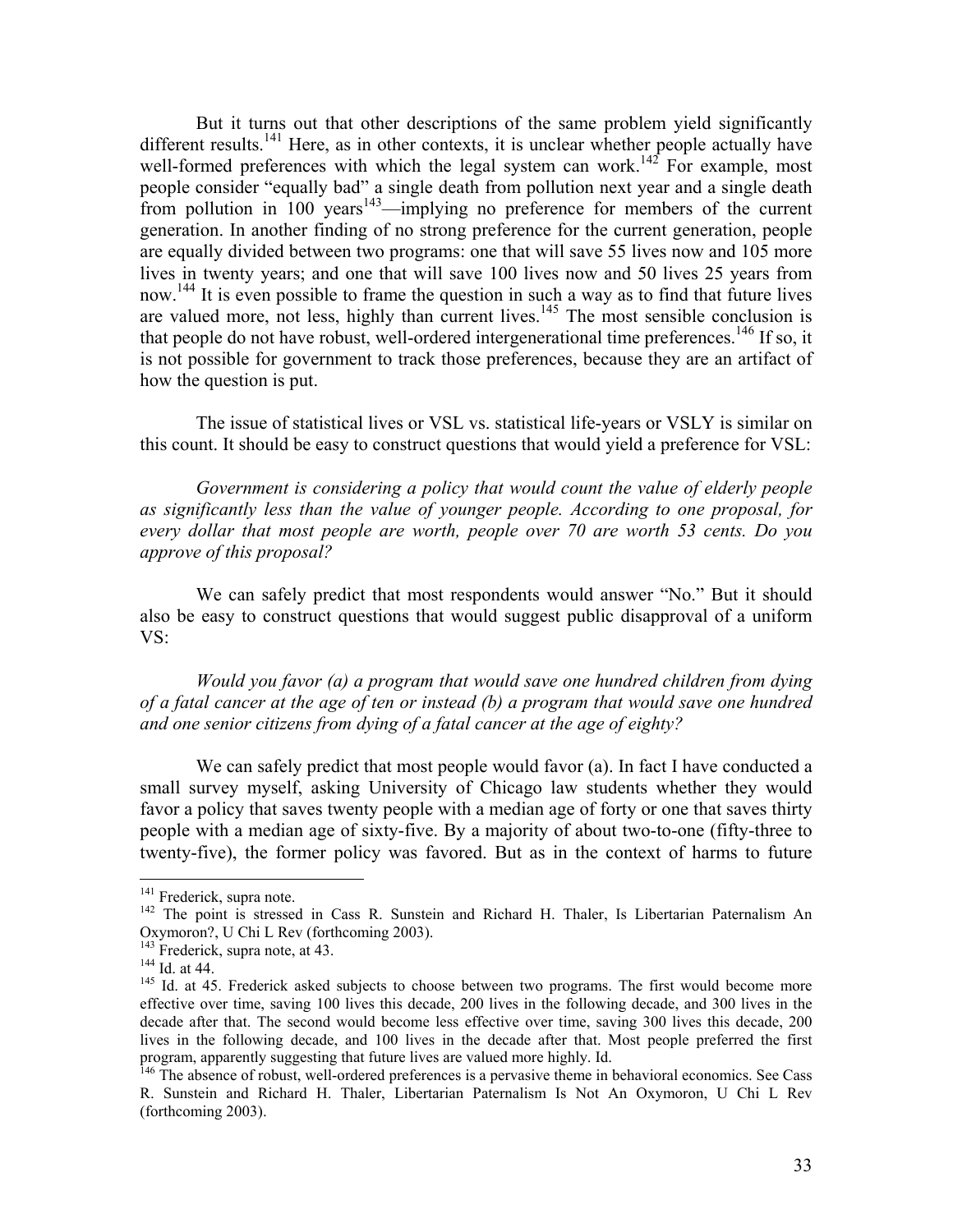generations, highly variable responses should be expected in accordance with the nature of the question. It is doubtful that people have stable, well-considered judgments on the issue.

2. Why the question is wrong. The more fundamental problem is that people's judgments on survey questions of this sort should not be determinative for purposes of policy or law. Suppose, for example, that a relevant population concluded that it would prefer to save one hundred white lives to one hundred African-American lives—or that it would prefer to abandon cost-benefit analysis altogether, finding both VSL and VSLY morally unacceptable. What kind of standing would those judgments have? Or suppose that existing generations concluded that a current life is worth fifty lives in 2080. Why would that conclusion count for purposes of policy? What matters is not the <u>fact</u> of those judgments, but their legitimacy and their sense. If we care about WTP, it is only because WTP is a proxy for welfare, and because welfare deserves (some) moral standing as such. But eliciting people's judgments, on future generations or VSL vs. VSLY, has no such justification.

To be sure, those judgments deserve consideration and respect if they are reflective. And it is always possible to ask: Who will assess the legitimacy and sense of citizens' judgments? This is a reasonable question, and it is certainly possible to doubt the legitimacy and sense of the assessor. But ours is a deliberative democracy, one that does not make policy on the basis of opinion polls or snapshots of people's opinions.<sup>[147](#page-34-0)</sup> Difficult normative questions of this kind might be informed by surveys, but they cannot be answered by them.

#### **B. A Brief Note on QALYs**

If focussing on life-years is appropriate, then it might be tempting to suggest that officials should be concerned with quality-adjusted life-years, or QALYs. The central idea behind QALYs is that regulators should be concerned with maximizing the aggregate health of the community.<sup>148</sup> To calculate QALYs, regulators come up with a scale that ranges from zero, for death, to one, for perfect health. Adverse health effects are ranked in terms of severity, with serious harms (say, a devastating but nonfatal heart attack) ranked lower than less serious ones (say, low-level respiratory problems). Some government agencies have attempted to assess regulations by calculating the QALYs that they save.<sup>149</sup> From the public health perspective, it is easy to see the appeal of QALYs. If a choice must be made, a doctor might reasonably decide, for example, that she will perform a difficult operation on someone who is thirty rather than someone who is eighty. And if the public health community has to allocate scarce resources, an inquiry into QALYs seems like a sensible place to start.

If government should calculate VSLY, should it also calculate the value of QALYs, and then VQALYs, and proceed accordingly? I cannot answer that complex

<span id="page-34-0"></span><sup>&</sup>lt;sup>147</sup> See William Bessette, The Mild Voice of Reason (1996).

<span id="page-34-1"></span><sup>&</sup>lt;sup>148</sup> See Adam Wagstaff, QALYs and the Equity-Efficiency Trade-Off, 10 J Health Econ 21 (1991). <sup>149</sup> See Appendix.

<span id="page-34-2"></span>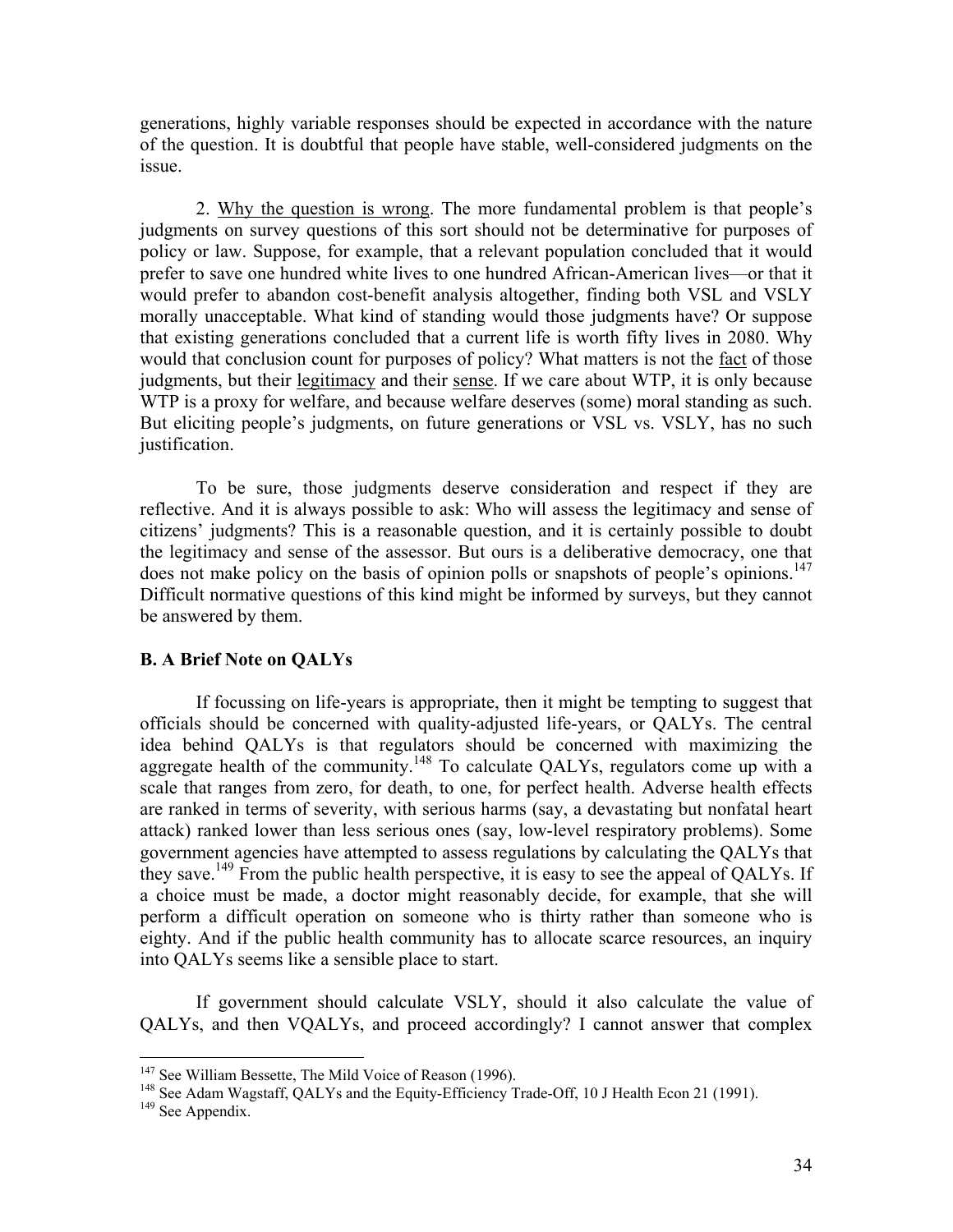question here. But we can see that any response must come to terms with questions of both welfare and equity. At first glance, an effort to increase the number of QALYs has many advantages in terms of welfare; in fact it seems directly connected to the welfare goal. But in some contexts, the use of QALYs would raise serious questions of equity. Suppose, for example, that regulators are considering two kinds of interventions, Intervention A and Intervention B, designed to assist two different groups of people. The first group consists of people with extremely serious disabilities; Intervention A would increase their QALYs. But it would do so only by creating a relatively small increase in their well-being, raising them from extremely serious to merely serious levels of disability. The second group consists of people with moderate levels of disability, and Intervention B would raise them to slight levels of disability, in a way that would result in significantly more QALYs than Intervention A. If QALYs are our guide, Intervention B is clearly preferable, and indeed it is plausible to think that Intervention B would result in a larger welfare gain than Intervention A.

Is Intervention B to be preferred? This is by no means obvious, and for two different reasons. First, QALYs might not be adequately measuring welfare gains in this context. In the abstract, it is possible that the welfare gains from Intervention A are actually higher even if it produces fewer increases in QALYs. Second, Intervention A is assisting those who are most severely disadvantaged, and people in that category have a claim on social attention even if helping them produces fewer QALYs than imaginable alternatives.<sup>150</sup> Those with especially severe preexisting conditions might deserve higher priority on equitable grounds, whatever the QALY calculus might show. Here as elsewhere, the pursuit of welfare, through regulation, should be undertaken in a way that gives distributional weights to those who are least well-off. In this way, the larger philosophical debates about utilitarianism and its limits find analogies in current and coming debates about regulatory policy.

I do not mean to suggest that these are fundamental objections to the use of QALYs. The problem of severe preexisting conditions does not often arise in the context of regulation; it is more likely to occur in the context of medical interventions, where QALYs have raised special concerns. There are also hard questions about how to monetize QALYs, even if we decide that we should focus on them. Is the WTP approach appropriate here? Should VQALYs be calculated by multiplying each QALY by the beneficiaries' WTP for them? We could easily imagine a population (one of wealthy senior citizens, for example) that would show a high WTP for a few QALYs. We could also imagine a population (one of poor teenagers, for example) that would show a low WTP for a large number of QALYs. At first glance, QALYs are a far better measure of welfare gains than WTP in such situations.

But recall once again the particular problems created by forced exchanges: If those who obtain a large number of QALYs are not willing to pay for them, government does them no favors by mandating the purchase. In a case in which people are not willing to pay much for a large number of QALYs, government should probably do a great deal

1

<span id="page-35-0"></span><sup>&</sup>lt;sup>150</sup> See Erik Nord et al., Incorporating Societal Concerns for Fairness in Numerical Valuations of Health Programmes, 8 Health Economics 25, 26-27 (1999).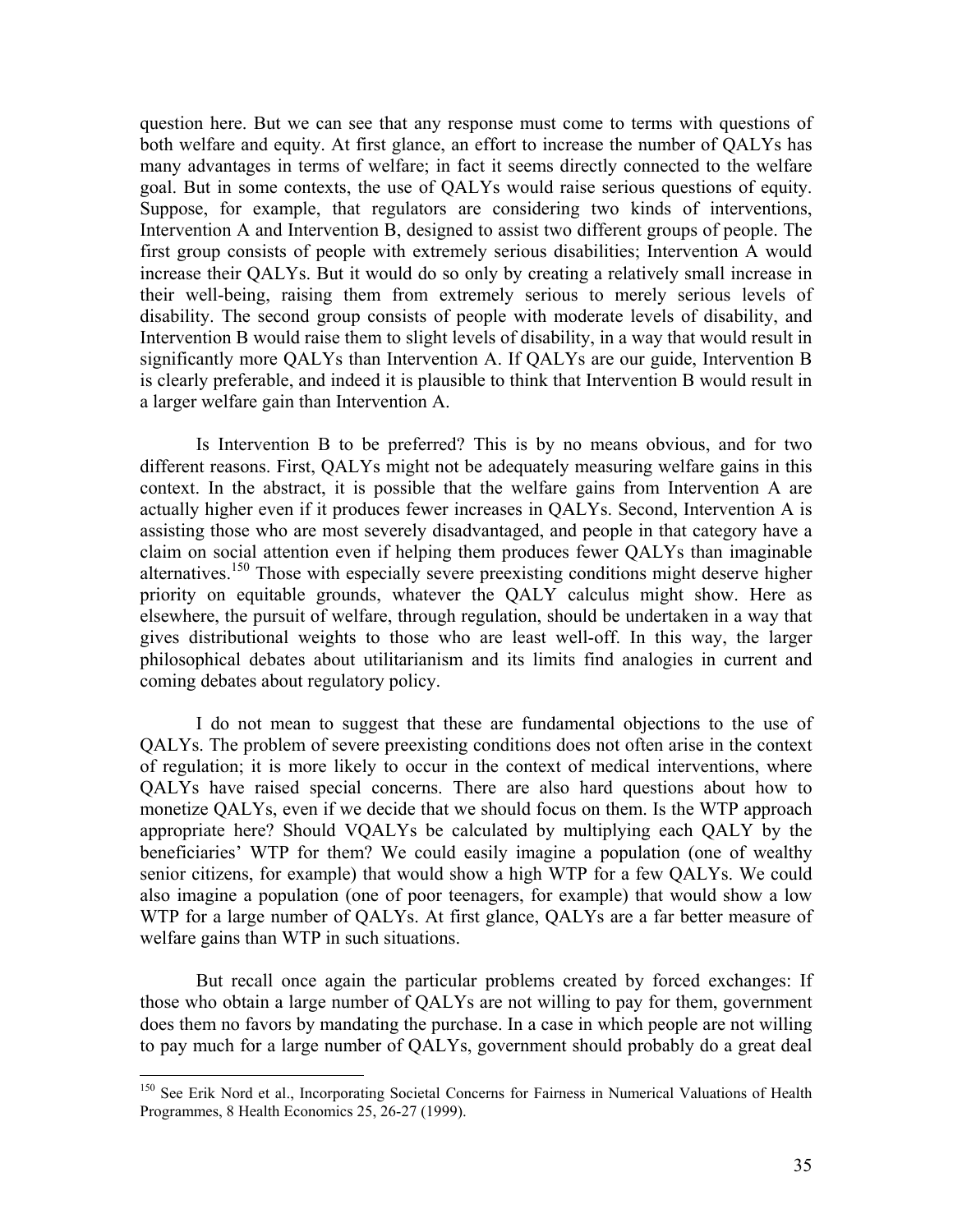of subsidizing. My (tentative) analysis of the uses of WTP in the context of statistical lives applies, in its essential form, to the context of QALYs—suggesting that here as elsewhere, WTP is a sensible place to begin, but that there are extremely difficult and unresolved normative and empirical questions here.

#### **C. Welfare vs. WTP**

I have suggested that WTP is a plausible starting-place for policy judgments about how to monetize statistical life-years. But I have also indicated that in the face of a problem of information or cognition, the argument for relying on WTP is greatly weakened. It will be useful to explore that possibility.

The most obvious cases are simple: People lack information about the risks that they face, and hence they show a small WTP to avoid a risk that is statistically large. Or people might have an inflated sense of the likely risk, and show a high WTP to avoid a risk that is miniscule.<sup>151</sup> A growing body of literature shows a separate point: At the time of decision, people often mispredict the welfare effects of one or another option.<sup>152</sup> For example, assistant professors often exaggerate the effects of a denial of tenure on their well-being a year after the decision.<sup>153</sup> In general, people overestimate the adverse consequences of setbacks, to which they are frequently able to adapt.<sup>154</sup> In the context of environmental and social changes, an empirical study shows pervasive exaggerations of likely consequences for quality of life.[155](#page-36-4) It follows that in some contexts, WTP will mispredict the lived consequences of choices. "The evidence of grave deficiencies in taste predictions appears to pose a significant challenge to many applications of the rational-agent model.["156 S](#page-36-5)ome of these deficiencies stem from a failure to appreciate the possibility of adaptation to change; some of them are a product of an exaggerated sense of the effect any single factor on well-being.<sup>157</sup> What I am adding here is that WTP will be a poor proxy for welfare in cases in which we have good reason to suppose that underestimation or overestimation are likely. Of course government officials should be reluctant to second-guess citizens, but in some cases, the second-guessing is welljustified.

Consider an example: A reliable contingent valuation study shows that people are willing to pay far more to prevent a long cancer death than to prevent a sudden unanticipated death, with death from heart disease falling somewhere in the middle.<sup>158</sup> As it happens, the median WTP for a sudden unanticipated death is half the median WTP for

<span id="page-36-0"></span>

<span id="page-36-2"></span><span id="page-36-1"></span>

<sup>&</sup>lt;sup>151</sup> See Cass R. Sunstein, Probability Neglect: Emotions, Worst Cases, and Law, 112 Yale L.J. 61 (2002)<br><sup>152</sup> See Kahneman, supra note; Loewenstein and Schkade, supra note.<br><sup>153</sup> See Daniel Gilbert et al., Immune Neglect Personality and Social Psych 617 (1998).<br><sup>154</sup> See Loewenstein and Schkade, supra note.

<span id="page-36-4"></span><span id="page-36-3"></span>

<sup>&</sup>lt;sup>155</sup> See George Loewenstein and Shane Frederick, Predicting Reactions to Environmental Change, in Environment, Ethics, and Behavior 52, 61-67 (Max Bazerman et al. eds. 1997).

<span id="page-36-5"></span>

<span id="page-36-7"></span><span id="page-36-6"></span>

<sup>&</sup>lt;sup>156</sup> Kahneman, supra note, at 165.<br><sup>157</sup> See Loewenstein and Frederick, supra note, at 66.<br><sup>158</sup> See George Tolley et al., Valuing Health for Policy: An Economic Approach 342 (1994).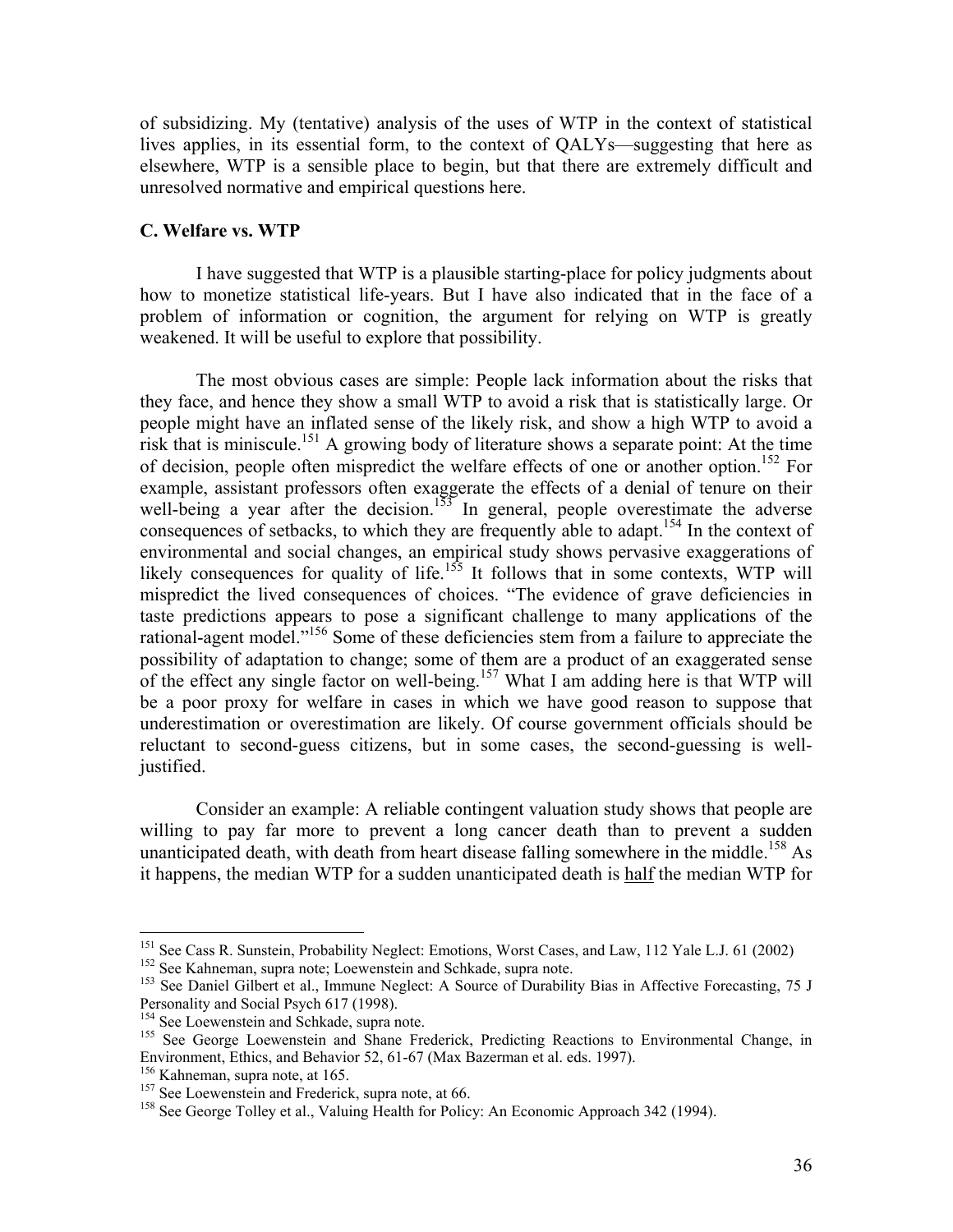a cancer death.<sup>159</sup> Must these numbers be decisive for purposes of policy, assuming that the contingent valuation study is reliable<sup>160</sup>? I suggest that they should not be if we have reason to believe that the WTP figures are not accurately measuring welfare. And is it even plausible to think that the "cancer premium" is so high that it actually doubles the cost of death? Is it reasonable to think that a death from cancer is actually twice as bad as a death that is sudden and unanticipated? To be sure, a degree of pain and suffering typically accompanies cancer, but it is not easy to defend the set of (exotic) values that would lead to the conclusion that the relevant pain and suffering is as bad as death itself.<sup>161</sup> I believe that WTP is not measuring welfare here, and that the inflated numbers for cancer deaths is a product of an intuitive recoil at the idea of cancer, one that leads to unrealistically high monetary values.

Perhaps this example can be disputed. If so, consider the fact that according to some studies of WTP, a curable cancer is valued at \$2.3 million, more than a third the value of a statistical life.<sup>162</sup> Suppose that these studies are reliable and that \$2.3 million really does capture people's WTP for a curable cancer.<sup>163</sup> Is it plausible to think that the welfare loss from a curable cancer is more than a third of the welfare loss from death? More likely, the frightening idea of "cancer" is driving people's judgments, in a way that leads to a WTP that does not accurately measure the welfare loss from a curable cancer. This is an example of a situation in which "decision utility" (anticipated utility at the time of decision) does not match "experience utility" (the actual utility of lived experience).<sup>164</sup> There are many other illustrations, as, for example, when people show a high WTP to avoid an injury that is not so terrible in actual experience.<sup>165</sup> In short, WTP is sometimes a poor proxy for welfare. Because that issue does not directly bear on the choice between VSL and VSLY, I will not discuss it in detail here. But I do suggest that the point holds out a warning for the use of WTP studies to assess statistical risks, especially in the domain of morbidity.

<span id="page-37-0"></span> $159$  Id.

<span id="page-37-2"></span><span id="page-37-1"></span>

<sup>&</sup>lt;sup>160</sup> For an affirmative answer, see Revesz, supra note.<br><sup>161</sup> If one believed that death itself is not terribly important, and that pain and suffering matter a great deal, then a huge cancer premium might well make sense. And undoubtedly some people have this exotic set of values. All I am suggesting is that the people who give the relevant answers in contingent valuation studies are most unlikely to endorse those particular values.<br><sup>162</sup> See Cass R. Sunstein, The Arithmetic of Arsenic, 90 Georgetown L J 2255 (2002).<br><sup>163</sup> Note that WTP is often labile and ill-formed, very much dependent on the con

<span id="page-37-3"></span>

<span id="page-37-4"></span>Cass R. Sunstein and Richard H. Thaler, Libertarian Paternalism Is Not An Oxymoron, U Chi L Rev (forthcoming 2003). I am putting that possibility to one side for now. The general claim here is that even when WTP is stable and well-formed, it might not capture the welfare that comes from one or another option. For relevant discussion, see Kahneman et al., Back to Bentham, supra note.<br><sup>164</sup> See Daniel Kahneman et al., Back to Bentham? Explorations of Experienced Utility, 112 Q. J Econ 375

<span id="page-37-5"></span><sup>(1997).</sup> 

<span id="page-37-6"></span><sup>&</sup>lt;sup>165</sup> See the discussion in Edward J. McCaffery, Matthew Spitzer, and Daniel Kahneman, Framing the Jury: Cognitive Perspectives on Pain and Suffering Awards, 81 Va. L. Rev. 1341, 1354-73 (1995) (experimental finding that willingness to pay is systematically lower than willingness to accept for pain and suffering). The most important point here is that the experience of an injury is often less bad, because more adaptation is possible, than people anticipate in advance. See id.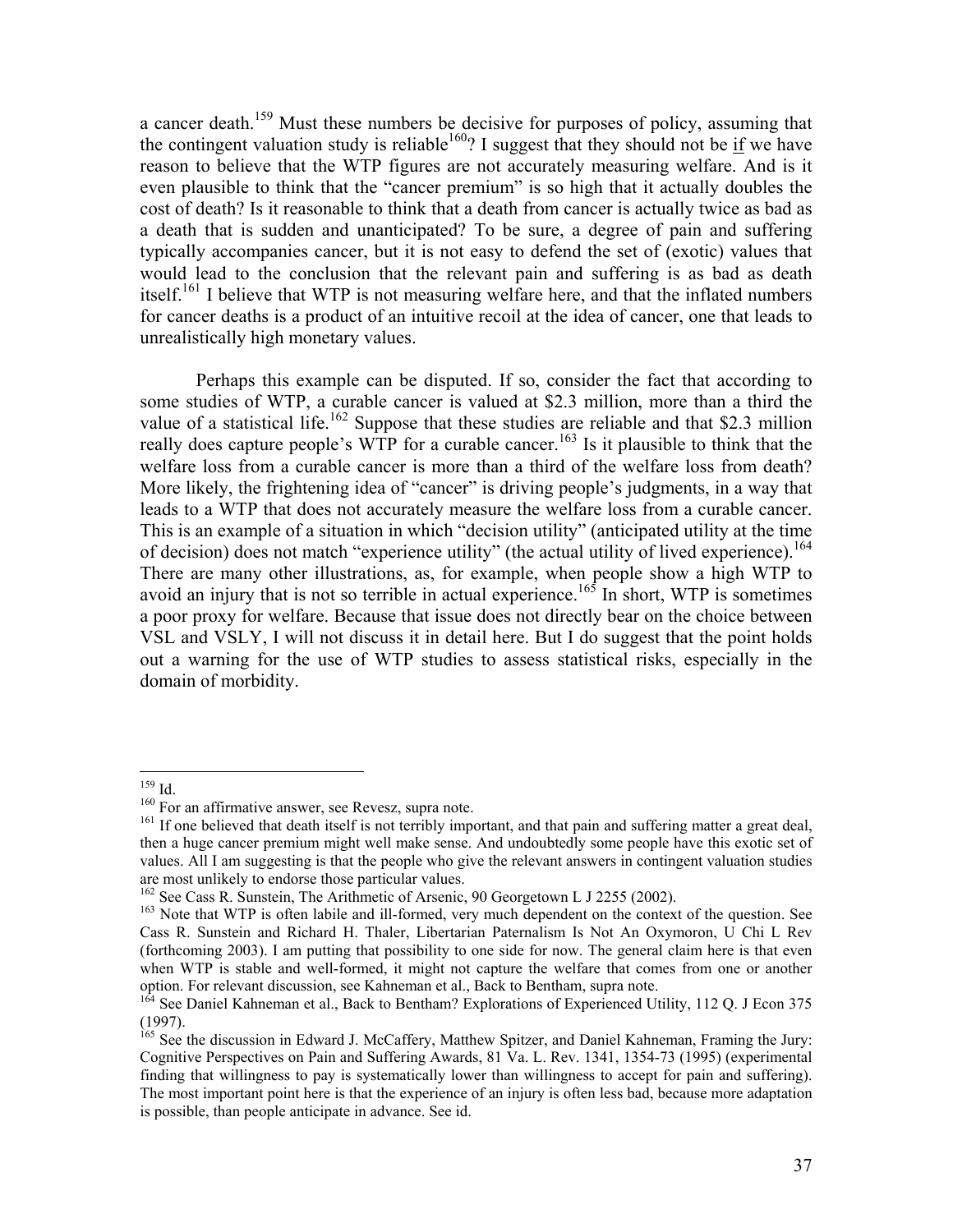#### **Conclusion**

In this essay, I have suggested that government should focus its attention on statistical life-years, not statistical lives. No regulatory program makes people immortal. The only issue is life extension, and here the length of the extension surely matters. In terms of welfare, a program that saves 10,000 life-years is better than one that saves 1,000 life years, holding all else constant. Behind a veil of ignorance, reasonable people would undoubtedly prefer a program that eliminates a 1/500,000 risk faced at thirty to a program that eliminates the same risk faced at sixty. In welfare terms, a program that saves younger people is unquestionably better than one that saves older people, holding all else constant.

To be sure, there are ethical constraints on the promotion of welfare through regulatory policy. But as a general rule, there is no injustice in taking account of the difference between the anticipated welfare gain of a program that saves older people and the anticipated welfare gain of a program that saves younger people. Older people were once younger, and if all goes well younger people will become older. In any case a focus on statistical life-years has an important kind of neutrality: It treats everyone's life-years the same. I have also suggested that the claims that underlie the prohibition on age discrimination do not raise serious moral questions about focussing on life-years. These points suggest that in terms of welfare and equity, it is better to attend to statistical lifeyears than to statistical lives. If either approach discriminates, it is one that relies only on statistical lives, because that approach treats the life-years of older people as worth more than the life-years of younger people.

But a choice in favor of life-years leaves open questions of monetary valuation. These questions are both normative and empirical in nature. The usual debates about WTP reappear in this context. In any case, we do not have good information about how WTP changes over the life cycle. Older people may or may not be willing to pay less to reduce risks than younger people. Even if older people are willing to pay more to save each remaining statistical life-year, it is likely that older people are willing to pay less than younger people, in the aggregate, to save the number of life-years that remain.<sup>166</sup> Without resolving the WTP debate, I have suggested several ways that regulators might incorporate information about life-years in regulatory decisions. At a minimum, I have urged that information on life-years should be compiled, and that it should be made relevant to judgments that are otherwise close or difficult. In this way, regulatory policy would be shifted toward somewhat greater concern for the risks faced by children, and somewhat reduced concern for the risks faced by those who are elderly—thus making it more likely that more people would have a chance to become elderly.

If the analysis here is correct, it has two more general implications. The first is that WTP is a pragmatic tool and no more. Some economists seem to identify WTP with welfare itself—an absurd claim that, if taken seriously, would produce both blunders and injustices. As we have seen, people's WTP is sometimes poorly predictive of the welfare

1

<span id="page-38-0"></span><sup>&</sup>lt;sup>166</sup> See Viscusi and Aldy, supra note, at 50-53.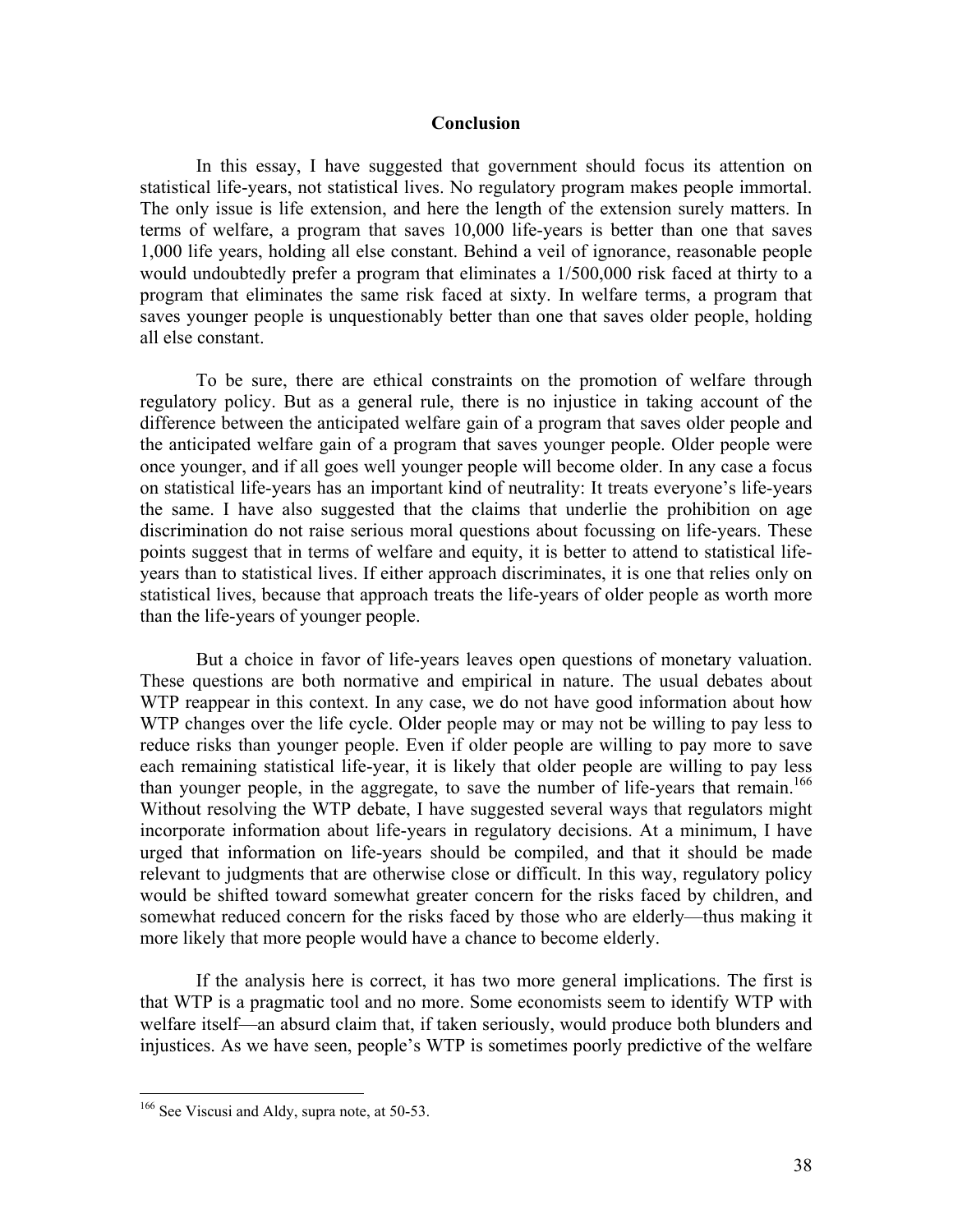effects of one or another option<sup>167</sup>—a point with general and underexplored implications for regulatory policy. The second involves constraints on the promotion of welfare. While welfare is indeed the basic goal of much regulation, there are constraints on the pursuit of that goal, and these constraints should be specified. Any attempt at specification will be controversial. I have suggested, for example, that when people have had bad luck in the natural lottery, government cannot legitimately use the life-years criterion to disadvantage them further. But however the hardest controversies are resolved, I suggest that the constraints do not apply to most regulatory decisions that focus on statistical lifeyears. Regulators should calculate expected savings in those terms and give the result serious consideration at the point of decision.

1

<span id="page-39-0"></span><sup>&</sup>lt;sup>167</sup> For a great deal of relevant discussion, see Well-Being: The Foundations of Hedonic Psychology (Daniel Kahneman et al. eds. 1999).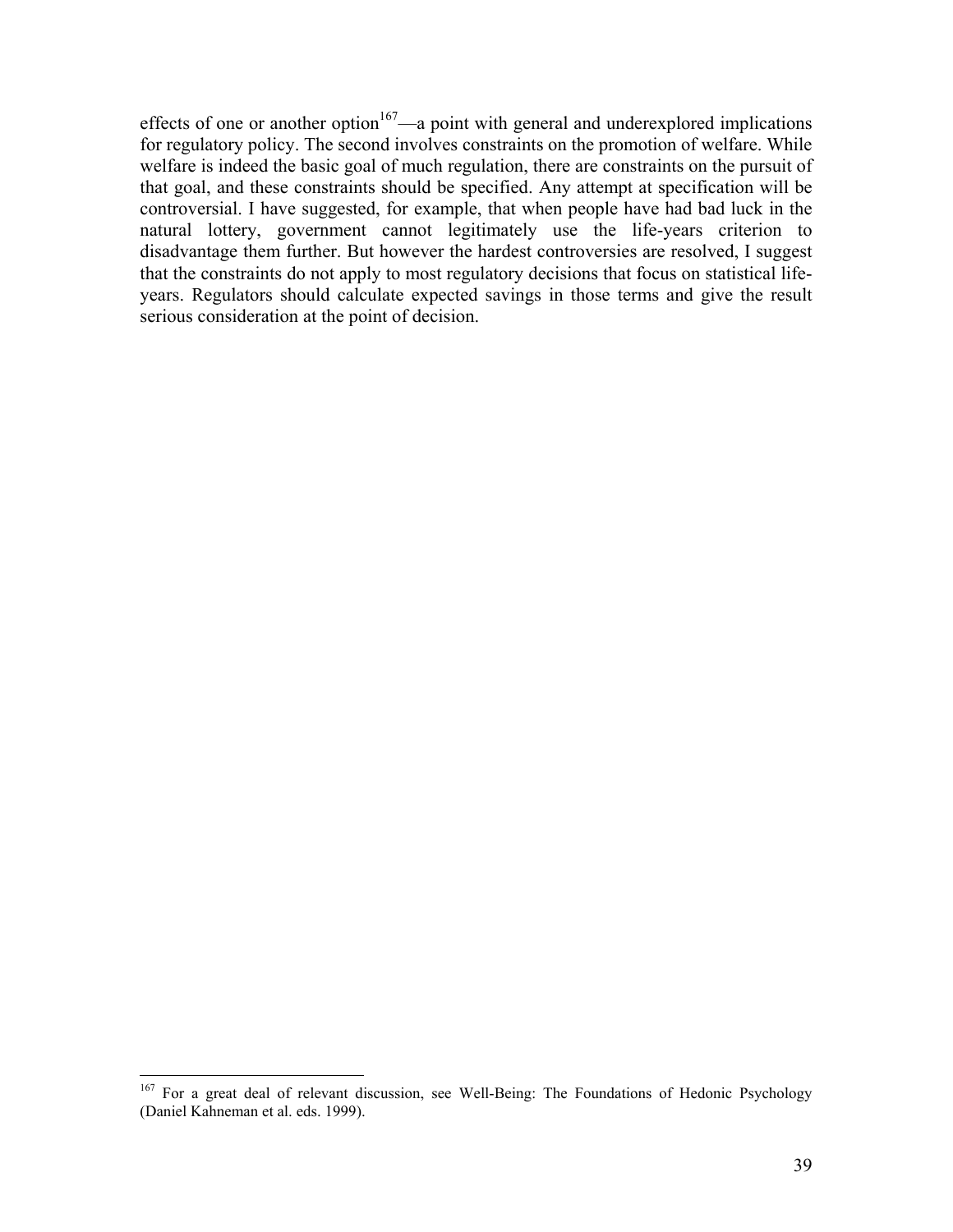## **Appendix**

#### **Regulatory Impact Statements Using Life-Years or Quality-Adjusted Life Years**

FDA final seafood HACCP rule (1995). US Food and Drug Administration: Procedures for the Safe and Sanitary Processing and Importing of Fish and Fishery Products; Final Rule. 60 FR 65095, December 18, 1995. Used monetized QALYs in a primary benefitcost analysis; QALYs described accurately.

FDA final anti-smoking rule (1996). US Food and Drug Administration, "Regulations Restricting the Sale and Distribution of Cigarettes and Smokeless Tobacco to Protect Children and Adolescents; Final Rule," 61 FR 44395, August 28, 1996. Used QALYs in a primary benefit-cost analysis.

EPA final ozone and particulate standards for outdoor air quality (1997). ADD citation. Used life years but not QALYs in a sensitivity analysis of benefit-cost analysis.

FDA final mammography rule (1997). US Food and Drug Administration: "Quality Mammography Standards; Final Rule." 62 FR 55851, October 28, 1997. Used a 5-year survival rate approach when measuring benefits, but monetized only lives saved, using the value of a statistical life of \$5 million.

HRSA organ donor final rule (1998). Health Resources and Services Administration: "Procurement and Transplantation Network; Final Rule." 63 FR 16295, April 2, 1998. Used statistical life years valued at \$116,000 per year, but did not use QALYs.

FDA final juice labeling rule (1998). Food and Drug Administration: "Food Labeling: Warning and Notice Statement: Labeling of Juice Products; Final Rule." 63 FR 37029, July 8, 1998. Used monetized QALYs in a primary benefit-cost analysis; QALYs described accurately.

FDA proposed consumer trans-fat labeling rule (1999). US Food and Drug Administration: "Food Labeling: Trans Fatty Acids in Nutrition Labeling, Nutrient Content Claims, and Health Claims; Proposed Rule." 64 FR 62746, November 17, 1999. Used monetized QALYs in a primary benefit-cost analysis; QALYs described accurately.

FDA final shell egg safety rule (2000). US Food and Drug Administration: "Food Labeling, Safe Handling Statements, Labeling of Shell Eggs; Refrigeration of Shell Eggs Held for Retail Distribution; Final Rule." 65 FR 76091, December 5, 2000. Used monetized QALYs in a primary benefit-cost analysis; QALYs described accurately.

EPA Tier 2 Rule (date?).

FDA final juice HACCP rule (2001). Food and Drug Administration: "Hazard Analysis and Critical Control Point (HAACP); Procedures for the Safe and Sanitary Processing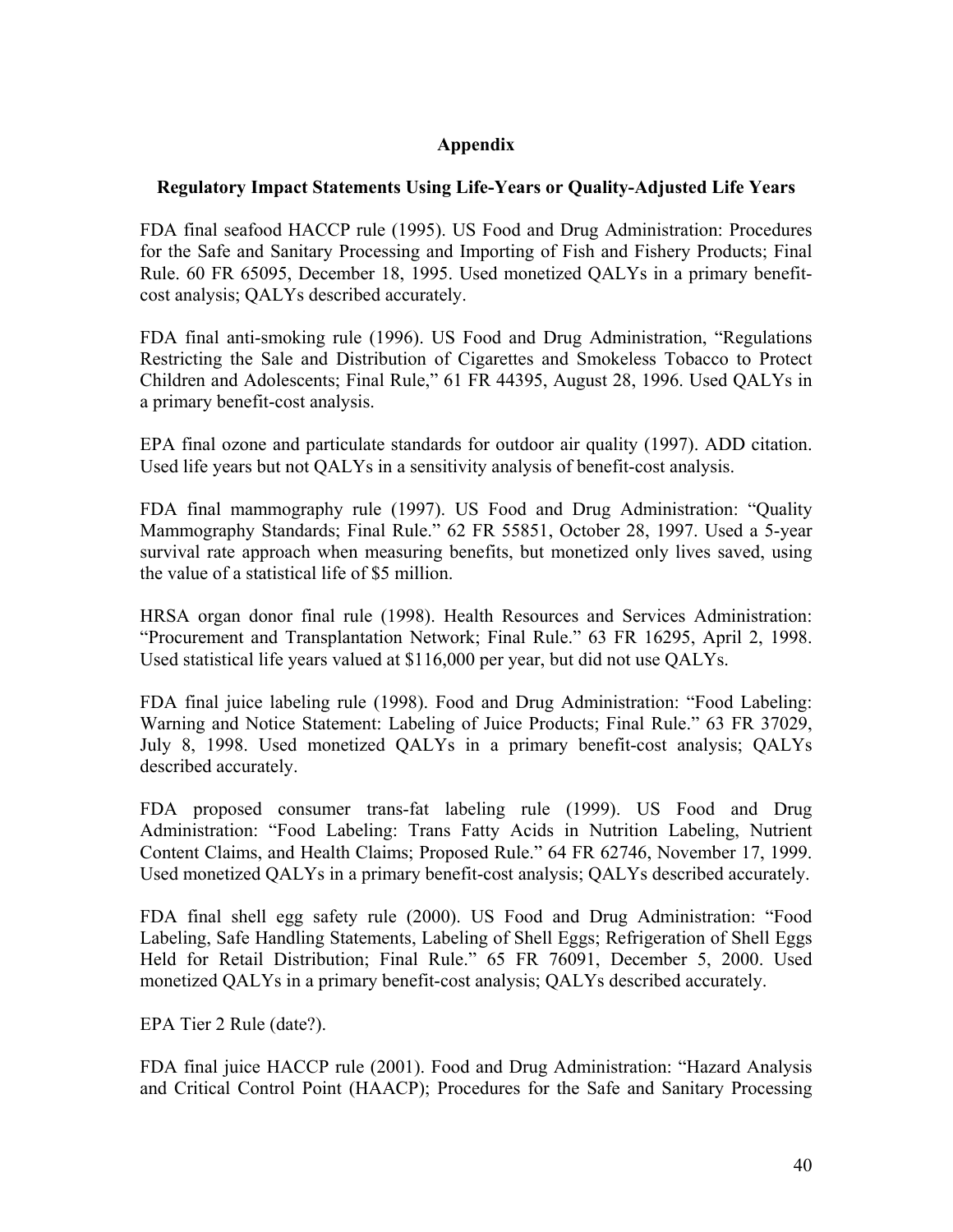and Importing of Juice; Final Rule." 66 FR 6137, January 19, 2001. Used monetized QALYs in a primary benefit-cost analysis; QALYs described accurately.

CMS immunization standards final rule with comment (2002). Centers for Medicare & Medicaid Services, "Conditions of Participation: Immunization Standards for Hospitals, Long-Term Care Facilities, and Home Health Agencies." 67 FR 61808, October 2, 2002. Used \$50,000-\$100,000 cost per year of healthy life saved to monetize benefits, assuming lifespan of 84 years.

Readers with comments should address them to:

Cass R. Sunstein University of Chicago Law School 1111 East 60th Street Chicago, IL 60637 csunstei@midway.uchicago.edu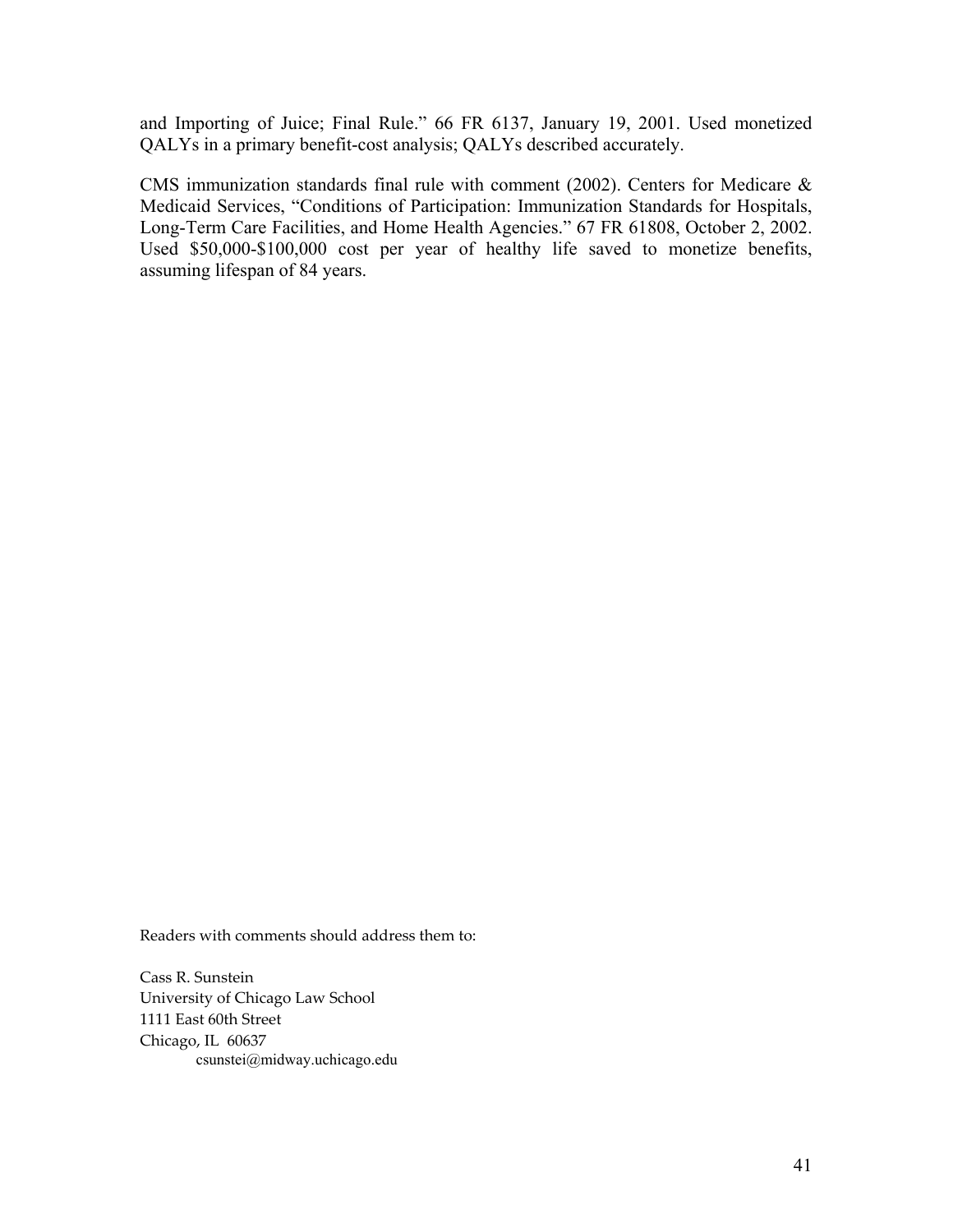# Chicago Working Papers in Law and Economics (Second Series)

- 1. William M. Landes, Copyright Protection of Letters, Diaries and Other Unpublished Works: An Economic Approach (July 1991)
- 2. Richard A. Epstein, The Path to *The T. J. Hooper*: The Theory and History of Custom in the Law of Tort (August 1991)
- 3. Cass R. Sunstein, On Property and Constitutionalism (September 1991)
- 4. Richard A. Posner, Blackmail, Privacy, and Freedom of Contract (February 1992)
- 5. Randal C. Picker, Security Interests, Misbehavior, and Common Pools (February 1992)
- 6. Tomas J. Philipson & Richard A. Posner, Optimal Regulation of AIDS (April 1992)
- 7. Douglas G. Baird, Revisiting Auctions in Chapter 11 (April 1992)
- 8. William M. Landes, Sequential versus Unitary Trials: An Economic Analysis (July 1992)
- 9. William M. Landes & Richard A. Posner, The Influence of Economics on Law: A Quantitative Study (August 1992)
- 10. Alan O. Sykes, The Welfare Economics of Immigration Law: A Theoretical Survey With An Analysis of U.S. Policy (September 1992)
- 11. Douglas G. Baird, 1992 Katz Lecture: Reconstructing Contracts (November 1992)
- 12. Gary S. Becker, The Economic Way of Looking at Life (January 1993)
- 13. J. Mark Ramseyer, Credibly Committing to Efficiency Wages: Cotton Spinning Cartels in Imperial Japan (March 1993)
- 14. Cass R. Sunstein, Endogenous Preferences, Environmental Law (April 1993)
- 15. Richard A. Posner, What Do Judges and Justices Maximize? (The Same Thing Everyone Else Does) (April 1993)
- 16. Lucian Arye Bebchuk and Randal C. Picker, Bankruptcy Rules, Managerial Entrenchment, and Firm-Specific Human Capital (August 1993)
- 17. J. Mark Ramseyer, Explicit Reasons for Implicit Contracts: The Legal Logic to the Japanese Main Bank System (August 1993)
- 18. William M. Landes and Richard A. Posner, The Economics of Anticipatory Adjudication (September 1993)
- 19. Kenneth W. Dam, The Economic Underpinnings of Patent Law (September 1993)
- 20. Alan O. Sykes, An Introduction to Regression Analysis (October 1993)
- 21. Richard A. Epstein, The Ubiquity of the Benefit Principle (March 1994)
- 22. Randal C. Picker, An Introduction to Game Theory and the Law (June 1994)
- 23. William M. Landes, Counterclaims: An Economic Analysis (June 1994)
- 24. J. Mark Ramseyer, The Market for Children: Evidence from Early Modern Japan (August 1994)
- 25. Robert H. Gertner and Geoffrey P. Miller, Settlement Escrows (August 1994)
- 26. Kenneth W. Dam, Some Economic Considerations in the Intellectual Property Protection of Software (August 1994)
- 27. Cass R. Sunstein, Rules and Rulelessness, (October 1994)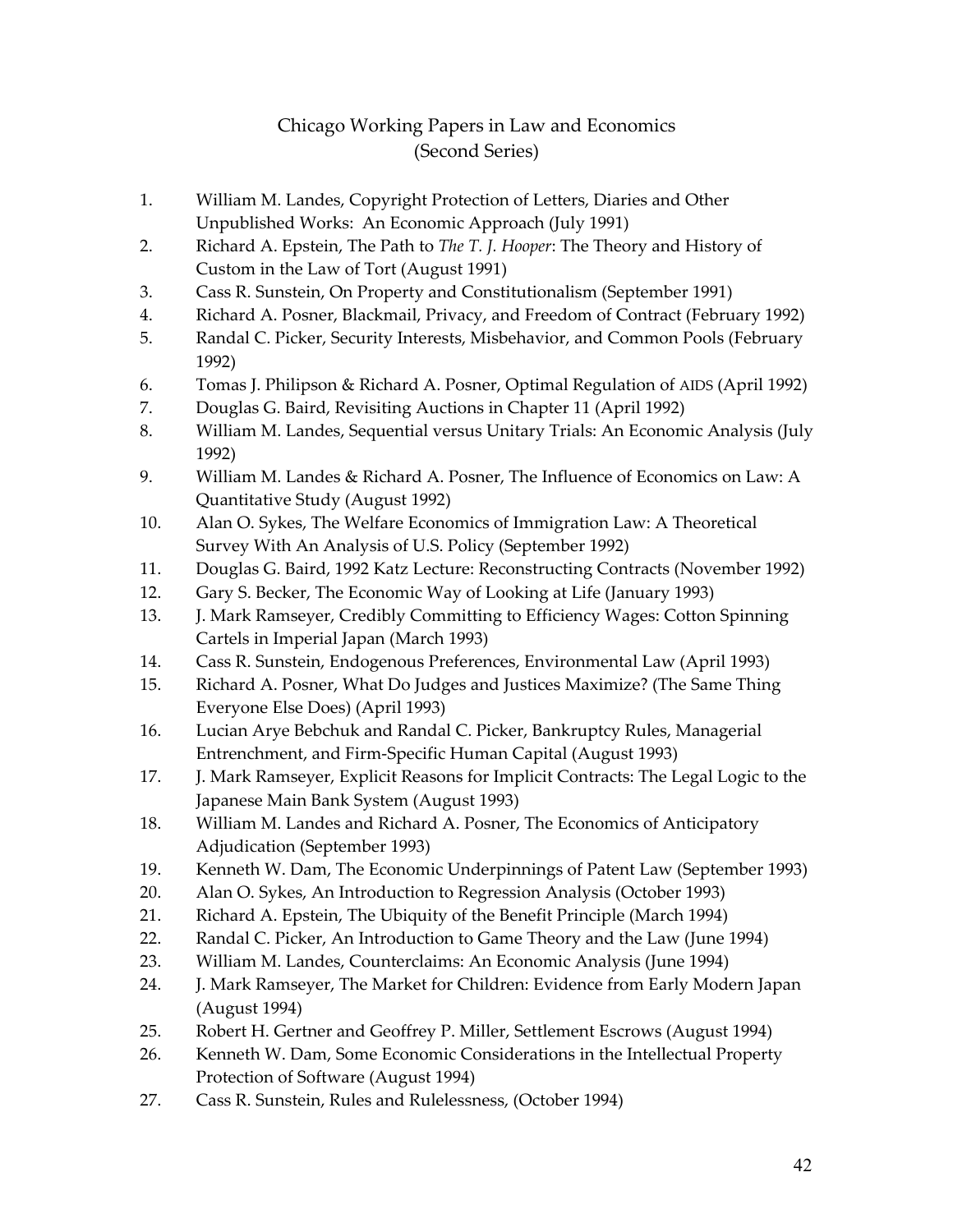- 28. David Friedman, More Justice for Less Money: A Step Beyond *Cimino* (December 1994)
- 29. Daniel Shaviro, Budget Deficits and the Intergenerational Distribution of Lifetime Consumption (January 1995)
- 30. Douglas G. Baird, The Law and Economics of Contract Damages (February 1995)
- 31. Daniel Kessler, Thomas Meites, and Geoffrey P. Miller, Explaining Deviations from the Fifty Percent Rule: A Multimodal Approach to the Selection of Cases for Litigation (March 1995)
- 32. Geoffrey P. Miller, Das Kapital: Solvency Regulation of the American Business Enterprise (April 1995)
- 33. Richard Craswell, Freedom of Contract (August 1995)
- 34. J. Mark Ramseyer, Public Choice (November 1995)
- 35. Kenneth W. Dam, Intellectual Property in an Age of Software and Biotechnology (November 1995)
- 36. Cass R. Sunstein, Social Norms and Social Roles (January 1996)
- 37. J. Mark Ramseyer and Eric B. Rasmusen, Judicial Independence in Civil Law Regimes: Econometrics from Japan (January 1996)
- 38. Richard A. Epstein, Transaction Costs and Property Rights: Or Do Good Fences Make Good Neighbors? (March 1996)
- 39. Cass R. Sunstein, The Cost-Benefit State (May 1996)
- 40. William M. Landes and Richard A. Posner, The Economics of Legal Disputes Over the Ownership of Works of Art and Other Collectibles (July 1996)
- 41. John R. Lott, Jr. and David B. Mustard, Crime, Deterrence, and Right-to-Carry Concealed Handguns (August 1996)
- 42. Cass R. Sunstein, Health-Health Tradeoffs (September 1996)
- 43. G. Baird, The Hidden Virtues of Chapter 11: An Overview of the Law and Economics of Financially Distressed Firms (March 1997)
- 44. Richard A. Posner, Community, Wealth, and Equality (March 1997)
- 45. William M. Landes, The Art of Law and Economics: An Autobiographical Essay (March 1997)
- 46. Cass R. Sunstein, Behavioral Analysis of Law (April 1997)
- 47. John R. Lott, Jr. and Kermit Daniel, Term Limits and Electoral Competitiveness: Evidence from California's State Legislative Races (May 1997)
- 48. Randal C. Picker, Simple Games in a Complex World: A Generative Approach to the Adoption of Norms (June 1997)
- 49. Richard A. Epstein, Contracts Small and Contracts Large: Contract Law through the Lens of Laissez-Faire (August 1997)
- 50. Cass R. Sunstein, Daniel Kahneman, and David Schkade, Assessing Punitive Damages (with Notes on Cognition and Valuation in Law) (December 1997)
- 51. William M. Landes, Lawrence Lessig, and Michael E. Solimine, Judicial Influence: A Citation Analysis of Federal Courts of Appeals Judges (January 1998)
- 52. John R. Lott, Jr., A Simple Explanation for Why Campaign Expenditures are Increasing: The Government is Getting Bigger (February 1998)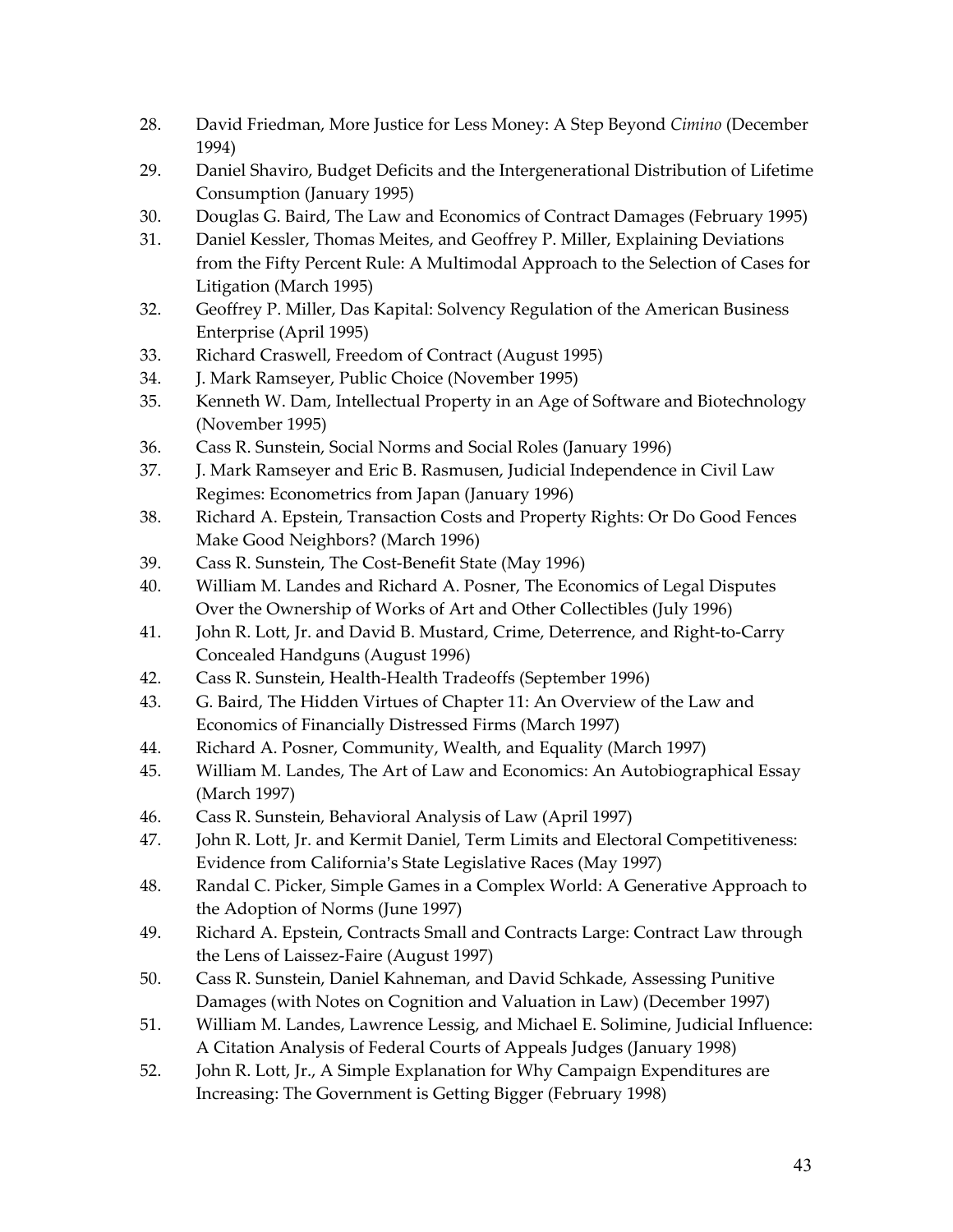- 53. Richard A. Posner, Values and Consequences: An Introduction to Economic Analysis of Law (March 1998)
- 54. Denise DiPasquale and Edward L. Glaeser, Incentives and Social Capital: Are Homeowners Better Citizens? (April 1998)
- 55. Christine Jolls, Cass R. Sunstein, and Richard Thaler, A Behavioral Approach to Law and Economics (May 1998)
- 56. John R. Lott, Jr., Does a Helping Hand Put Others At Risk?: Affirmative Action, Police Departments, and Crime (May 1998)
- 57. Cass R. Sunstein and Edna Ullmann-Margalit, Second-Order Decisions (June 1998)
- 58. Jonathan M. Karpoff and John R. Lott, Jr., Punitive Damages: Their Determinants, Effects on Firm Value, and the Impact of Supreme Court and Congressional Attempts to Limit Awards (July 1998)
- 59. Kenneth W. Dam, Self-Help in the Digital Jungle (August 1998)
- 60. John R. Lott, Jr., How Dramatically Did Women's Suffrage Change the Size and Scope of Government? (September 1998)
- 61. Kevin A. Kordana and Eric A. Posner, A Positive Theory of Chapter 11 (October 1998)
- 62. David A. Weisbach, Line Drawing, Doctrine, and Efficiency in the Tax Law (November 1998)
- 63. Jack L. Goldsmith and Eric A. Posner, A Theory of Customary International Law (November 1998)
- 64. John R. Lott, Jr., Public Schooling, Indoctrination, and Totalitarianism (December 1998)
- 65. Cass R. Sunstein, Private Broadcasters and the Public Interest: Notes Toward A "Third Way" (January 1999)
- 66. Richard A. Posner, An Economic Approach to the Law of Evidence (February 1999)
- 67. Yannis Bakos, Erik Brynjolfsson, Douglas Lichtman, Shared Information Goods (February 1999)
- 68. Kenneth W. Dam, Intellectual Property and the Academic Enterprise (February 1999)
- 69. Gertrud M. Fremling and Richard A. Posner, Status Signaling and the Law, with Particular Application to Sexual Harassment (March 1999)
- 70. Cass R. Sunstein, Must Formalism Be Defended Empirically? (March 1999)
- 71. Jonathan M. Karpoff, John R. Lott, Jr., and Graeme Rankine, Environmental Violations, Legal Penalties, and Reputation Costs (March 1999)
- 72. Matthew D. Adler and Eric A. Posner, Rethinking Cost-Benefit Analysis (April 1999)
- 73. John R. Lott, Jr. and William M. Landes, Multiple Victim Public Shooting, Bombings, and Right-to-Carry Concealed Handgun Laws: Contrasting Private and Public Law Enforcement (April 1999)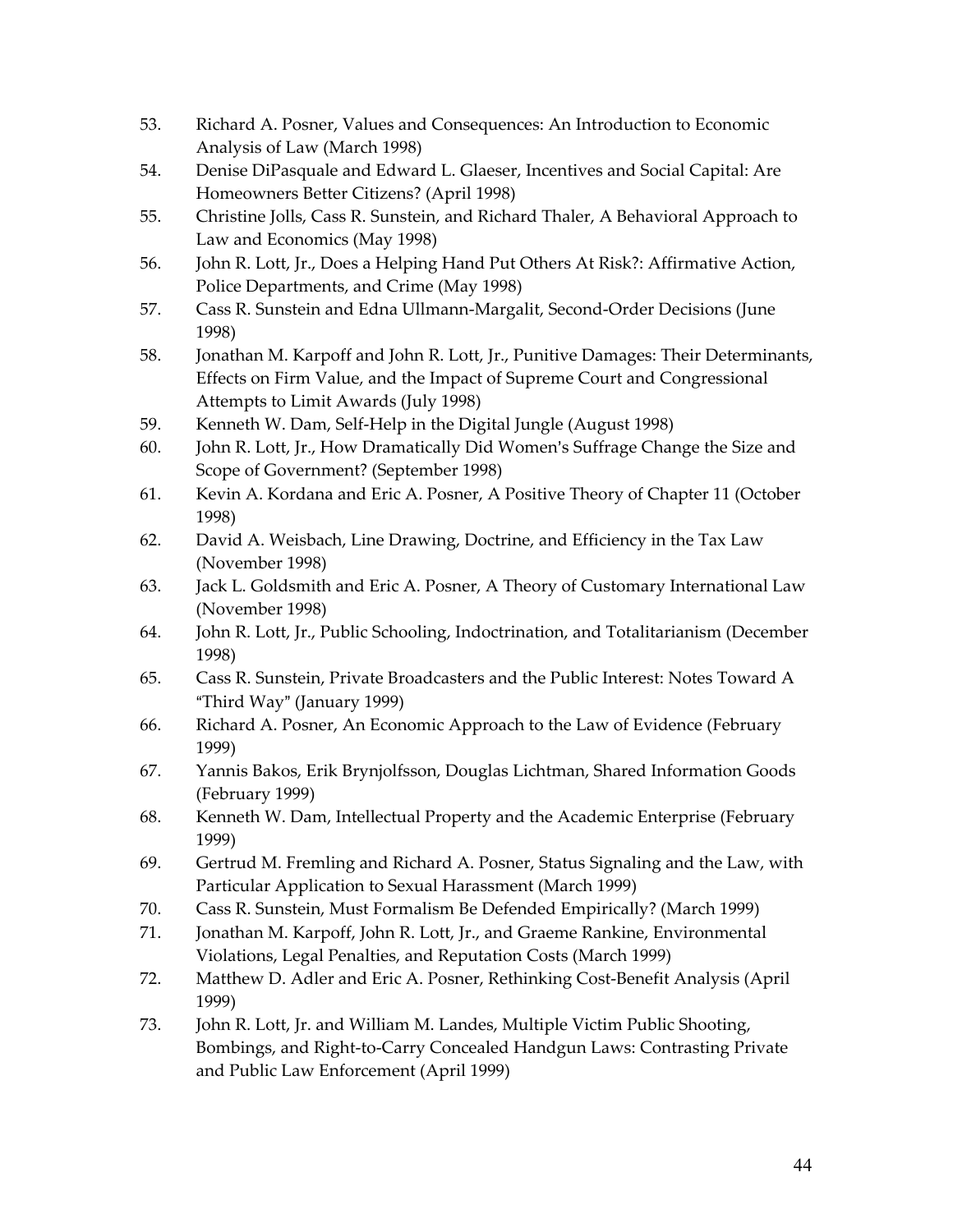- 74. Lisa Bernstein, The Questionable Empirical Basis of Article 2's Incorporation Strategy: A Preliminary Study (May 1999)
- 75. Richard A. Epstein, Deconstructing Privacy: and Putting It Back Together Again (May 1999)
- 76. William M. Landes, Winning the Art Lottery: The Economic Returns to the Ganz Collection (May 1999)
- 77. Cass R. Sunstein, David Schkade, and Daniel Kahneman, Do People Want Optimal Deterrence? (June 1999)
- 78. Tomas J. Philipson and Richard A. Posner, The Long-Run Growth in Obesity as a Function of Technological Change (June 1999)
- 79. David A. Weisbach, Ironing Out the Flat Tax (August 1999)
- 80. Eric A. Posner, A Theory of Contract Law under Conditions of Radical Judicial Error (August 1999)
- 81. David Schkade, Cass R. Sunstein, and Daniel Kahneman, Are Juries Less Erratic than Individuals? Deliberation, Polarization, and Punitive Damages (September 1999)
- 82. Cass R. Sunstein, Nondelegation Canons (September 1999)
- 83. Richard A. Posner, The Theory and Practice of Citations Analysis, with Special Reference to Law and Economics (September 1999)
- 84. Randal C. Picker, Regulating Network Industries: A Look at *Intel* (October 1999)
- 85. Cass R. Sunstein, Cognition and Cost-Benefit Analysis (October 1999)
- 86. Douglas G. Baird and Edward R. Morrison, Optimal Timing and Legal Decisionmaking: The Case of the Liquidation Decision in Bankruptcy (October 1999)
- 87. Gertrud M. Fremling and Richard A. Posner, Market Signaling of Personal Characteristics (November 1999)
- 88. Matthew D. Adler and Eric A. Posner, Implementing Cost-Benefit Analysis When Preferences Are Distorted (November 1999)
- 89. Richard A. Posner, Orwell versus Huxley: Economics, Technology, Privacy, and Satire (November 1999)
- 90. David A. Weisbach, Should the Tax Law Require Current Accrual of Interest on Derivative Financial Instruments? (December 1999)
- 91. Cass R. Sunstein, The Law of Group Polarization (December 1999)
- 92. Eric A. Posner, Agency Models in Law and Economics (January 2000)
- 93. Karen Eggleston, Eric A. Posner, and Richard Zeckhauser, Simplicity and Complexity in Contracts (January 2000)
- 94. Douglas G. Baird and Robert K. Rasmussen, Boyd's Legacy and Blackstone's Ghost (February 2000)
- 95. David Schkade, Cass R. Sunstein, Daniel Kahneman, Deliberating about Dollars: The Severity Shift (February 2000)
- 96. Richard A. Posner and Eric B. Rasmusen, Creating and Enforcing Norms, with Special Reference to Sanctions (March 2000)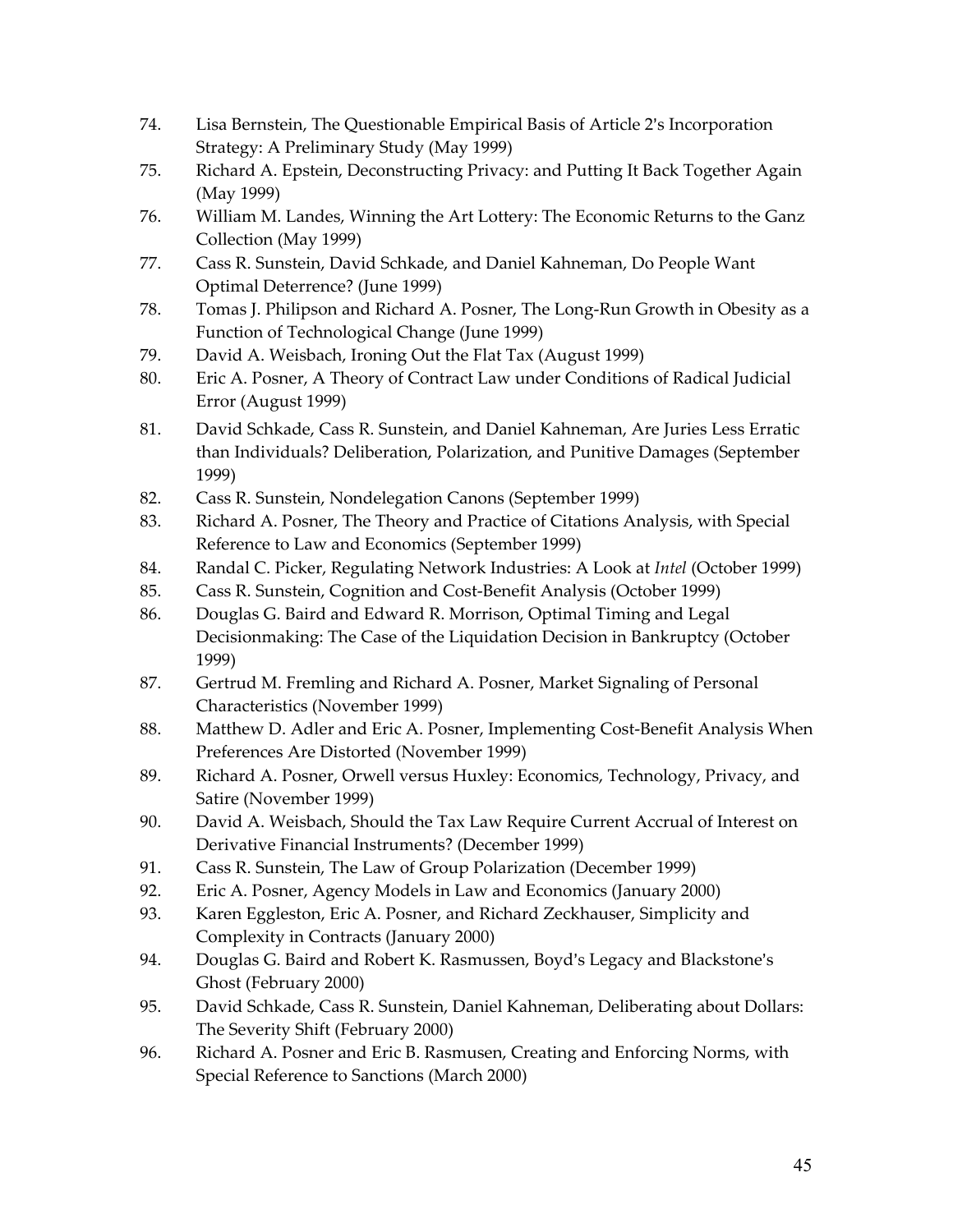- 97. Douglas Lichtman, Property Rights in Emerging Platform Technologies (April 2000)
- 98. Cass R. Sunstein and Edna Ullmann-Margalit, Solidarity in Consumption (May 2000)
- 99. David A. Weisbach, An Economic Analysis of Anti-Tax Avoidance Laws (May 2000, revised May 2002)
- 100. Cass R. Sunstein, Human Behavior and the Law of Work (June 2000)
- 101. William M. Landes and Richard A. Posner, Harmless Error (June 2000)
- 102. Robert H. Frank and Cass R. Sunstein, Cost-Benefit Analysis and Relative Position (August 2000)
- 103. Eric A. Posner, Law and the Emotions (September 2000)
- 104. Cass R. Sunstein, Cost-Benefit Default Principles (October 2000)
- 105. Jack Goldsmith and Alan Sykes, The Dormant Commerce Clause and the Internet (November 2000)
- 106. Richard A. Posner, Antitrust in the New Economy (November 2000)
- 107. Douglas Lichtman, Scott Baker, and Kate Kraus, Strategic Disclosure in the Patent System (November 2000)
- 108. Jack L. Goldsmith and Eric A. Posner, Moral and Legal Rhetoric in International Relations: A Rational Choice Perspective (November 2000)
- 109. William Meadow and Cass R. Sunstein, Statistics, Not Experts (December 2000)
- 110. Saul Levmore, Conjunction and Aggregation (December 2000)
- 111. Saul Levmore, Puzzling Stock Options and Compensation Norms (December 2000)
- 112. Richard A. Epstein and Alan O. Sykes, The Assault on Managed Care: Vicarious Liability, Class Actions and the Patient's Bill of Rights (December 2000)
- 113. William M. Landes, Copyright, Borrowed Images and Appropriation Art: An Economic Approach (December 2000)
- 114. Cass R. Sunstein, Switching the Default Rule (January 2001)
- 115. George G. Triantis, Financial Contract Design in the World of Venture Capital (January 2001)
- 116. Jack Goldsmith, Statutory Foreign Affairs Preemption (February 2001)
- 117. Richard Hynes and Eric A. Posner, The Law and Economics of Consumer Finance (February 2001)
- 118. Cass R. Sunstein, Academic Fads and Fashions (with Special Reference to Law) (March 2001)
- 119. Eric A. Posner, Controlling Agencies with Cost-Benefit Analysis: A Positive Political Theory Perspective (April 2001)
- 120. Douglas G. Baird, Does Bogart Still Get Scale? Rights of Publicity in the Digital Age (April 2001)
- 121. Douglas G. Baird and Robert K. Rasmussen, Control Rights, Priority Rights and the Conceptual Foundations of Corporate Reorganization (April 2001)
- 122. David A. Weisbach, Ten Truths about Tax Shelters (May 2001)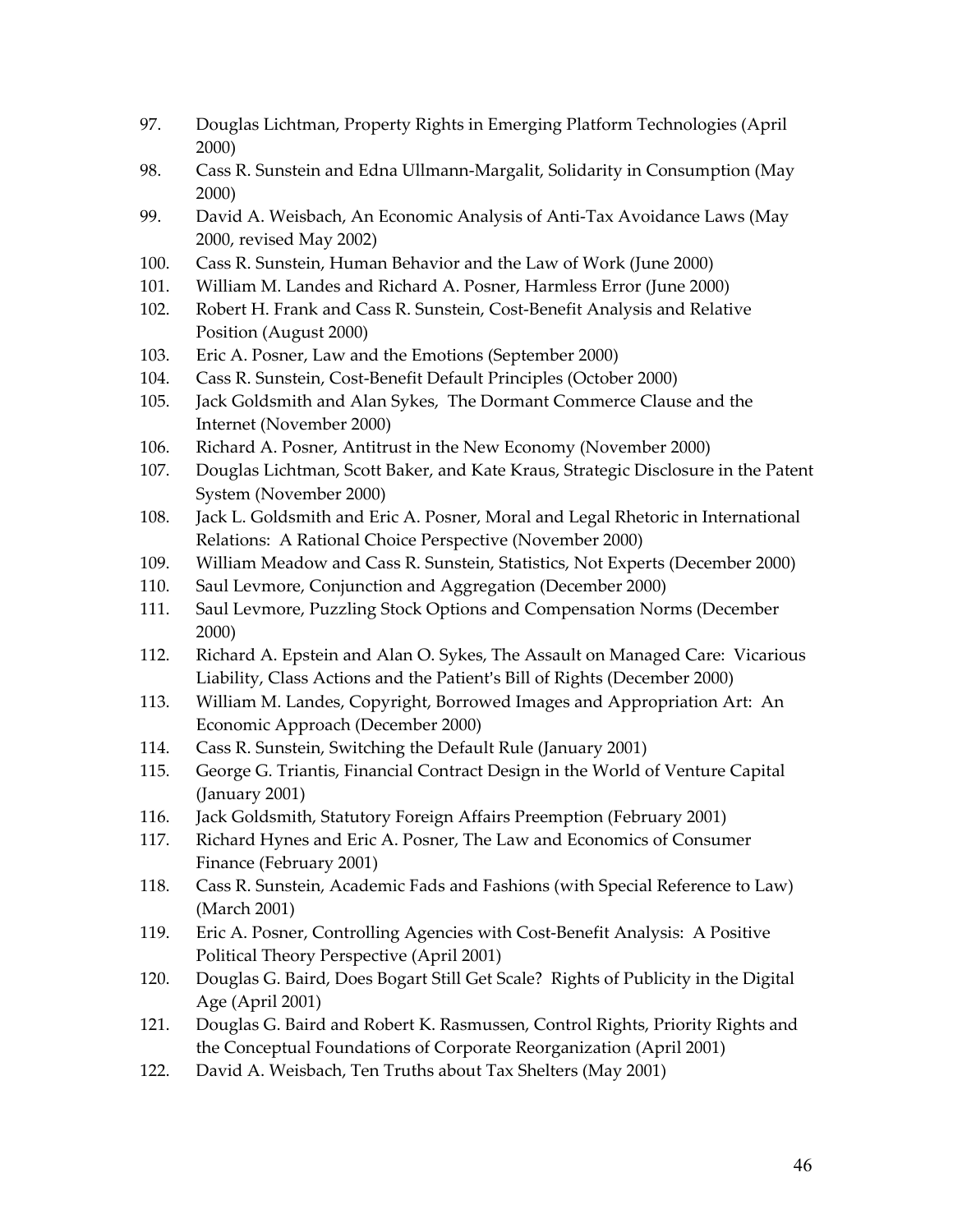- 123. William M. Landes, What Has the Visual Arts Rights Act of 1990 Accomplished? (May 2001)
- 124. Cass R. Sunstein, Social and Economic Rights? Lessons from South Africa (May 2001)
- 125. Christopher Avery, Christine Jolls, Richard A. Posner, and Alvin E. Roth, The Market for Federal Judicial Law Clerks (June 2001)
- 126. Douglas G. Baird and Edward R. Morrison, Bankruptcy Decision Making (June 2001)
- 127. Cass R. Sunstein, Regulating Risks after ATA (June 2001)
- 128. Cass R. Sunstein, The Laws of Fear (June 2001)
- 129. Richard A. Epstein, In and Out of Public Solution: The Hidden Perils of Property Transfer (July 2001)
- 130. Randal C. Picker, Pursuing a Remedy in *Microsoft*: The Declining Need for Centralized Coordination in a Networked World (July 2001)
- 131. Cass R. Sunstein, Daniel Kahneman, David Schkade, and Ilana Ritov, Predictably Incoherent Judgments (July 2001)
- 132. Eric A. Posner, Courts Should Not Enforce Government Contracts (August 2001)
- 133. Lisa Bernstein, Private Commercial Law in the Cotton Industry: Creating Cooperation through Rules, Norms, and Institutions (August 2001)
- 134. Richard A. Epstein, The Allocation of the Commons:Parking and Stopping on the Commons (August 2001)
- 135. Cass R. Sunstein, The Arithmetic of Arsenic (September 2001)
- 136. Eric A. Posner, Richard Hynes, and Anup Malani, The Political Economy of Property Exemption Laws (September 2001)
- 137. Eric A. Posner and George G. Triantis, Covenants Not to Compete from an Incomplete Contracts Perspective (September 2001)
- 138. Cass R. Sunstein, Probability Neglect: Emptions, Worst Cases, and Law (November 2001)
- 139. Randall S. Kroszner and Philip E. Strahan, Throwing Good Money after Bad? Board Connections and Conflicts in Bank Lending (December 2001)
- 140. Alan O. Sykes, TRIPs, Pharmaceuticals, Developing Countries, and the Doha "Solution" (February 2002)
- 141. Edna Ullmann-Margalit and Cass R. Sunstein, Inequality and Indignation (February 2002)
- 142. Daniel N. Shaviro and David A. Weisbach, The Fifth Circuit Gets It Wrong in *Compaq v. Commissioner* (February 2002) (Published in *Tax Notes*, January 28, 2002)
- 143. Warren F. Schwartz and Alan O. Sykes, The Economic Structure of Renegotiation and Dispute Resolution in the WTO/GATT System (March 2002, *Journal of Legal Studies* 2002)
- 144. Richard A. Epstein, HIPAA on Privacy: Its Unintended and Intended Consequences (March 2002, forthcoming *Cato Journal*, summer 2002)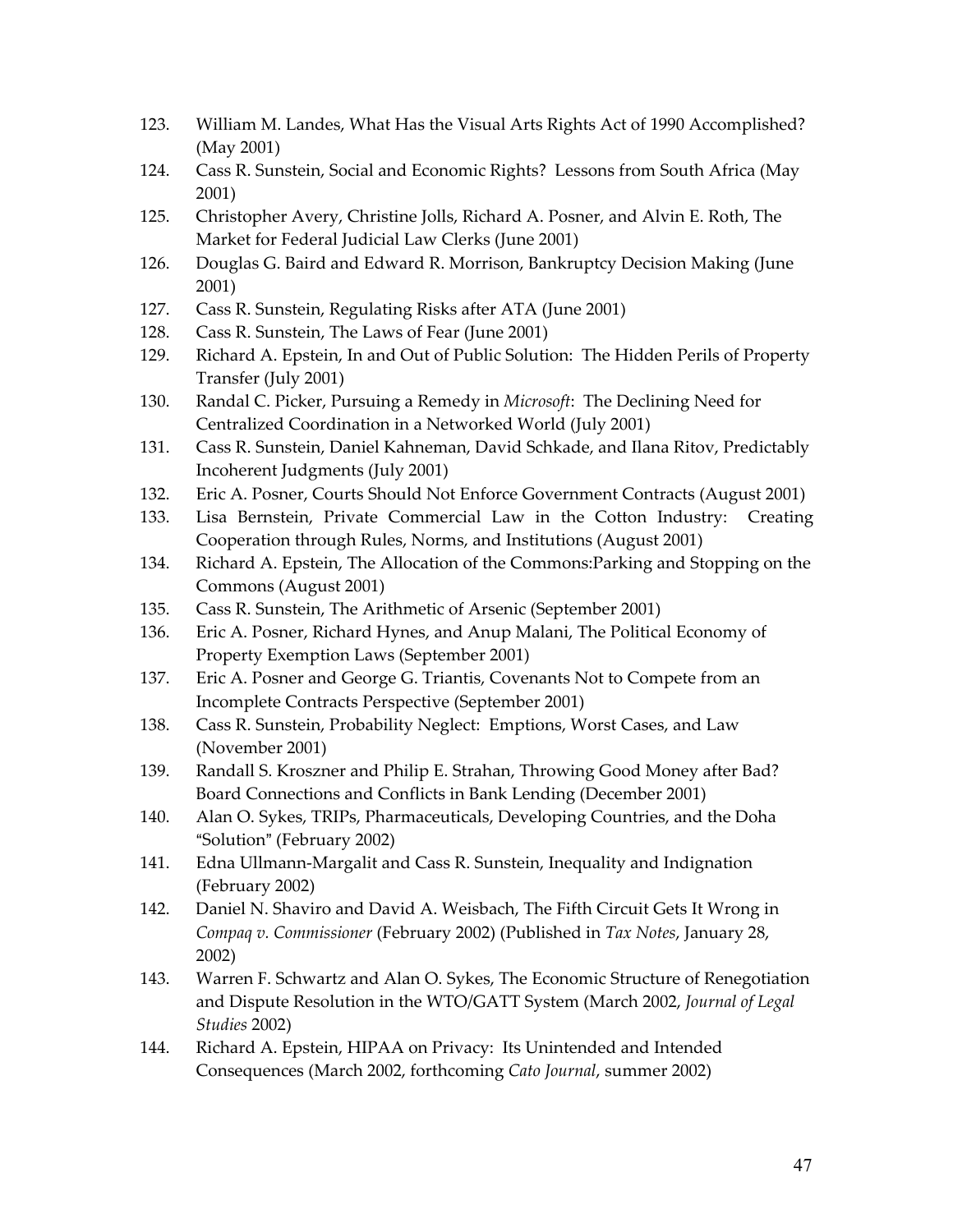- 145. David A. Weisbach, Thinking Ouside the Little Boxes (March 2002, *Texas Law Review*)
- 146. Eric A. Posner, Economic Analysis of Contract Law after Three Decades: Success or Failure (March 2002)
- 147. Randal C. Picker, Copyright as Entry Policy: The Case of Digital Distribution (April 2002, The Antitrust Bulletin)
- 148. David A. Weisbach, Taxes and Torts in the Redistribution of Income (April 2002, Coase Lecture February 2002)
- 149. Cass R. Sunstein, Beyond the Precautionary Principle (April 2002)
- 150. Robert W. Hahn and Cass R. Sunstein, A New Executive Order for Improving Federal Regulation? Deeper and Wider Cost-Benefit Analysis (April 2002)
- 151. Douglas Lichtman, Copyright as a Rule of Evidence (May 2002, updated January 2003)
- 152. Richard A. Epstein, Steady the Course: Property Rights in Genetic Material (May 2002)
- 153. Jack Goldsmith and Cass R. Sunstein, Military Tribunals and Legal Culture: What a Difference Sixty Years Makes (June 2002)
- 154. William M. Landes and Richard A. Posner, Indefinitely Renewable Copyright (July 2002)
- 155. Anne Gron and Alan O. Sykes, Terrorism and Insurance Markets: A Role for the Government as Insurer? (July 2002)
- 156. Cass R. Sunstein and Adrian Vermeule, Interpretation and Institutions (July 2002)
- 157. Cass R. Sunstein, The Rights of Animals: A Very Short Primer (August 2002)
- 158. Cass R. Sunstein, Avoiding Absurdity? A New Canon in Regulatory Law (with Notes on Interpretive Theory) (August 2002)
- 159. Randal C. Picker, From Edison to the Broadcast Flag: Mechanisms of Consent and Refusal and the Propertization of Copyright (September 2002)
- 160. Eric A. Posner, A Theory of the Laws of War (September 2002)
- 161 Eric A. Posner, Probability Errors: Some Positive and Normative Implications for Tort and Contract Law (September 2002)
- 162. Lior Jacob Strahilevitz, Charismatic Code, Social Norms, and the Emergence of Cooperation on the File-Swapping Networks (September 2002)
- 163. David A. Weisbach, Does the X-Tax Mark the Spot? (September 2002)
- 164. Cass R. Sunstein, Conformity and Dissent (September 2002)
- 165. Cass R. Sunstein, Hazardous Heuristics (October 2002)
- 166. Douglas Lichtman, Uncertainty and the Standard for Preliminary Relief (October 2002)
- 167. Edward T. Swaine, Rational Custom (November 2002)
- 168. Julie Roin, Truth in Government: Beyond the Tax Expenditure Budget (November 2002)
- 169. Avraham D. Tabbach, Criminal Behavior, Sanctions, and Income Taxation: An Economic Analysis (November 2002)